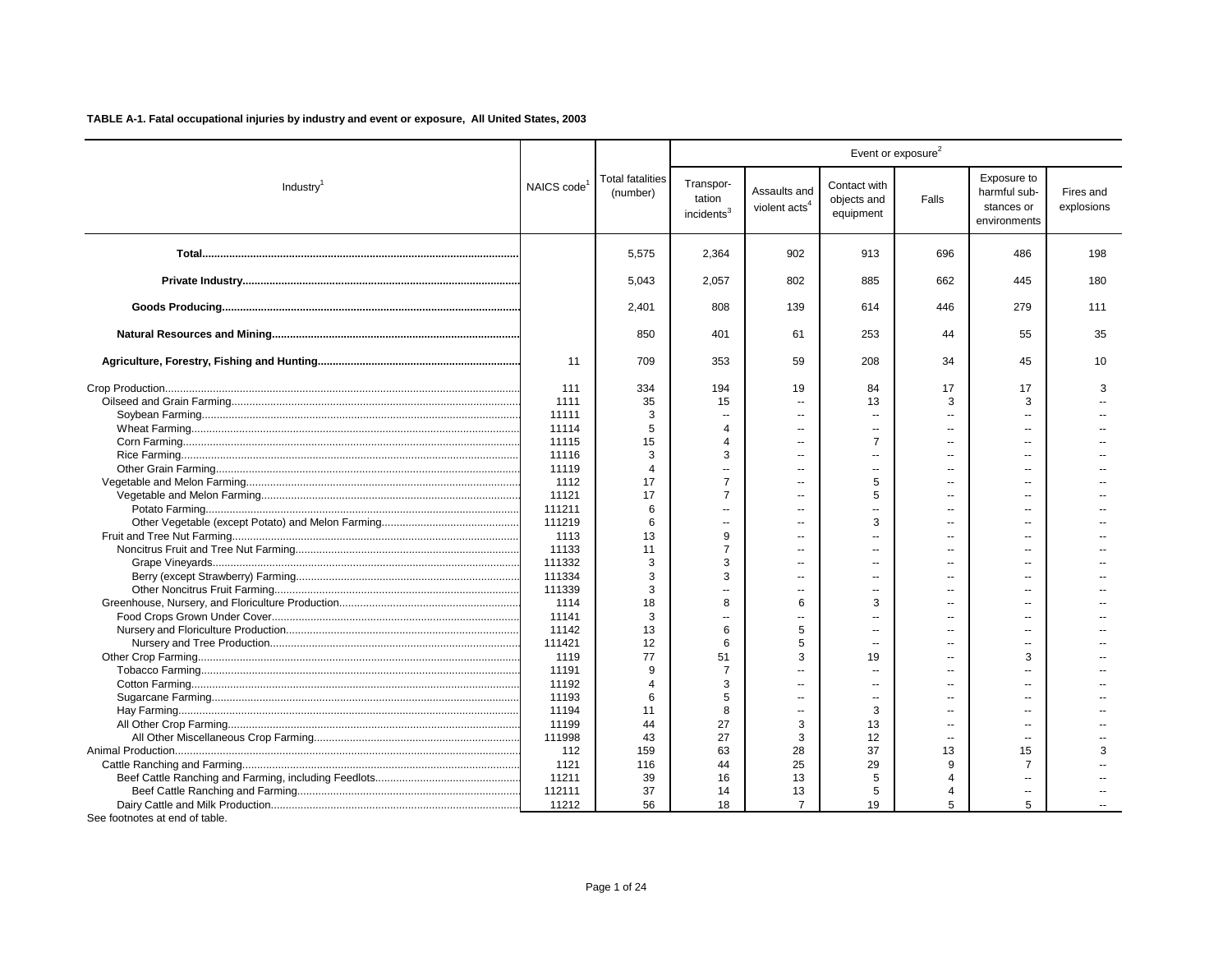| Exposure to<br><b>Total fatalities</b><br>Transpor-<br>Contact with<br>NAICS code<br>Industry <sup>1</sup><br>Assaults and<br>harmful sub-<br>Fires and<br>(number)<br>tation<br>objects and<br>Falls<br>violent acts <sup>4</sup><br>explosions<br>stances or<br>incidents <sup>3</sup><br>equipment<br>environments<br>1122<br>9<br>3<br>3<br>$\overline{\phantom{a}}$<br>$\overline{\phantom{a}}$<br>$\overline{\phantom{a}}$<br>11221<br>9<br>3<br>3<br>$\overline{\phantom{a}}$<br>$\sim$<br>--<br>3<br>1123<br>7<br>$\overline{a}$<br>$\overline{a}$<br>1125<br>3<br>5<br>11251<br>3<br>5<br>٠.<br>112511<br>3<br>Δ<br>a.<br>$\overline{a}$<br>$\sim$<br>$\sim$<br>1129<br>16<br>$\overline{7}$<br>3<br>$\overline{a}$<br>$\overline{a}$<br>$\overline{a}$<br>11291<br>$\Delta$<br>Ξ.<br>11292<br>5<br>9<br>$\overline{a}$<br>$\sim$<br>$\overline{a}$<br>$\overline{a}$<br>113<br>120<br>30<br>82<br>3<br>$\overline{a}$<br>1133<br>118<br>30<br>81<br>3<br>--<br>$\overline{a}$<br>11331<br>30<br>118<br>81<br>3<br>--<br>$\sim$<br>49<br>37<br>114<br>8<br>--<br>1141<br>47<br>35<br>8<br>$\sim$<br>11411<br>47<br>35<br>8<br>$\overline{a}$<br>$-$<br>5<br>114111<br>8<br>$\overline{a}$<br>$\overline{a}$<br>22<br>114112<br>16<br>--<br>44<br>29<br>8<br>3<br>3<br>115<br>1151<br>24<br>15<br>3<br>11511<br>24<br>15<br>З<br>$\overline{a}$<br>115112<br>6<br>6<br>--<br>115113<br>Δ<br>$\sim$<br>$\overline{a}$<br>115114<br>3<br>$\overline{\phantom{a}}$<br>--<br>115115<br>6<br>$\overline{a}$<br>--<br>$-$<br>1152<br>8<br>$\overline{\mathbf{4}}$<br>$\sim$<br>11521<br>8<br>Δ<br>$\sim$<br>$-$<br>$\sim$<br>1153<br>11<br>11<br>$\overline{a}$<br>11531<br>11<br>11<br>٠.<br>$\overline{a}$<br>$\overline{a}$<br>$\overline{a}$<br>21<br>48<br>141<br>45<br>10<br>10<br>25<br>$\overline{a}$<br>211<br>17<br>9<br>3<br>$\overline{a}$<br>$\overline{a}$<br>2111<br>17<br>9<br>3<br>9<br>21111<br>17<br>3<br>٠.<br>$\overline{a}$<br>--<br>16<br>9<br>211111<br>55<br>17<br>19<br>212<br>6<br>5<br>5<br>٠.<br>27<br>2121<br>8<br>9<br>3<br>a.<br>$\sim$<br>27<br>21211<br>8<br>9<br>3<br>$\overline{a}$<br>$\sim$<br>212111<br>6<br>$\overline{a}$<br>--<br>212112<br>5<br>19<br>6<br>3<br>--<br>$\sim$<br>2122<br>3<br>$\overline{a}$<br>--<br>$\overline{a}$<br>2123<br>24<br>8<br>9<br>3<br>$\overline{a}$<br>--<br>10<br>5<br>21231 |  |  |  | Event or exposure <sup>2</sup> |  |
|-----------------------------------------------------------------------------------------------------------------------------------------------------------------------------------------------------------------------------------------------------------------------------------------------------------------------------------------------------------------------------------------------------------------------------------------------------------------------------------------------------------------------------------------------------------------------------------------------------------------------------------------------------------------------------------------------------------------------------------------------------------------------------------------------------------------------------------------------------------------------------------------------------------------------------------------------------------------------------------------------------------------------------------------------------------------------------------------------------------------------------------------------------------------------------------------------------------------------------------------------------------------------------------------------------------------------------------------------------------------------------------------------------------------------------------------------------------------------------------------------------------------------------------------------------------------------------------------------------------------------------------------------------------------------------------------------------------------------------------------------------------------------------------------------------------------------------------------------------------------------------------------------------------------------------------------------------------------------------------------------------------------------------------------------------------------------------------------------------------------------------------------------------------------------------------------------------------------------------------------------------------------------------------------------------------------------------------------------------------|--|--|--|--------------------------------|--|
|                                                                                                                                                                                                                                                                                                                                                                                                                                                                                                                                                                                                                                                                                                                                                                                                                                                                                                                                                                                                                                                                                                                                                                                                                                                                                                                                                                                                                                                                                                                                                                                                                                                                                                                                                                                                                                                                                                                                                                                                                                                                                                                                                                                                                                                                                                                                                           |  |  |  |                                |  |
|                                                                                                                                                                                                                                                                                                                                                                                                                                                                                                                                                                                                                                                                                                                                                                                                                                                                                                                                                                                                                                                                                                                                                                                                                                                                                                                                                                                                                                                                                                                                                                                                                                                                                                                                                                                                                                                                                                                                                                                                                                                                                                                                                                                                                                                                                                                                                           |  |  |  |                                |  |
|                                                                                                                                                                                                                                                                                                                                                                                                                                                                                                                                                                                                                                                                                                                                                                                                                                                                                                                                                                                                                                                                                                                                                                                                                                                                                                                                                                                                                                                                                                                                                                                                                                                                                                                                                                                                                                                                                                                                                                                                                                                                                                                                                                                                                                                                                                                                                           |  |  |  |                                |  |
|                                                                                                                                                                                                                                                                                                                                                                                                                                                                                                                                                                                                                                                                                                                                                                                                                                                                                                                                                                                                                                                                                                                                                                                                                                                                                                                                                                                                                                                                                                                                                                                                                                                                                                                                                                                                                                                                                                                                                                                                                                                                                                                                                                                                                                                                                                                                                           |  |  |  |                                |  |
|                                                                                                                                                                                                                                                                                                                                                                                                                                                                                                                                                                                                                                                                                                                                                                                                                                                                                                                                                                                                                                                                                                                                                                                                                                                                                                                                                                                                                                                                                                                                                                                                                                                                                                                                                                                                                                                                                                                                                                                                                                                                                                                                                                                                                                                                                                                                                           |  |  |  |                                |  |
|                                                                                                                                                                                                                                                                                                                                                                                                                                                                                                                                                                                                                                                                                                                                                                                                                                                                                                                                                                                                                                                                                                                                                                                                                                                                                                                                                                                                                                                                                                                                                                                                                                                                                                                                                                                                                                                                                                                                                                                                                                                                                                                                                                                                                                                                                                                                                           |  |  |  |                                |  |
|                                                                                                                                                                                                                                                                                                                                                                                                                                                                                                                                                                                                                                                                                                                                                                                                                                                                                                                                                                                                                                                                                                                                                                                                                                                                                                                                                                                                                                                                                                                                                                                                                                                                                                                                                                                                                                                                                                                                                                                                                                                                                                                                                                                                                                                                                                                                                           |  |  |  |                                |  |
|                                                                                                                                                                                                                                                                                                                                                                                                                                                                                                                                                                                                                                                                                                                                                                                                                                                                                                                                                                                                                                                                                                                                                                                                                                                                                                                                                                                                                                                                                                                                                                                                                                                                                                                                                                                                                                                                                                                                                                                                                                                                                                                                                                                                                                                                                                                                                           |  |  |  |                                |  |
|                                                                                                                                                                                                                                                                                                                                                                                                                                                                                                                                                                                                                                                                                                                                                                                                                                                                                                                                                                                                                                                                                                                                                                                                                                                                                                                                                                                                                                                                                                                                                                                                                                                                                                                                                                                                                                                                                                                                                                                                                                                                                                                                                                                                                                                                                                                                                           |  |  |  |                                |  |
|                                                                                                                                                                                                                                                                                                                                                                                                                                                                                                                                                                                                                                                                                                                                                                                                                                                                                                                                                                                                                                                                                                                                                                                                                                                                                                                                                                                                                                                                                                                                                                                                                                                                                                                                                                                                                                                                                                                                                                                                                                                                                                                                                                                                                                                                                                                                                           |  |  |  |                                |  |
|                                                                                                                                                                                                                                                                                                                                                                                                                                                                                                                                                                                                                                                                                                                                                                                                                                                                                                                                                                                                                                                                                                                                                                                                                                                                                                                                                                                                                                                                                                                                                                                                                                                                                                                                                                                                                                                                                                                                                                                                                                                                                                                                                                                                                                                                                                                                                           |  |  |  |                                |  |
|                                                                                                                                                                                                                                                                                                                                                                                                                                                                                                                                                                                                                                                                                                                                                                                                                                                                                                                                                                                                                                                                                                                                                                                                                                                                                                                                                                                                                                                                                                                                                                                                                                                                                                                                                                                                                                                                                                                                                                                                                                                                                                                                                                                                                                                                                                                                                           |  |  |  |                                |  |
|                                                                                                                                                                                                                                                                                                                                                                                                                                                                                                                                                                                                                                                                                                                                                                                                                                                                                                                                                                                                                                                                                                                                                                                                                                                                                                                                                                                                                                                                                                                                                                                                                                                                                                                                                                                                                                                                                                                                                                                                                                                                                                                                                                                                                                                                                                                                                           |  |  |  |                                |  |
|                                                                                                                                                                                                                                                                                                                                                                                                                                                                                                                                                                                                                                                                                                                                                                                                                                                                                                                                                                                                                                                                                                                                                                                                                                                                                                                                                                                                                                                                                                                                                                                                                                                                                                                                                                                                                                                                                                                                                                                                                                                                                                                                                                                                                                                                                                                                                           |  |  |  |                                |  |
|                                                                                                                                                                                                                                                                                                                                                                                                                                                                                                                                                                                                                                                                                                                                                                                                                                                                                                                                                                                                                                                                                                                                                                                                                                                                                                                                                                                                                                                                                                                                                                                                                                                                                                                                                                                                                                                                                                                                                                                                                                                                                                                                                                                                                                                                                                                                                           |  |  |  |                                |  |
|                                                                                                                                                                                                                                                                                                                                                                                                                                                                                                                                                                                                                                                                                                                                                                                                                                                                                                                                                                                                                                                                                                                                                                                                                                                                                                                                                                                                                                                                                                                                                                                                                                                                                                                                                                                                                                                                                                                                                                                                                                                                                                                                                                                                                                                                                                                                                           |  |  |  |                                |  |
|                                                                                                                                                                                                                                                                                                                                                                                                                                                                                                                                                                                                                                                                                                                                                                                                                                                                                                                                                                                                                                                                                                                                                                                                                                                                                                                                                                                                                                                                                                                                                                                                                                                                                                                                                                                                                                                                                                                                                                                                                                                                                                                                                                                                                                                                                                                                                           |  |  |  |                                |  |
|                                                                                                                                                                                                                                                                                                                                                                                                                                                                                                                                                                                                                                                                                                                                                                                                                                                                                                                                                                                                                                                                                                                                                                                                                                                                                                                                                                                                                                                                                                                                                                                                                                                                                                                                                                                                                                                                                                                                                                                                                                                                                                                                                                                                                                                                                                                                                           |  |  |  |                                |  |
|                                                                                                                                                                                                                                                                                                                                                                                                                                                                                                                                                                                                                                                                                                                                                                                                                                                                                                                                                                                                                                                                                                                                                                                                                                                                                                                                                                                                                                                                                                                                                                                                                                                                                                                                                                                                                                                                                                                                                                                                                                                                                                                                                                                                                                                                                                                                                           |  |  |  |                                |  |
|                                                                                                                                                                                                                                                                                                                                                                                                                                                                                                                                                                                                                                                                                                                                                                                                                                                                                                                                                                                                                                                                                                                                                                                                                                                                                                                                                                                                                                                                                                                                                                                                                                                                                                                                                                                                                                                                                                                                                                                                                                                                                                                                                                                                                                                                                                                                                           |  |  |  |                                |  |
|                                                                                                                                                                                                                                                                                                                                                                                                                                                                                                                                                                                                                                                                                                                                                                                                                                                                                                                                                                                                                                                                                                                                                                                                                                                                                                                                                                                                                                                                                                                                                                                                                                                                                                                                                                                                                                                                                                                                                                                                                                                                                                                                                                                                                                                                                                                                                           |  |  |  |                                |  |
|                                                                                                                                                                                                                                                                                                                                                                                                                                                                                                                                                                                                                                                                                                                                                                                                                                                                                                                                                                                                                                                                                                                                                                                                                                                                                                                                                                                                                                                                                                                                                                                                                                                                                                                                                                                                                                                                                                                                                                                                                                                                                                                                                                                                                                                                                                                                                           |  |  |  |                                |  |
|                                                                                                                                                                                                                                                                                                                                                                                                                                                                                                                                                                                                                                                                                                                                                                                                                                                                                                                                                                                                                                                                                                                                                                                                                                                                                                                                                                                                                                                                                                                                                                                                                                                                                                                                                                                                                                                                                                                                                                                                                                                                                                                                                                                                                                                                                                                                                           |  |  |  |                                |  |
|                                                                                                                                                                                                                                                                                                                                                                                                                                                                                                                                                                                                                                                                                                                                                                                                                                                                                                                                                                                                                                                                                                                                                                                                                                                                                                                                                                                                                                                                                                                                                                                                                                                                                                                                                                                                                                                                                                                                                                                                                                                                                                                                                                                                                                                                                                                                                           |  |  |  |                                |  |
|                                                                                                                                                                                                                                                                                                                                                                                                                                                                                                                                                                                                                                                                                                                                                                                                                                                                                                                                                                                                                                                                                                                                                                                                                                                                                                                                                                                                                                                                                                                                                                                                                                                                                                                                                                                                                                                                                                                                                                                                                                                                                                                                                                                                                                                                                                                                                           |  |  |  |                                |  |
|                                                                                                                                                                                                                                                                                                                                                                                                                                                                                                                                                                                                                                                                                                                                                                                                                                                                                                                                                                                                                                                                                                                                                                                                                                                                                                                                                                                                                                                                                                                                                                                                                                                                                                                                                                                                                                                                                                                                                                                                                                                                                                                                                                                                                                                                                                                                                           |  |  |  |                                |  |
|                                                                                                                                                                                                                                                                                                                                                                                                                                                                                                                                                                                                                                                                                                                                                                                                                                                                                                                                                                                                                                                                                                                                                                                                                                                                                                                                                                                                                                                                                                                                                                                                                                                                                                                                                                                                                                                                                                                                                                                                                                                                                                                                                                                                                                                                                                                                                           |  |  |  |                                |  |
|                                                                                                                                                                                                                                                                                                                                                                                                                                                                                                                                                                                                                                                                                                                                                                                                                                                                                                                                                                                                                                                                                                                                                                                                                                                                                                                                                                                                                                                                                                                                                                                                                                                                                                                                                                                                                                                                                                                                                                                                                                                                                                                                                                                                                                                                                                                                                           |  |  |  |                                |  |
|                                                                                                                                                                                                                                                                                                                                                                                                                                                                                                                                                                                                                                                                                                                                                                                                                                                                                                                                                                                                                                                                                                                                                                                                                                                                                                                                                                                                                                                                                                                                                                                                                                                                                                                                                                                                                                                                                                                                                                                                                                                                                                                                                                                                                                                                                                                                                           |  |  |  |                                |  |
|                                                                                                                                                                                                                                                                                                                                                                                                                                                                                                                                                                                                                                                                                                                                                                                                                                                                                                                                                                                                                                                                                                                                                                                                                                                                                                                                                                                                                                                                                                                                                                                                                                                                                                                                                                                                                                                                                                                                                                                                                                                                                                                                                                                                                                                                                                                                                           |  |  |  |                                |  |
|                                                                                                                                                                                                                                                                                                                                                                                                                                                                                                                                                                                                                                                                                                                                                                                                                                                                                                                                                                                                                                                                                                                                                                                                                                                                                                                                                                                                                                                                                                                                                                                                                                                                                                                                                                                                                                                                                                                                                                                                                                                                                                                                                                                                                                                                                                                                                           |  |  |  |                                |  |
|                                                                                                                                                                                                                                                                                                                                                                                                                                                                                                                                                                                                                                                                                                                                                                                                                                                                                                                                                                                                                                                                                                                                                                                                                                                                                                                                                                                                                                                                                                                                                                                                                                                                                                                                                                                                                                                                                                                                                                                                                                                                                                                                                                                                                                                                                                                                                           |  |  |  |                                |  |
|                                                                                                                                                                                                                                                                                                                                                                                                                                                                                                                                                                                                                                                                                                                                                                                                                                                                                                                                                                                                                                                                                                                                                                                                                                                                                                                                                                                                                                                                                                                                                                                                                                                                                                                                                                                                                                                                                                                                                                                                                                                                                                                                                                                                                                                                                                                                                           |  |  |  |                                |  |
|                                                                                                                                                                                                                                                                                                                                                                                                                                                                                                                                                                                                                                                                                                                                                                                                                                                                                                                                                                                                                                                                                                                                                                                                                                                                                                                                                                                                                                                                                                                                                                                                                                                                                                                                                                                                                                                                                                                                                                                                                                                                                                                                                                                                                                                                                                                                                           |  |  |  |                                |  |
|                                                                                                                                                                                                                                                                                                                                                                                                                                                                                                                                                                                                                                                                                                                                                                                                                                                                                                                                                                                                                                                                                                                                                                                                                                                                                                                                                                                                                                                                                                                                                                                                                                                                                                                                                                                                                                                                                                                                                                                                                                                                                                                                                                                                                                                                                                                                                           |  |  |  |                                |  |
|                                                                                                                                                                                                                                                                                                                                                                                                                                                                                                                                                                                                                                                                                                                                                                                                                                                                                                                                                                                                                                                                                                                                                                                                                                                                                                                                                                                                                                                                                                                                                                                                                                                                                                                                                                                                                                                                                                                                                                                                                                                                                                                                                                                                                                                                                                                                                           |  |  |  |                                |  |
|                                                                                                                                                                                                                                                                                                                                                                                                                                                                                                                                                                                                                                                                                                                                                                                                                                                                                                                                                                                                                                                                                                                                                                                                                                                                                                                                                                                                                                                                                                                                                                                                                                                                                                                                                                                                                                                                                                                                                                                                                                                                                                                                                                                                                                                                                                                                                           |  |  |  |                                |  |
|                                                                                                                                                                                                                                                                                                                                                                                                                                                                                                                                                                                                                                                                                                                                                                                                                                                                                                                                                                                                                                                                                                                                                                                                                                                                                                                                                                                                                                                                                                                                                                                                                                                                                                                                                                                                                                                                                                                                                                                                                                                                                                                                                                                                                                                                                                                                                           |  |  |  |                                |  |
|                                                                                                                                                                                                                                                                                                                                                                                                                                                                                                                                                                                                                                                                                                                                                                                                                                                                                                                                                                                                                                                                                                                                                                                                                                                                                                                                                                                                                                                                                                                                                                                                                                                                                                                                                                                                                                                                                                                                                                                                                                                                                                                                                                                                                                                                                                                                                           |  |  |  |                                |  |
|                                                                                                                                                                                                                                                                                                                                                                                                                                                                                                                                                                                                                                                                                                                                                                                                                                                                                                                                                                                                                                                                                                                                                                                                                                                                                                                                                                                                                                                                                                                                                                                                                                                                                                                                                                                                                                                                                                                                                                                                                                                                                                                                                                                                                                                                                                                                                           |  |  |  |                                |  |
|                                                                                                                                                                                                                                                                                                                                                                                                                                                                                                                                                                                                                                                                                                                                                                                                                                                                                                                                                                                                                                                                                                                                                                                                                                                                                                                                                                                                                                                                                                                                                                                                                                                                                                                                                                                                                                                                                                                                                                                                                                                                                                                                                                                                                                                                                                                                                           |  |  |  |                                |  |
|                                                                                                                                                                                                                                                                                                                                                                                                                                                                                                                                                                                                                                                                                                                                                                                                                                                                                                                                                                                                                                                                                                                                                                                                                                                                                                                                                                                                                                                                                                                                                                                                                                                                                                                                                                                                                                                                                                                                                                                                                                                                                                                                                                                                                                                                                                                                                           |  |  |  |                                |  |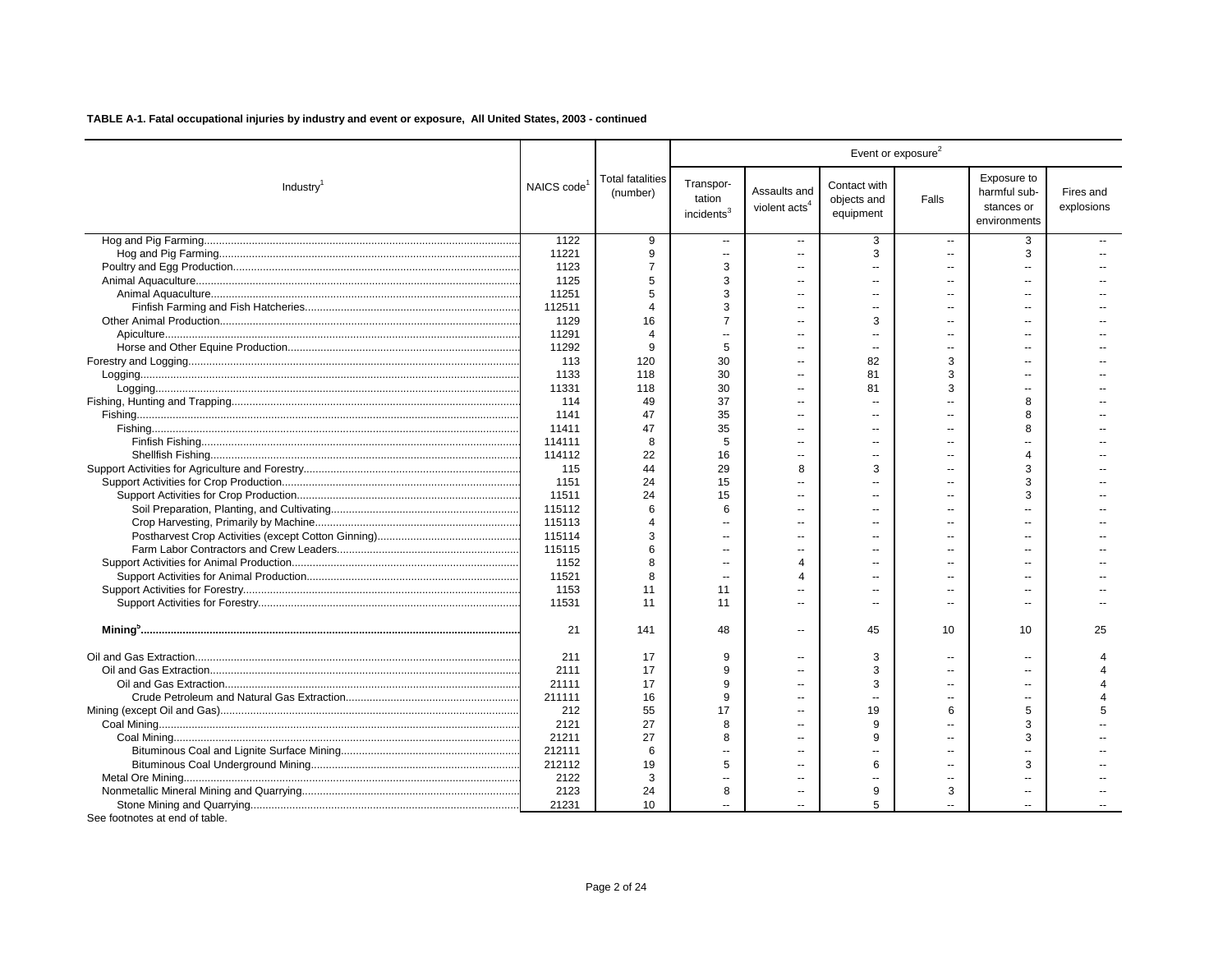|                                                                  |                         |                                     |                                               |                                           |                                          | Event or exposure <sup>2</sup> |                                                           |                         |
|------------------------------------------------------------------|-------------------------|-------------------------------------|-----------------------------------------------|-------------------------------------------|------------------------------------------|--------------------------------|-----------------------------------------------------------|-------------------------|
| Industry <sup>1</sup>                                            | NAICS code <sup>1</sup> | <b>Total fatalities</b><br>(number) | Transpor-<br>tation<br>incidents <sup>3</sup> | Assaults and<br>violent acts <sup>4</sup> | Contact with<br>objects and<br>equipment | Falls                          | Exposure to<br>harmful sub-<br>stances or<br>environments | Fires and<br>explosions |
|                                                                  | 212311                  | 4                                   | $\sim$                                        | $\overline{\phantom{a}}$                  | $\overline{\phantom{a}}$                 | $\sim$                         |                                                           |                         |
|                                                                  | 212312                  | 3                                   | $\overline{\phantom{a}}$                      | ш,                                        | ÷.                                       | $\overline{\phantom{a}}$       | $\overline{\phantom{a}}$                                  |                         |
|                                                                  | 212319                  | 3                                   | $\overline{\phantom{a}}$                      | --                                        | 3                                        | $\overline{\phantom{a}}$       | $\sim$                                                    |                         |
| Sand, Gravel, Clay, and Ceramic and Refractory Minerals          |                         |                                     |                                               |                                           |                                          |                                |                                                           |                         |
|                                                                  | 21232                   | 13                                  | 6                                             | $\mathbf{u}$                              | $\overline{4}$                           | $\sim$                         | $\sim$                                                    |                         |
|                                                                  | 212321                  | 10                                  | $\overline{4}$                                | $\overline{a}$                            | 4                                        | $\sim$                         | $\sim$                                                    |                         |
|                                                                  | 213                     | 69                                  | 22                                            | --                                        | 23                                       | $\overline{4}$                 | 4                                                         | 16                      |
|                                                                  | 2131                    | 69                                  | 22                                            |                                           | 23                                       | 4                              | $\Delta$                                                  | 16                      |
|                                                                  | 21311                   | 69                                  | 22                                            | --                                        | 23                                       | 4                              | $\Delta$                                                  | 16                      |
|                                                                  | 213111                  | 26                                  | 5                                             | $\overline{a}$                            | 13                                       | $\sim$                         |                                                           | 5                       |
|                                                                  | 213112                  | 42                                  | 17                                            | --                                        | 10                                       | $\sim$                         | 3                                                         | 10                      |
|                                                                  |                         | 1,131                               | 290                                           | 37                                        | 231                                      | 364                            | 179                                                       | 29                      |
|                                                                  | 23                      | 1,131                               | 290                                           | 37                                        | 231                                      | 364                            | 179                                                       | 29                      |
|                                                                  | 236                     | 227                                 | 51                                            | 13                                        | 39                                       | 96                             | 25                                                        |                         |
|                                                                  | 2361                    | 129                                 | 32                                            | 8                                         | 21                                       | 50                             | 18                                                        |                         |
|                                                                  | 23611                   | 129                                 | 32                                            | 8                                         | 21                                       | 50                             | 18                                                        |                         |
| New Single-family Housing Construction (except                   |                         |                                     |                                               |                                           |                                          |                                |                                                           |                         |
|                                                                  | 236115                  | 57                                  | 17                                            | $\overline{\phantom{a}}$                  | 10                                       | 20                             | 8                                                         |                         |
| New Multi-family Housing Construction (except                    |                         |                                     |                                               |                                           |                                          |                                |                                                           |                         |
|                                                                  | 236116                  | 9                                   | $\overline{\phantom{a}}$                      | --                                        |                                          | 4                              | $\overline{a}$                                            |                         |
|                                                                  | 236118                  | 29                                  | $\sim$                                        | 6                                         | $\overline{4}$                           | 12                             | 5                                                         |                         |
|                                                                  | 2362                    | 80                                  | 10                                            | 5                                         | 16                                       | 39                             | $\overline{7}$                                            |                         |
|                                                                  | 23621                   | 19                                  | $\overline{\phantom{a}}$                      | $\overline{a}$                            | 3                                        | 11                             | $\sim$                                                    |                         |
|                                                                  | 23622                   | 55                                  | 5                                             | 3                                         | 12                                       | 27                             | 5                                                         |                         |
|                                                                  | 237                     | 247                                 | 90                                            | $\overline{a}$                            | 79                                       | 25                             | 46                                                        | 6                       |
|                                                                  | 2371                    | 131                                 | 27                                            | $\overline{a}$                            | 53                                       | 16                             | 32                                                        | 3                       |
|                                                                  | 23711                   | 66                                  | $12 \overline{ }$                             | $\overline{a}$                            | 39                                       | 3                              | 11                                                        |                         |
|                                                                  | 23712                   | 15                                  | 6                                             | $\overline{a}$                            | 3                                        | $\sim$                         |                                                           |                         |
| Power and Communication Line and Related Structures Construction | 23713                   | 49                                  | 8                                             | $\overline{a}$                            | 11                                       | 11                             | 19                                                        |                         |
|                                                                  | 2373                    | 95                                  | 52                                            | $\overline{a}$                            | 23                                       | 6                              | 12                                                        |                         |
|                                                                  | 23731                   | 95                                  | 52                                            | $\overline{a}$                            | 23                                       | 6                              | 12                                                        |                         |
|                                                                  | 2379                    | 19                                  | 10                                            | $\overline{a}$                            | 3                                        | $\sim$                         | $\sim$                                                    |                         |
|                                                                  | 23799                   | 19                                  | 10                                            | $\sim$                                    | 3                                        | $\overline{\phantom{a}}$       | $\sim$                                                    |                         |
|                                                                  | 238                     | 629                                 | 135                                           | 21                                        | 110                                      | 235                            | 107                                                       | 21                      |
|                                                                  | 2381                    | 228                                 | 33                                            | 5                                         | 39                                       | 125                            | 21                                                        | 5                       |
|                                                                  | 23811                   | 23                                  | 11                                            |                                           | 6                                        | $\sim$                         | 3                                                         |                         |
| Residential Poured Concrete Foundation and Structure             |                         |                                     |                                               |                                           |                                          |                                |                                                           |                         |
|                                                                  | 238111                  | 5                                   | $\overline{\phantom{a}}$                      | --                                        |                                          | $\overline{\phantom{a}}$       | $\sim$                                                    |                         |
| Nonresidential Poured Concrete Foundation and                    |                         |                                     |                                               |                                           |                                          |                                |                                                           |                         |
|                                                                  | 238112                  | 5                                   | 3                                             |                                           | $\overline{a}$                           | $\sim$                         | $\overline{a}$                                            |                         |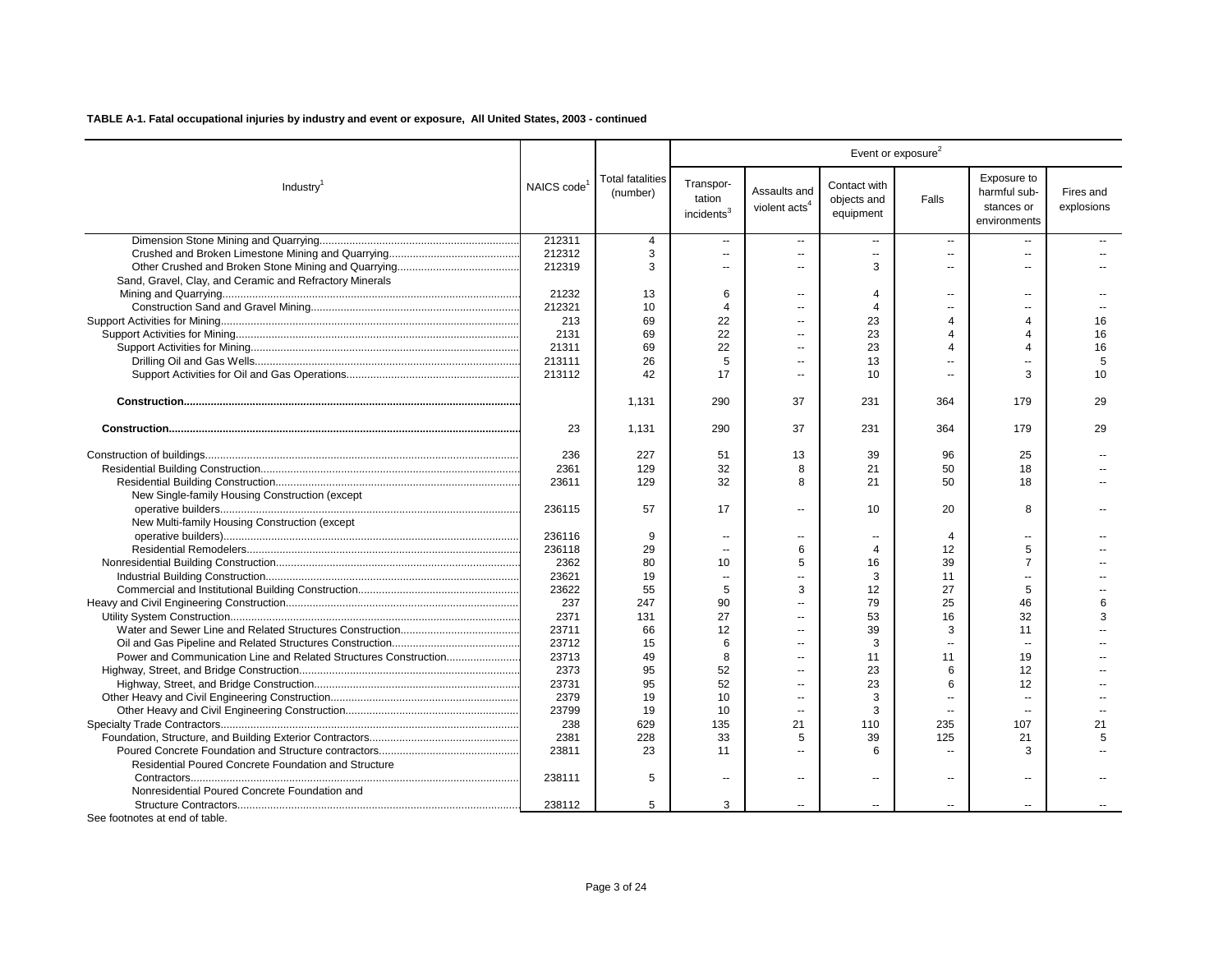|                                                      |                         |                                     |                                               |                                           |                                          | Event or exposure <sup>2</sup> |                                                           |                         |
|------------------------------------------------------|-------------------------|-------------------------------------|-----------------------------------------------|-------------------------------------------|------------------------------------------|--------------------------------|-----------------------------------------------------------|-------------------------|
| Industry <sup>1</sup>                                | NAICS code <sup>1</sup> | <b>Total fatalities</b><br>(number) | Transpor-<br>tation<br>incidents <sup>3</sup> | Assaults and<br>violent acts <sup>4</sup> | Contact with<br>objects and<br>equipment | Falls                          | Exposure to<br>harmful sub-<br>stances or<br>environments | Fires and<br>explosions |
|                                                      | 23812                   | 37                                  | 3                                             | $\overline{\phantom{a}}$                  | 8                                        | 22                             | 4                                                         |                         |
| Nonresidential Structural Steel and Precast Concrete |                         |                                     |                                               |                                           |                                          |                                |                                                           |                         |
|                                                      | 238122                  | 19                                  | $\sim$                                        | $\overline{a}$                            | $\overline{4}$                           | 13                             |                                                           |                         |
|                                                      | 23813                   | 24                                  | $\sim$                                        | ۰.                                        | 5                                        | 17                             |                                                           |                         |
|                                                      | 238131                  | 11                                  | $\sim$                                        | ۰.                                        | $\overline{\phantom{a}}$                 | 9                              | $\overline{a}$                                            |                         |
|                                                      | 23814                   | 36                                  | 9                                             | $\overline{a}$                            | 11                                       | 13                             |                                                           |                         |
|                                                      | 238141                  | 9                                   | $\sim$                                        | $\overline{a}$                            | 3                                        | $\sim$                         | $\sim$                                                    |                         |
|                                                      | 238142                  | 8                                   | Ξ.                                            | $\overline{a}$                            | $\overline{a}$                           | 5                              |                                                           |                         |
|                                                      | 23815                   | 3                                   | $\overline{\phantom{a}}$                      | --                                        | $\overline{\phantom{a}}$                 | $\overline{\phantom{a}}$       |                                                           |                         |
|                                                      | 23816                   | 76                                  | 5                                             | 3                                         | 4                                        | 58                             | 6                                                         |                         |
|                                                      | 238161                  | 24                                  | 3                                             | $\overline{a}$                            | ш.                                       | 18                             |                                                           |                         |
|                                                      | 238162                  | 14                                  | $\sim$                                        | $\overline{a}$                            | $\overline{a}$                           | 11                             |                                                           |                         |
|                                                      | 23817                   | 13                                  | $\sim$                                        | $\overline{a}$                            | $\sim$                                   | $\overline{7}$                 | $\overline{4}$                                            |                         |
|                                                      | 23819                   | 15                                  | $\sim$                                        | $\overline{a}$                            | 5                                        | 3                              |                                                           | 5                       |
| Other Residential Foundation, Structure, and         |                         |                                     |                                               |                                           |                                          |                                |                                                           |                         |
|                                                      | 238191                  | 3                                   | $\sim$                                        | $\overline{a}$                            | $\overline{\phantom{a}}$                 | $\overline{a}$                 | $\sim$ $\sim$                                             |                         |
| Other Nonresidential Foundation, Structure, and      |                         |                                     |                                               |                                           |                                          |                                |                                                           |                         |
|                                                      | 238192                  | 6                                   | $\overline{\phantom{a}}$                      | --                                        | --                                       | $\overline{\phantom{a}}$       |                                                           | 3                       |
|                                                      | 2382                    | 160                                 | 28                                            | $\overline{7}$                            | 23                                       | 44                             | 51                                                        |                         |
|                                                      | 23821                   | 79                                  | 8                                             | 3                                         | 8                                        | 23                             | 34                                                        | З                       |
|                                                      | 238211                  | 9                                   | н.                                            | ۰.                                        |                                          | $\overline{\phantom{a}}$       | 6                                                         |                         |
|                                                      | 238212                  | 32                                  | 3                                             | ۰.                                        | $\overline{a}$                           | 9                              | 19                                                        |                         |
|                                                      | 23822                   | 69                                  | 19                                            | $\Delta$                                  | 13                                       | 15                             | 15                                                        | 3                       |
| Residential Plumbing, Heating, and Air-Conditioning  | 238221                  | 18                                  | 5                                             | $\overline{a}$                            | 5                                        | $\overline{4}$                 |                                                           |                         |
| Nonresidential Plumbing, Heating, and                |                         |                                     |                                               |                                           |                                          |                                |                                                           |                         |
|                                                      | 238222                  | 22                                  | $\overline{7}$                                | $\overline{a}$                            | 5                                        | 4                              | 6                                                         |                         |
|                                                      | 23829                   | 11                                  | $\sim$                                        | $\overline{a}$                            | $\sim$                                   | 6                              | $\overline{a}$                                            |                         |
|                                                      | 238292                  | 6                                   | $\sim$                                        | $\overline{a}$                            | $\overline{a}$                           | $\overline{\phantom{a}}$       |                                                           |                         |
|                                                      | 2383                    | 104                                 | 16                                            | 5                                         | 9                                        | 46                             | 23                                                        | 5                       |
|                                                      | 23831                   | 22                                  | $\overline{\phantom{a}}$                      |                                           |                                          | 15                             |                                                           |                         |
|                                                      | 238311                  | 10                                  | $\overline{\phantom{a}}$                      | $\overline{a}$                            |                                          | $\overline{7}$                 |                                                           |                         |
|                                                      | 23832                   | 55                                  | $\overline{\phantom{a}}$                      | $\overline{a}$                            | 4                                        | 26                             | 18                                                        |                         |
|                                                      | 238321                  | 17                                  | Ξ.                                            |                                           |                                          | $\overline{7}$                 | 8                                                         |                         |
|                                                      | 238322                  | 10                                  | Ξ.                                            |                                           |                                          | 5                              | Δ                                                         |                         |
|                                                      | 23833                   | 5                                   | $\overline{4}$                                | $\overline{a}$                            | $\overline{a}$                           | $\overline{a}$                 |                                                           |                         |
|                                                      | 238331                  | $\Delta$                            | $\overline{4}$                                | $\overline{a}$                            |                                          | $\overline{a}$                 |                                                           |                         |
|                                                      | 23834                   | 6                                   | $\sim$                                        | $\overline{a}$                            | ш.                                       | $\overline{a}$                 | $\sim$                                                    |                         |
|                                                      | 23835                   | 10                                  | $\overline{4}$                                | $\overline{a}$                            | --                                       | 4                              |                                                           |                         |
|                                                      | 23839                   | $\overline{4}$                      | $\sim$                                        | $\overline{a}$                            | $\sim$                                   | $\sim$                         | $\sim$ $\sim$                                             |                         |
|                                                      | 2389                    | 128                                 | 55                                            | 4                                         | 39                                       | 15                             | 11                                                        |                         |
|                                                      | 23891                   | 84                                  | 32                                            | 3                                         | 33                                       | 7                              | 7                                                         |                         |
|                                                      | 238911                  | 14                                  | $\overline{4}$                                |                                           | 6                                        |                                |                                                           |                         |
|                                                      |                         |                                     |                                               |                                           |                                          |                                |                                                           |                         |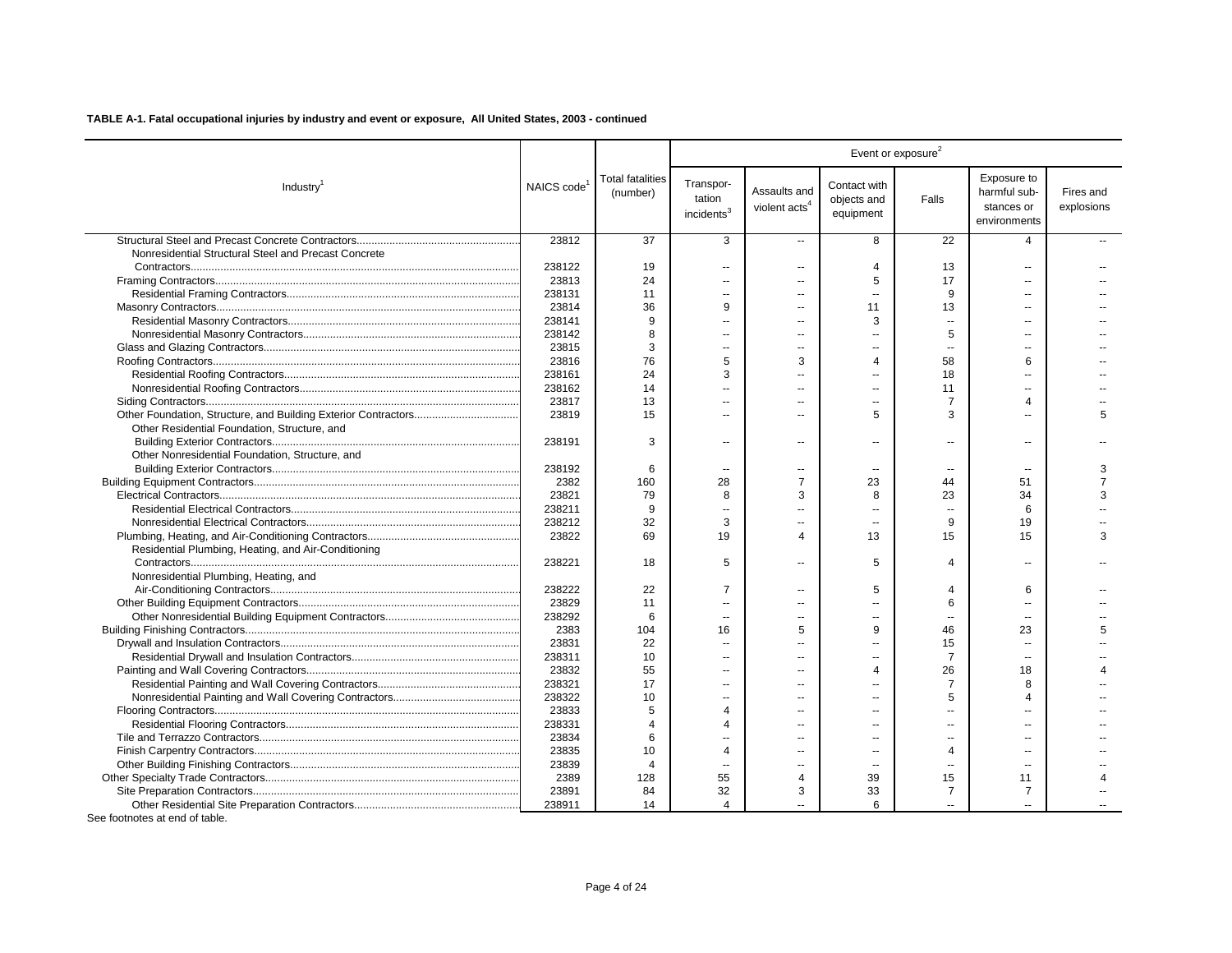| Exposure to<br><b>Total fatalities</b><br>Transpor-<br>Contact with<br>NAICS code<br>Industry <sup>1</sup><br>Assaults and<br>harmful sub-<br>Fires and<br>(number)<br>tation<br>objects and<br>Falls<br>violent acts <sup>4</sup><br>stances or<br>explosions<br>incidents <sup>3</sup><br>equipment<br>environments<br>238912<br>32<br>5<br>8<br>14<br>3<br>$\overline{a}$<br>23899<br>23<br>44<br>6<br>8<br>$\overline{4}$<br>$\sim$<br>238991<br>13<br>8<br>$\overline{\phantom{a}}$<br>$\overline{\phantom{a}}$<br>238992<br>9<br>3<br>3<br>$\overline{a}$<br>$\overline{a}$<br>420<br>130<br>117<br>41<br>38<br>45<br>47<br>$31 - 33$<br>420<br>117<br>130<br>38<br>45<br>47<br>41<br>311<br>59<br>17<br>16<br>$\overline{7}$<br>9<br>$\overline{4}$<br>6<br>3111<br>$\Delta$<br>$\overline{a}$<br>$\overline{a}$<br>$\sim$<br>$\sim$<br>31111<br>$\overline{4}$<br>$\sim$<br>$\overline{a}$<br>$\sim$<br>3<br>311119<br>$\overline{a}$<br>$\overline{a}$<br>3112<br>5<br>$\sim$<br>$\sim$<br>5<br>3114<br>ш.<br>$-$<br>$\sim$<br>$-$<br>31142<br>4<br>311421<br>Δ<br>$\overline{a}$<br>$\overline{a}$<br>$\overline{a}$<br>$\sim$<br>6<br>3115<br>3<br>31151<br>5<br>$\overline{a}$<br>$\overline{a}$<br>5<br>311511<br>19<br>5<br>3116<br>5<br>4<br>31161<br>19<br>5<br>5<br>Δ<br>$\overline{a}$<br>311612<br>5<br>$\overline{a}$<br>$\overline{a}$<br>311615<br>10<br>3<br>3<br>$\overline{a}$<br>3118<br>8<br>5<br>$\sim$<br>$\overline{a}$<br>$\sim$<br>31181<br>6<br>Δ<br>ш.<br>$\sim$<br>311812<br>$\Delta$<br>3<br>$\overline{a}$<br>3119<br>8<br>4<br>$\overline{a}$<br>31194<br>3<br>3<br>311942<br>$\sim$<br>$\sim$<br>$\sim$<br>$\sim$<br>31199<br>3<br>6<br>312<br>6<br>$\sim$<br>$\overline{a}$<br>$\overline{a}$<br>$\sim$<br>3121<br>6<br>6<br>$\sim$<br>31211<br>6<br>6<br>$\overline{a}$<br>$\overline{a}$<br>$\overline{a}$<br>312111<br>6<br>6<br>$\overline{a}$<br>313<br>3<br>$\overline{a}$<br>$\overline{a}$<br>$\sim$<br>3132<br>$\Delta$<br>$\overline{a}$<br>$\overline{a}$<br>31321<br>$\overline{4}$<br>$\overline{a}$<br>$\overline{a}$<br>$\sim$<br>$\overline{a}$<br>$\overline{\phantom{a}}$<br>37<br>321<br>8<br>3<br>21<br>3<br>18<br>3211<br>14<br>$\sim$<br>32111<br>18<br>14<br>÷-<br>321113<br>16<br>13<br>$\sim$<br>$\overline{a}$<br>$\overline{\phantom{a}}$<br>$\overline{\phantom{a}}$<br>3212<br>$\overline{7}$<br>4 |  |  |  | Event or exposure <sup>2</sup> |  |
|-------------------------------------------------------------------------------------------------------------------------------------------------------------------------------------------------------------------------------------------------------------------------------------------------------------------------------------------------------------------------------------------------------------------------------------------------------------------------------------------------------------------------------------------------------------------------------------------------------------------------------------------------------------------------------------------------------------------------------------------------------------------------------------------------------------------------------------------------------------------------------------------------------------------------------------------------------------------------------------------------------------------------------------------------------------------------------------------------------------------------------------------------------------------------------------------------------------------------------------------------------------------------------------------------------------------------------------------------------------------------------------------------------------------------------------------------------------------------------------------------------------------------------------------------------------------------------------------------------------------------------------------------------------------------------------------------------------------------------------------------------------------------------------------------------------------------------------------------------------------------------------------------------------------------------------------------------------------------------------------------------------------------------------------------------------------------------------------------------------------------------------------------------------------------------------------------------------------------------------------------------------------------------------------------------------------------------------------------------------------------|--|--|--|--------------------------------|--|
|                                                                                                                                                                                                                                                                                                                                                                                                                                                                                                                                                                                                                                                                                                                                                                                                                                                                                                                                                                                                                                                                                                                                                                                                                                                                                                                                                                                                                                                                                                                                                                                                                                                                                                                                                                                                                                                                                                                                                                                                                                                                                                                                                                                                                                                                                                                                                                         |  |  |  |                                |  |
|                                                                                                                                                                                                                                                                                                                                                                                                                                                                                                                                                                                                                                                                                                                                                                                                                                                                                                                                                                                                                                                                                                                                                                                                                                                                                                                                                                                                                                                                                                                                                                                                                                                                                                                                                                                                                                                                                                                                                                                                                                                                                                                                                                                                                                                                                                                                                                         |  |  |  |                                |  |
|                                                                                                                                                                                                                                                                                                                                                                                                                                                                                                                                                                                                                                                                                                                                                                                                                                                                                                                                                                                                                                                                                                                                                                                                                                                                                                                                                                                                                                                                                                                                                                                                                                                                                                                                                                                                                                                                                                                                                                                                                                                                                                                                                                                                                                                                                                                                                                         |  |  |  |                                |  |
|                                                                                                                                                                                                                                                                                                                                                                                                                                                                                                                                                                                                                                                                                                                                                                                                                                                                                                                                                                                                                                                                                                                                                                                                                                                                                                                                                                                                                                                                                                                                                                                                                                                                                                                                                                                                                                                                                                                                                                                                                                                                                                                                                                                                                                                                                                                                                                         |  |  |  |                                |  |
|                                                                                                                                                                                                                                                                                                                                                                                                                                                                                                                                                                                                                                                                                                                                                                                                                                                                                                                                                                                                                                                                                                                                                                                                                                                                                                                                                                                                                                                                                                                                                                                                                                                                                                                                                                                                                                                                                                                                                                                                                                                                                                                                                                                                                                                                                                                                                                         |  |  |  |                                |  |
|                                                                                                                                                                                                                                                                                                                                                                                                                                                                                                                                                                                                                                                                                                                                                                                                                                                                                                                                                                                                                                                                                                                                                                                                                                                                                                                                                                                                                                                                                                                                                                                                                                                                                                                                                                                                                                                                                                                                                                                                                                                                                                                                                                                                                                                                                                                                                                         |  |  |  |                                |  |
|                                                                                                                                                                                                                                                                                                                                                                                                                                                                                                                                                                                                                                                                                                                                                                                                                                                                                                                                                                                                                                                                                                                                                                                                                                                                                                                                                                                                                                                                                                                                                                                                                                                                                                                                                                                                                                                                                                                                                                                                                                                                                                                                                                                                                                                                                                                                                                         |  |  |  |                                |  |
|                                                                                                                                                                                                                                                                                                                                                                                                                                                                                                                                                                                                                                                                                                                                                                                                                                                                                                                                                                                                                                                                                                                                                                                                                                                                                                                                                                                                                                                                                                                                                                                                                                                                                                                                                                                                                                                                                                                                                                                                                                                                                                                                                                                                                                                                                                                                                                         |  |  |  |                                |  |
|                                                                                                                                                                                                                                                                                                                                                                                                                                                                                                                                                                                                                                                                                                                                                                                                                                                                                                                                                                                                                                                                                                                                                                                                                                                                                                                                                                                                                                                                                                                                                                                                                                                                                                                                                                                                                                                                                                                                                                                                                                                                                                                                                                                                                                                                                                                                                                         |  |  |  |                                |  |
|                                                                                                                                                                                                                                                                                                                                                                                                                                                                                                                                                                                                                                                                                                                                                                                                                                                                                                                                                                                                                                                                                                                                                                                                                                                                                                                                                                                                                                                                                                                                                                                                                                                                                                                                                                                                                                                                                                                                                                                                                                                                                                                                                                                                                                                                                                                                                                         |  |  |  |                                |  |
|                                                                                                                                                                                                                                                                                                                                                                                                                                                                                                                                                                                                                                                                                                                                                                                                                                                                                                                                                                                                                                                                                                                                                                                                                                                                                                                                                                                                                                                                                                                                                                                                                                                                                                                                                                                                                                                                                                                                                                                                                                                                                                                                                                                                                                                                                                                                                                         |  |  |  |                                |  |
|                                                                                                                                                                                                                                                                                                                                                                                                                                                                                                                                                                                                                                                                                                                                                                                                                                                                                                                                                                                                                                                                                                                                                                                                                                                                                                                                                                                                                                                                                                                                                                                                                                                                                                                                                                                                                                                                                                                                                                                                                                                                                                                                                                                                                                                                                                                                                                         |  |  |  |                                |  |
|                                                                                                                                                                                                                                                                                                                                                                                                                                                                                                                                                                                                                                                                                                                                                                                                                                                                                                                                                                                                                                                                                                                                                                                                                                                                                                                                                                                                                                                                                                                                                                                                                                                                                                                                                                                                                                                                                                                                                                                                                                                                                                                                                                                                                                                                                                                                                                         |  |  |  |                                |  |
|                                                                                                                                                                                                                                                                                                                                                                                                                                                                                                                                                                                                                                                                                                                                                                                                                                                                                                                                                                                                                                                                                                                                                                                                                                                                                                                                                                                                                                                                                                                                                                                                                                                                                                                                                                                                                                                                                                                                                                                                                                                                                                                                                                                                                                                                                                                                                                         |  |  |  |                                |  |
|                                                                                                                                                                                                                                                                                                                                                                                                                                                                                                                                                                                                                                                                                                                                                                                                                                                                                                                                                                                                                                                                                                                                                                                                                                                                                                                                                                                                                                                                                                                                                                                                                                                                                                                                                                                                                                                                                                                                                                                                                                                                                                                                                                                                                                                                                                                                                                         |  |  |  |                                |  |
|                                                                                                                                                                                                                                                                                                                                                                                                                                                                                                                                                                                                                                                                                                                                                                                                                                                                                                                                                                                                                                                                                                                                                                                                                                                                                                                                                                                                                                                                                                                                                                                                                                                                                                                                                                                                                                                                                                                                                                                                                                                                                                                                                                                                                                                                                                                                                                         |  |  |  |                                |  |
|                                                                                                                                                                                                                                                                                                                                                                                                                                                                                                                                                                                                                                                                                                                                                                                                                                                                                                                                                                                                                                                                                                                                                                                                                                                                                                                                                                                                                                                                                                                                                                                                                                                                                                                                                                                                                                                                                                                                                                                                                                                                                                                                                                                                                                                                                                                                                                         |  |  |  |                                |  |
|                                                                                                                                                                                                                                                                                                                                                                                                                                                                                                                                                                                                                                                                                                                                                                                                                                                                                                                                                                                                                                                                                                                                                                                                                                                                                                                                                                                                                                                                                                                                                                                                                                                                                                                                                                                                                                                                                                                                                                                                                                                                                                                                                                                                                                                                                                                                                                         |  |  |  |                                |  |
|                                                                                                                                                                                                                                                                                                                                                                                                                                                                                                                                                                                                                                                                                                                                                                                                                                                                                                                                                                                                                                                                                                                                                                                                                                                                                                                                                                                                                                                                                                                                                                                                                                                                                                                                                                                                                                                                                                                                                                                                                                                                                                                                                                                                                                                                                                                                                                         |  |  |  |                                |  |
|                                                                                                                                                                                                                                                                                                                                                                                                                                                                                                                                                                                                                                                                                                                                                                                                                                                                                                                                                                                                                                                                                                                                                                                                                                                                                                                                                                                                                                                                                                                                                                                                                                                                                                                                                                                                                                                                                                                                                                                                                                                                                                                                                                                                                                                                                                                                                                         |  |  |  |                                |  |
|                                                                                                                                                                                                                                                                                                                                                                                                                                                                                                                                                                                                                                                                                                                                                                                                                                                                                                                                                                                                                                                                                                                                                                                                                                                                                                                                                                                                                                                                                                                                                                                                                                                                                                                                                                                                                                                                                                                                                                                                                                                                                                                                                                                                                                                                                                                                                                         |  |  |  |                                |  |
|                                                                                                                                                                                                                                                                                                                                                                                                                                                                                                                                                                                                                                                                                                                                                                                                                                                                                                                                                                                                                                                                                                                                                                                                                                                                                                                                                                                                                                                                                                                                                                                                                                                                                                                                                                                                                                                                                                                                                                                                                                                                                                                                                                                                                                                                                                                                                                         |  |  |  |                                |  |
|                                                                                                                                                                                                                                                                                                                                                                                                                                                                                                                                                                                                                                                                                                                                                                                                                                                                                                                                                                                                                                                                                                                                                                                                                                                                                                                                                                                                                                                                                                                                                                                                                                                                                                                                                                                                                                                                                                                                                                                                                                                                                                                                                                                                                                                                                                                                                                         |  |  |  |                                |  |
|                                                                                                                                                                                                                                                                                                                                                                                                                                                                                                                                                                                                                                                                                                                                                                                                                                                                                                                                                                                                                                                                                                                                                                                                                                                                                                                                                                                                                                                                                                                                                                                                                                                                                                                                                                                                                                                                                                                                                                                                                                                                                                                                                                                                                                                                                                                                                                         |  |  |  |                                |  |
|                                                                                                                                                                                                                                                                                                                                                                                                                                                                                                                                                                                                                                                                                                                                                                                                                                                                                                                                                                                                                                                                                                                                                                                                                                                                                                                                                                                                                                                                                                                                                                                                                                                                                                                                                                                                                                                                                                                                                                                                                                                                                                                                                                                                                                                                                                                                                                         |  |  |  |                                |  |
|                                                                                                                                                                                                                                                                                                                                                                                                                                                                                                                                                                                                                                                                                                                                                                                                                                                                                                                                                                                                                                                                                                                                                                                                                                                                                                                                                                                                                                                                                                                                                                                                                                                                                                                                                                                                                                                                                                                                                                                                                                                                                                                                                                                                                                                                                                                                                                         |  |  |  |                                |  |
|                                                                                                                                                                                                                                                                                                                                                                                                                                                                                                                                                                                                                                                                                                                                                                                                                                                                                                                                                                                                                                                                                                                                                                                                                                                                                                                                                                                                                                                                                                                                                                                                                                                                                                                                                                                                                                                                                                                                                                                                                                                                                                                                                                                                                                                                                                                                                                         |  |  |  |                                |  |
|                                                                                                                                                                                                                                                                                                                                                                                                                                                                                                                                                                                                                                                                                                                                                                                                                                                                                                                                                                                                                                                                                                                                                                                                                                                                                                                                                                                                                                                                                                                                                                                                                                                                                                                                                                                                                                                                                                                                                                                                                                                                                                                                                                                                                                                                                                                                                                         |  |  |  |                                |  |
|                                                                                                                                                                                                                                                                                                                                                                                                                                                                                                                                                                                                                                                                                                                                                                                                                                                                                                                                                                                                                                                                                                                                                                                                                                                                                                                                                                                                                                                                                                                                                                                                                                                                                                                                                                                                                                                                                                                                                                                                                                                                                                                                                                                                                                                                                                                                                                         |  |  |  |                                |  |
|                                                                                                                                                                                                                                                                                                                                                                                                                                                                                                                                                                                                                                                                                                                                                                                                                                                                                                                                                                                                                                                                                                                                                                                                                                                                                                                                                                                                                                                                                                                                                                                                                                                                                                                                                                                                                                                                                                                                                                                                                                                                                                                                                                                                                                                                                                                                                                         |  |  |  |                                |  |
|                                                                                                                                                                                                                                                                                                                                                                                                                                                                                                                                                                                                                                                                                                                                                                                                                                                                                                                                                                                                                                                                                                                                                                                                                                                                                                                                                                                                                                                                                                                                                                                                                                                                                                                                                                                                                                                                                                                                                                                                                                                                                                                                                                                                                                                                                                                                                                         |  |  |  |                                |  |
|                                                                                                                                                                                                                                                                                                                                                                                                                                                                                                                                                                                                                                                                                                                                                                                                                                                                                                                                                                                                                                                                                                                                                                                                                                                                                                                                                                                                                                                                                                                                                                                                                                                                                                                                                                                                                                                                                                                                                                                                                                                                                                                                                                                                                                                                                                                                                                         |  |  |  |                                |  |
|                                                                                                                                                                                                                                                                                                                                                                                                                                                                                                                                                                                                                                                                                                                                                                                                                                                                                                                                                                                                                                                                                                                                                                                                                                                                                                                                                                                                                                                                                                                                                                                                                                                                                                                                                                                                                                                                                                                                                                                                                                                                                                                                                                                                                                                                                                                                                                         |  |  |  |                                |  |
|                                                                                                                                                                                                                                                                                                                                                                                                                                                                                                                                                                                                                                                                                                                                                                                                                                                                                                                                                                                                                                                                                                                                                                                                                                                                                                                                                                                                                                                                                                                                                                                                                                                                                                                                                                                                                                                                                                                                                                                                                                                                                                                                                                                                                                                                                                                                                                         |  |  |  |                                |  |
|                                                                                                                                                                                                                                                                                                                                                                                                                                                                                                                                                                                                                                                                                                                                                                                                                                                                                                                                                                                                                                                                                                                                                                                                                                                                                                                                                                                                                                                                                                                                                                                                                                                                                                                                                                                                                                                                                                                                                                                                                                                                                                                                                                                                                                                                                                                                                                         |  |  |  |                                |  |
|                                                                                                                                                                                                                                                                                                                                                                                                                                                                                                                                                                                                                                                                                                                                                                                                                                                                                                                                                                                                                                                                                                                                                                                                                                                                                                                                                                                                                                                                                                                                                                                                                                                                                                                                                                                                                                                                                                                                                                                                                                                                                                                                                                                                                                                                                                                                                                         |  |  |  |                                |  |
|                                                                                                                                                                                                                                                                                                                                                                                                                                                                                                                                                                                                                                                                                                                                                                                                                                                                                                                                                                                                                                                                                                                                                                                                                                                                                                                                                                                                                                                                                                                                                                                                                                                                                                                                                                                                                                                                                                                                                                                                                                                                                                                                                                                                                                                                                                                                                                         |  |  |  |                                |  |
|                                                                                                                                                                                                                                                                                                                                                                                                                                                                                                                                                                                                                                                                                                                                                                                                                                                                                                                                                                                                                                                                                                                                                                                                                                                                                                                                                                                                                                                                                                                                                                                                                                                                                                                                                                                                                                                                                                                                                                                                                                                                                                                                                                                                                                                                                                                                                                         |  |  |  |                                |  |
|                                                                                                                                                                                                                                                                                                                                                                                                                                                                                                                                                                                                                                                                                                                                                                                                                                                                                                                                                                                                                                                                                                                                                                                                                                                                                                                                                                                                                                                                                                                                                                                                                                                                                                                                                                                                                                                                                                                                                                                                                                                                                                                                                                                                                                                                                                                                                                         |  |  |  |                                |  |
|                                                                                                                                                                                                                                                                                                                                                                                                                                                                                                                                                                                                                                                                                                                                                                                                                                                                                                                                                                                                                                                                                                                                                                                                                                                                                                                                                                                                                                                                                                                                                                                                                                                                                                                                                                                                                                                                                                                                                                                                                                                                                                                                                                                                                                                                                                                                                                         |  |  |  |                                |  |
|                                                                                                                                                                                                                                                                                                                                                                                                                                                                                                                                                                                                                                                                                                                                                                                                                                                                                                                                                                                                                                                                                                                                                                                                                                                                                                                                                                                                                                                                                                                                                                                                                                                                                                                                                                                                                                                                                                                                                                                                                                                                                                                                                                                                                                                                                                                                                                         |  |  |  |                                |  |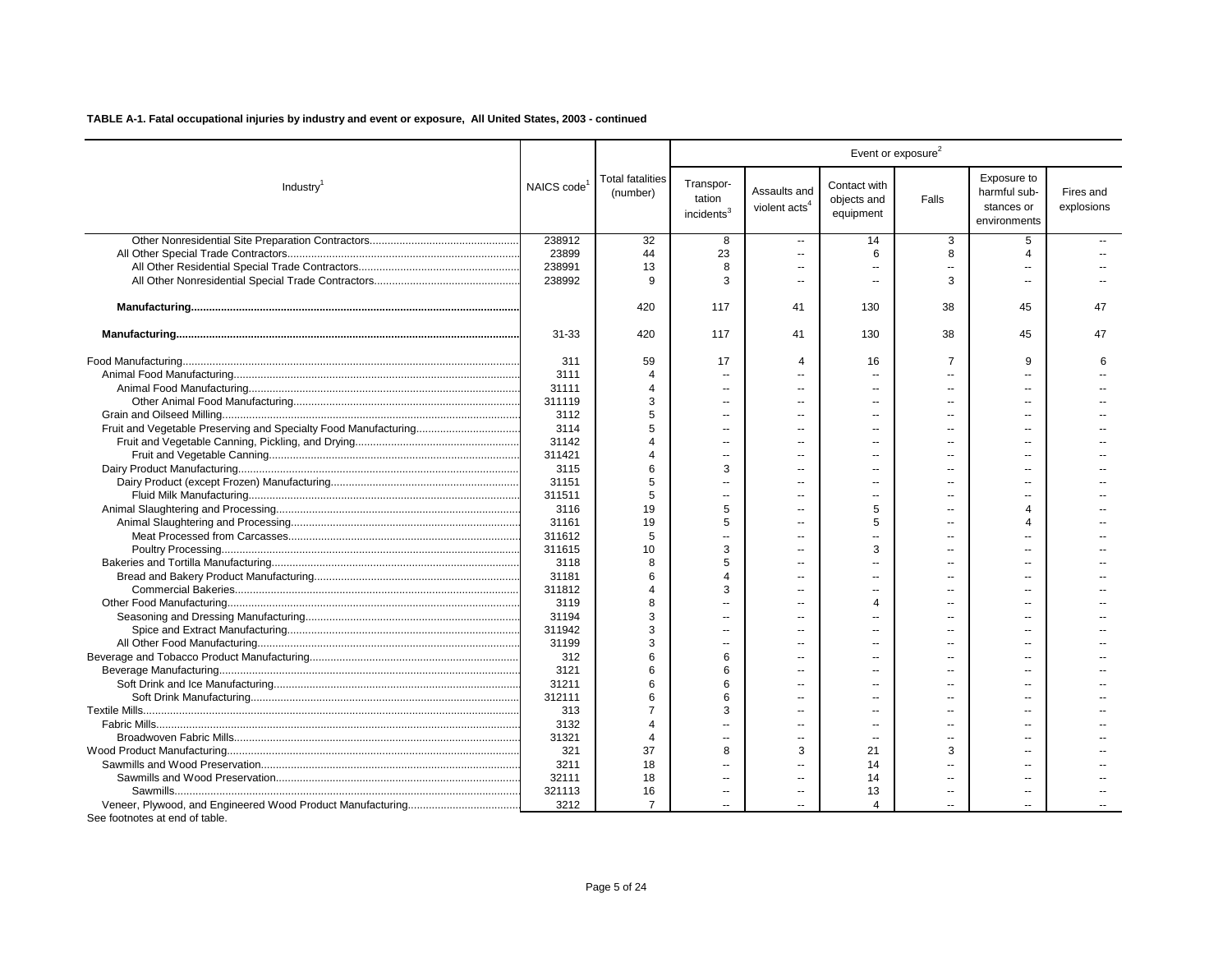|                                                              |                         |                                     |                                               |                                           |                                          | Event or exposure <sup>2</sup> |                                                           |                         |
|--------------------------------------------------------------|-------------------------|-------------------------------------|-----------------------------------------------|-------------------------------------------|------------------------------------------|--------------------------------|-----------------------------------------------------------|-------------------------|
| Industry <sup>1</sup>                                        | NAICS code <sup>1</sup> | <b>Total fatalities</b><br>(number) | Transpor-<br>tation<br>incidents <sup>3</sup> | Assaults and<br>violent acts <sup>4</sup> | Contact with<br>objects and<br>equipment | Falls                          | Exposure to<br>harmful sub-<br>stances or<br>environments | Fires and<br>explosions |
|                                                              | 32121                   | 7                                   | $\overline{\phantom{a}}$                      | --                                        | 4                                        | $\overline{\phantom{a}}$       |                                                           |                         |
|                                                              | 321214                  | 5                                   | $\sim$                                        | $\overline{a}$                            | $\sim$                                   | $\overline{a}$                 | $\sim$                                                    |                         |
|                                                              | 3219                    | 12                                  | $\overline{4}$                                | $\overline{a}$                            | 3                                        | $\sim$                         |                                                           |                         |
|                                                              | 32191                   | 5                                   | $\overline{a}$                                | $\overline{a}$                            |                                          |                                |                                                           |                         |
|                                                              | 32192                   | $\overline{4}$                      | $\overline{\phantom{a}}$                      |                                           |                                          |                                |                                                           |                         |
|                                                              | 32199                   | 3                                   | $\sim$                                        | --                                        |                                          |                                |                                                           |                         |
|                                                              | 322                     | 17                                  | 5                                             | --                                        | 6                                        | $\overline{a}$                 |                                                           |                         |
|                                                              | 3221                    | 9                                   | 3                                             | --                                        |                                          |                                |                                                           |                         |
|                                                              | 32212                   | 8                                   | 3                                             | --                                        | 3                                        | $\overline{a}$                 |                                                           |                         |
|                                                              | 322121                  | 3                                   |                                               | --                                        |                                          |                                |                                                           |                         |
|                                                              | 322122                  | 3                                   | $\sim$                                        | --                                        |                                          | $\overline{a}$                 |                                                           |                         |
|                                                              | 3222                    | 8                                   | $\overline{a}$                                | $\overline{a}$                            |                                          |                                |                                                           |                         |
|                                                              | 32221                   | 5                                   | $\overline{\phantom{a}}$                      |                                           |                                          |                                |                                                           |                         |
|                                                              | 322211                  | 3                                   | $\overline{\phantom{a}}$                      | ٠.                                        |                                          |                                |                                                           |                         |
|                                                              | 323                     |                                     | $\overline{a}$                                |                                           |                                          |                                |                                                           |                         |
|                                                              | 3231                    | 7                                   | $\overline{a}$                                | --                                        |                                          | $\overline{a}$                 | $\sim$                                                    |                         |
|                                                              | 32311                   | 6                                   | $\sim$                                        | a.                                        |                                          |                                | $\sim$                                                    |                         |
|                                                              | 325                     | 28                                  | 9                                             | --                                        | 3                                        |                                | 3                                                         | 10                      |
|                                                              | 3251                    | 5                                   | $\overline{a}$                                | --                                        |                                          |                                |                                                           |                         |
|                                                              | 32511                   | 3                                   | $\overline{\phantom{a}}$                      |                                           |                                          |                                |                                                           |                         |
| Resin, Synthetic Rubber, and Artificial and Synthetic Fibers |                         |                                     |                                               |                                           |                                          |                                |                                                           |                         |
|                                                              | 3252                    | $\overline{4}$                      | $\overline{\phantom{a}}$                      | $\overline{\phantom{a}}$                  |                                          | $\overline{a}$                 | $\sim$                                                    |                         |
|                                                              | 32521                   | $\Delta$                            | $\sim$                                        | $\sim$                                    |                                          |                                |                                                           |                         |
|                                                              | 325211                  | $\Delta$                            | $\overline{a}$                                |                                           |                                          |                                |                                                           |                         |
|                                                              | 3256                    |                                     | $\sim$                                        | $\overline{a}$                            |                                          |                                | $\sim$                                                    |                         |
|                                                              | 32561                   | 3                                   |                                               |                                           |                                          |                                |                                                           |                         |
|                                                              | 3259                    | 12                                  | $\sim$                                        |                                           |                                          |                                |                                                           | 5                       |
|                                                              | 32599                   | 10                                  | $\overline{a}$                                | a.                                        | $\sim$                                   | $\sim$                         | $\sim$                                                    | 5                       |
| All Other Miscellaneous Chemical Product and                 |                         |                                     |                                               |                                           |                                          |                                |                                                           |                         |
|                                                              | 325998                  | 9                                   | $\overline{\phantom{a}}$                      | $\overline{a}$                            |                                          | $\sim$                         |                                                           |                         |
|                                                              | 326                     | 26                                  | 6                                             | $\overline{a}$                            | 5                                        | $\sim$                         | 3                                                         | 9                       |
|                                                              | 3261                    | 18                                  | $\Delta$                                      |                                           | 5                                        |                                | 3                                                         | 3                       |
|                                                              | 32611                   | 3                                   | $\sim$                                        | $\overline{a}$                            |                                          |                                |                                                           |                         |
|                                                              | 32619                   | я                                   | $\ddotsc$                                     | --                                        |                                          |                                |                                                           |                         |
|                                                              | 326199                  | 6                                   | $\overline{\phantom{a}}$                      |                                           |                                          |                                |                                                           |                         |
|                                                              | 3262                    | 8                                   | $\ddotsc$                                     | --                                        |                                          |                                |                                                           | 6                       |
|                                                              | 32629                   | 5                                   | $\sim$                                        | --                                        |                                          |                                | $\sim$                                                    | 5                       |
|                                                              | 326291                  | 5                                   | $\overline{a}$                                | --                                        | $\overline{\phantom{a}}$                 |                                |                                                           |                         |
|                                                              | 327                     | 46                                  | 18                                            |                                           | 15                                       |                                | 5                                                         | $\overline{7}$          |
|                                                              | 3271                    | 3                                   | $\overline{\phantom{a}}$                      | $\overline{a}$                            |                                          |                                | $\sim$                                                    |                         |
|                                                              | 3272                    | 3                                   | $\overline{a}$                                |                                           |                                          |                                |                                                           |                         |
|                                                              | 32721                   | 3                                   | $\overline{\phantom{a}}$                      | $\overline{a}$                            | $\overline{\phantom{a}}$                 | $\overline{\phantom{a}}$       | $\overline{a}$                                            |                         |
|                                                              | 3273                    | 29                                  | 16                                            |                                           | 11                                       |                                | $\sim$                                                    |                         |
| See footnotes at end of table.                               |                         |                                     |                                               |                                           |                                          |                                |                                                           |                         |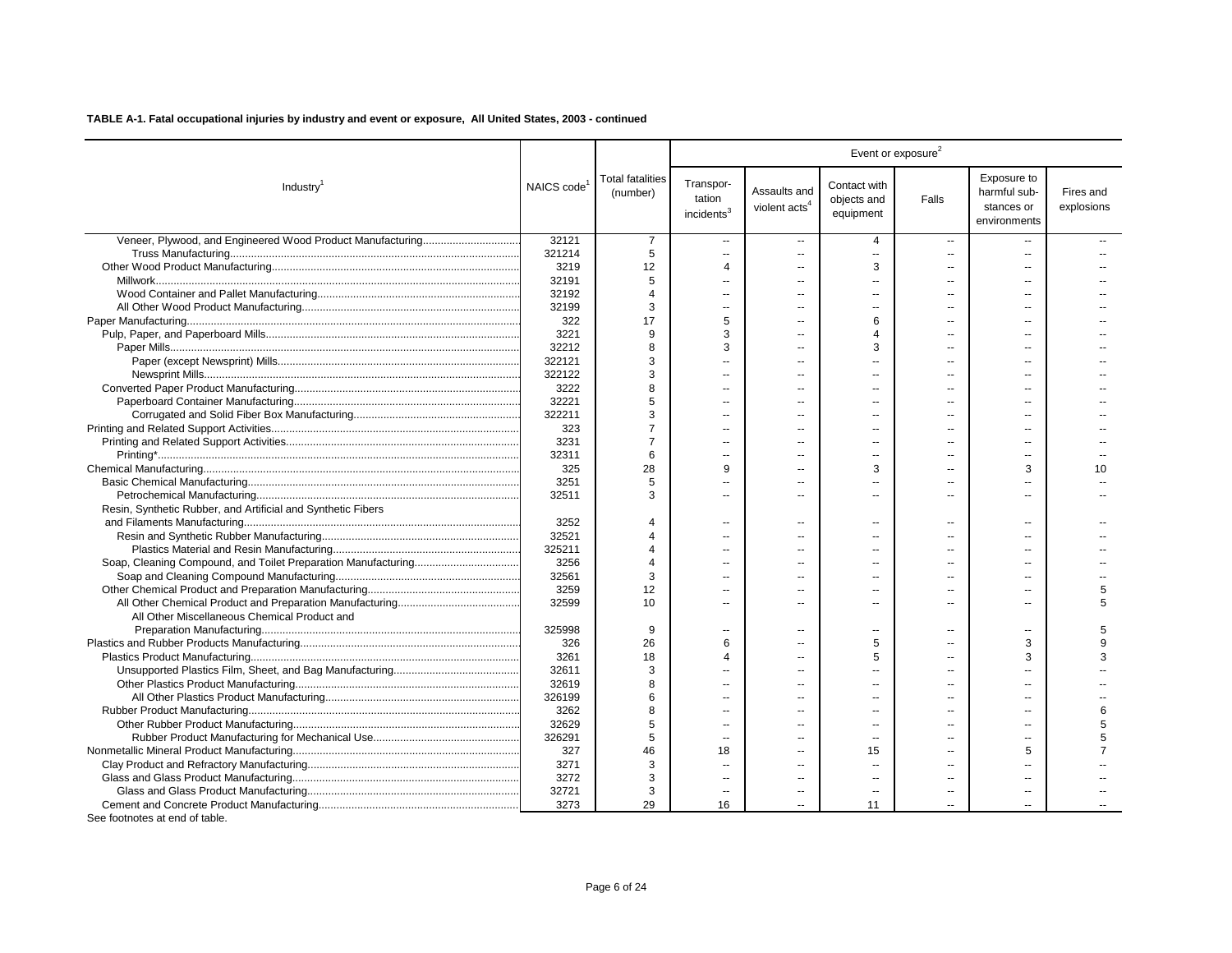|                                                                       |            |                                     |                                               |                                           |                                          | Event or exposure <sup>2</sup> |                                                           |                         |
|-----------------------------------------------------------------------|------------|-------------------------------------|-----------------------------------------------|-------------------------------------------|------------------------------------------|--------------------------------|-----------------------------------------------------------|-------------------------|
| Industry <sup>1</sup>                                                 | NAICS code | <b>Total fatalities</b><br>(number) | Transpor-<br>tation<br>incidents <sup>3</sup> | Assaults and<br>violent acts <sup>4</sup> | Contact with<br>objects and<br>equipment | Falls                          | Exposure to<br>harmful sub-<br>stances or<br>environments | Fires and<br>explosions |
|                                                                       | 32732      | 20                                  | 14                                            | $\overline{\phantom{a}}$                  | 5                                        | $\overline{\phantom{a}}$       |                                                           |                         |
|                                                                       | 32733      | $\overline{4}$                      | $\sim$                                        | $\overline{a}$                            | 3                                        | $\sim$                         | $\sim$                                                    |                         |
|                                                                       | 32739      | $\overline{4}$                      | $\sim$                                        | $\sim$                                    | 3                                        | $\sim$                         | $\sim$                                                    |                         |
|                                                                       | 3279       | 11                                  | $\overline{a}$                                | $\overline{a}$                            |                                          | $\sim$                         | $\overline{a}$                                            | $\overline{7}$          |
|                                                                       | 32799      | 11                                  | $\overline{\phantom{a}}$                      |                                           |                                          | $\sim$                         |                                                           | $\overline{7}$          |
|                                                                       | 327993     | 8                                   | $\overline{a}$                                | $\sim$                                    |                                          | $\sim$                         | $\sim$                                                    | $\overline{7}$          |
|                                                                       | 331        | 33                                  | 6                                             | $\overline{a}$                            | 19                                       | $\sim$                         | 3                                                         |                         |
|                                                                       | 3311       | 9                                   | 3                                             | $\overline{a}$                            | 6                                        | $\overline{\phantom{a}}$       | $\sim$                                                    |                         |
|                                                                       | 33111      | 9                                   | 3                                             | $\sim$                                    | 6                                        | $\sim$                         | х.                                                        |                         |
|                                                                       | 331111     | 8                                   | $\overline{a}$                                | $\overline{a}$                            | 6                                        | $\sim$                         | $\sim$                                                    |                         |
|                                                                       | 3312       | 6                                   | $\sim$                                        | $\overline{a}$                            |                                          | $\sim$                         | $\overline{a}$                                            |                         |
|                                                                       | 3313       | Δ                                   | $\overline{a}$                                | $\overline{a}$                            |                                          | $\sim$                         | $\sim$                                                    |                         |
|                                                                       | 33131      | $\Delta$                            | $\overline{a}$                                |                                           |                                          | $\overline{a}$                 |                                                           |                         |
|                                                                       | 3315       | 12                                  | $\overline{\phantom{a}}$                      | $\overline{a}$                            | 6                                        | $\sim$                         | $\overline{a}$                                            |                         |
|                                                                       | 33151      | 10                                  | $\overline{a}$                                |                                           | $\Delta$                                 | $\sim$                         | $\sim$                                                    |                         |
|                                                                       | 331511     | 3                                   | $\overline{a}$                                | $\overline{a}$                            |                                          | $\overline{\phantom{a}}$       | $\overline{a}$                                            |                         |
|                                                                       | 331513     | $\overline{7}$                      | $\overline{a}$                                | $\sim$                                    | $\overline{a}$                           | $\overline{a}$                 | $\sim$ $\sim$                                             |                         |
|                                                                       | 332        | 43                                  | 5                                             | $\sim$                                    | 20                                       | 5                              | 8                                                         | 3                       |
|                                                                       | 3321       | 5                                   |                                               | $\overline{a}$                            | Δ                                        | $\sim$                         |                                                           |                         |
|                                                                       | 33211      | 5                                   | $\overline{\phantom{a}}$                      |                                           |                                          | ä.                             |                                                           |                         |
|                                                                       | 332116     | 3                                   | $\overline{a}$                                | $\overline{a}$                            |                                          | $\overline{\phantom{a}}$       | $\overline{a}$                                            |                         |
|                                                                       | 3323       | 17                                  | 3                                             | $\sim$                                    | 6                                        | $\overline{4}$                 | 3                                                         |                         |
|                                                                       | 33231      | 11                                  | $\overline{a}$                                | $\overline{a}$                            | 5                                        | $\sim$                         | 3                                                         |                         |
|                                                                       | 332312     | 6                                   | $\sim$                                        |                                           |                                          | $\overline{a}$                 |                                                           |                         |
|                                                                       | 332313     | Δ                                   | $\sim$                                        | $\overline{a}$                            |                                          | $\overline{a}$                 | $\sim$                                                    |                         |
|                                                                       | 33232      | 5                                   |                                               |                                           |                                          | 3                              |                                                           |                         |
| Machine Shops; Turned Product; and Screw, Nut, and Bolt Manufacturing | 3327       | 6                                   |                                               |                                           | 3                                        | ä.                             |                                                           |                         |
|                                                                       | 33271      | 6                                   | $\overline{a}$                                | $\sim$                                    | 3                                        | $\overline{a}$                 | $\sim$                                                    |                         |
|                                                                       | 3328       | Δ                                   | $\sim$                                        | $\overline{a}$                            |                                          | $\sim$                         | 3                                                         |                         |
|                                                                       | 33281      | $\Delta$                            | $\overline{a}$                                |                                           |                                          | $\sim$                         | 3                                                         |                         |
|                                                                       | 333        | 26                                  | 10                                            | 4                                         | 8                                        | $\sim$                         |                                                           |                         |
|                                                                       | 3331       | 6                                   | 3                                             |                                           |                                          | $\sim$                         |                                                           |                         |
|                                                                       | 3332       | 3                                   | $\overline{a}$                                |                                           |                                          | $\sim$                         |                                                           |                         |
|                                                                       | 33329      | 3                                   |                                               |                                           |                                          | $\overline{\phantom{a}}$       |                                                           |                         |
|                                                                       | 333298     | 3                                   | $\sim$                                        |                                           |                                          | $\sim$                         |                                                           |                         |
| Ventilation, Heating, Air-Conditioning, and Commercial                |            |                                     |                                               |                                           |                                          |                                |                                                           |                         |
|                                                                       | 3334       | 3                                   | $\sim$                                        | $\overline{a}$                            |                                          | $\sim$                         | $\sim$                                                    |                         |
| Ventilation, Heating, Air-Conditioning, and Commercial                |            |                                     |                                               |                                           |                                          |                                |                                                           |                         |
|                                                                       | 33341      | 3                                   | $\overline{a}$                                | $\overline{\phantom{a}}$                  |                                          | $\overline{\phantom{a}}$       | $\overline{\phantom{a}}$                                  |                         |
| Air-Conditioning and Warm Air Heating Equipment and                   |            |                                     |                                               |                                           |                                          |                                |                                                           |                         |
| Commercial and Industrial Refrigeration Equipment Manufacturing       | 333415     | 3                                   | $\sim$                                        |                                           |                                          | $\overline{a}$                 |                                                           |                         |
|                                                                       | 3339       | 11                                  | 5                                             | $\overline{\phantom{a}}$                  | $\overline{a}$                           | $\overline{\phantom{a}}$       | $\overline{\phantom{a}}$                                  |                         |
|                                                                       | 33392      | 8                                   | $\overline{4}$                                |                                           |                                          | $\sim$                         | $\sim$                                                    |                         |
| See footnotes at end of table.                                        |            |                                     |                                               |                                           |                                          |                                |                                                           |                         |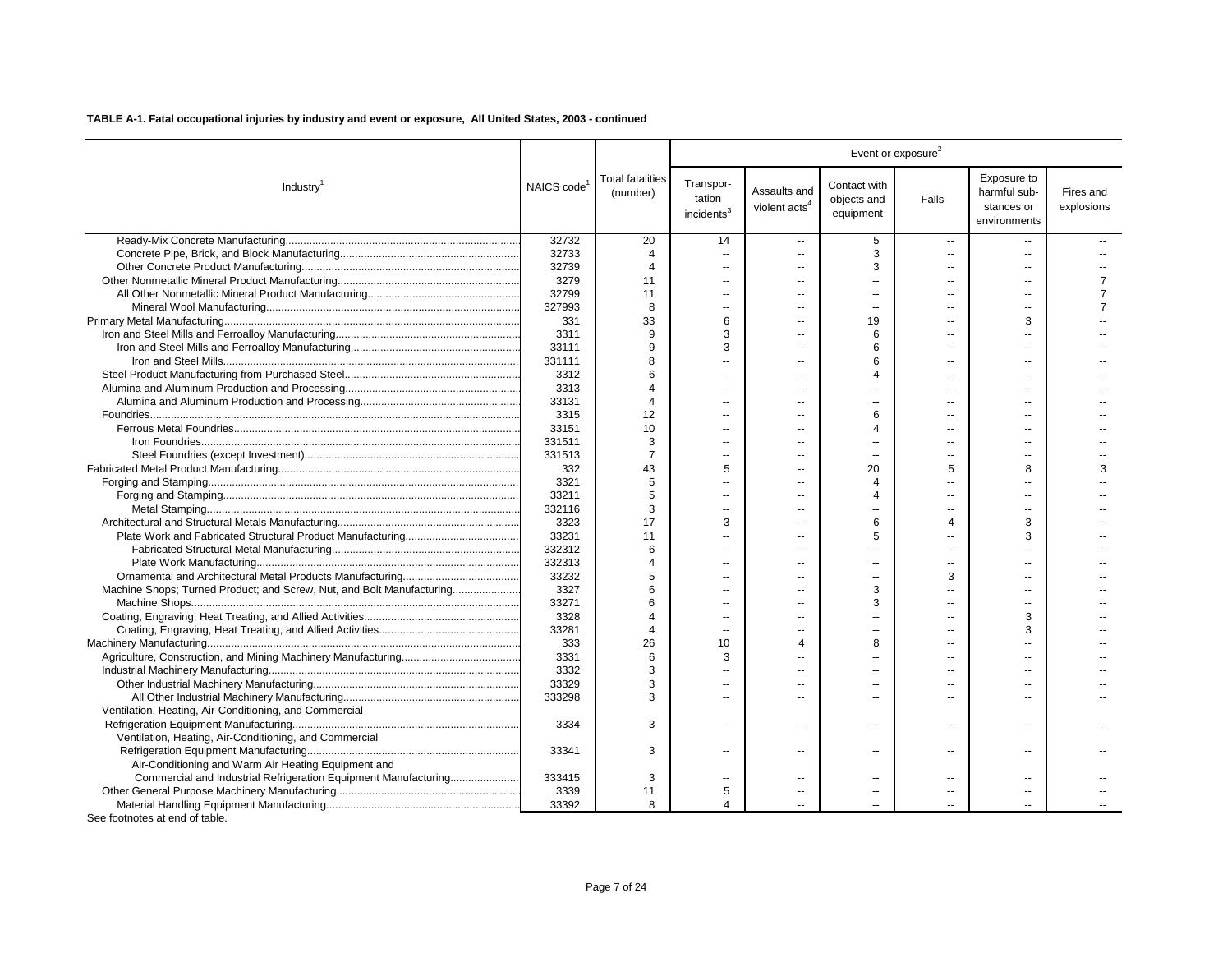|                                                             |            |                                     |                                               |                                           |                                          | Event or exposure <sup>2</sup> |                                                           |                         |
|-------------------------------------------------------------|------------|-------------------------------------|-----------------------------------------------|-------------------------------------------|------------------------------------------|--------------------------------|-----------------------------------------------------------|-------------------------|
| Industry <sup>1</sup>                                       | NAICS code | <b>Total fatalities</b><br>(number) | Transpor-<br>tation<br>incidents <sup>3</sup> | Assaults and<br>violent acts <sup>4</sup> | Contact with<br>objects and<br>equipment | Falls                          | Exposure to<br>harmful sub-<br>stances or<br>environments | Fires and<br>explosions |
|                                                             | 333922     | $\overline{4}$                      | $\overline{\phantom{a}}$                      | $\overline{a}$                            | ш.                                       | $\overline{\phantom{a}}$       | $\sim$                                                    |                         |
|                                                             | 334        | 11                                  | $\overline{\phantom{a}}$                      | $\overline{a}$                            | 4                                        | $\overline{a}$                 | $\overline{a}$                                            |                         |
|                                                             | 3344       | 3                                   | --                                            | $\overline{\phantom{a}}$                  | $\overline{\phantom{a}}$                 |                                |                                                           |                         |
|                                                             | 33441      | 3                                   | $\overline{a}$                                | $\overline{a}$                            | $\sim$                                   | $\overline{a}$                 | $\sim$                                                    |                         |
| Navigational, Measuring, Electromedical, and Control        |            |                                     |                                               |                                           |                                          |                                |                                                           |                         |
|                                                             | 3345       | 5                                   | --                                            | $\overline{\phantom{a}}$                  | $\overline{a}$                           | --                             | $\overline{\phantom{a}}$                                  |                         |
| Navigational, Measuring, Electromedical, and Control        |            |                                     |                                               |                                           |                                          |                                |                                                           |                         |
|                                                             | 33451      | 5                                   | $\overline{a}$                                | $\overline{a}$                            | $\overline{a}$                           | $\overline{\phantom{a}}$       | $\overline{a}$                                            |                         |
|                                                             | 335        | 5                                   | $\overline{a}$                                | $\sim$                                    | $\overline{a}$                           | $\overline{a}$                 | $-$                                                       |                         |
|                                                             | 336        | 44                                  | 8                                             | 15                                        | $\overline{7}$                           | 6                              |                                                           |                         |
|                                                             | 3361       | $\boldsymbol{\Delta}$               | $\sim$                                        | $\sim$                                    | $\sim$                                   | $\overline{a}$                 | $\sim$                                                    |                         |
|                                                             | 33611      | 4                                   |                                               | $\sim$                                    | $\sim$                                   |                                |                                                           |                         |
|                                                             | 336111     | 3                                   | $\overline{a}$                                | $\overline{a}$                            | $\overline{a}$                           | $\overline{a}$                 |                                                           |                         |
|                                                             | 3362       | 5                                   |                                               |                                           |                                          |                                |                                                           |                         |
|                                                             | 33621      | 5                                   | --                                            | $\sim$                                    |                                          |                                |                                                           |                         |
|                                                             | 336211     | $\overline{4}$                      |                                               |                                           |                                          |                                |                                                           |                         |
|                                                             | 3363       | 14                                  |                                               | $\overline{7}$                            |                                          |                                |                                                           |                         |
|                                                             | 33639      | 8                                   |                                               | 6                                         |                                          |                                |                                                           |                         |
|                                                             | 336399     | 8                                   | $\overline{a}$                                | 6                                         | $\overline{a}$                           | $\overline{a}$                 |                                                           |                         |
|                                                             | 3364       | 13                                  | 4                                             | 8                                         | $\overline{a}$                           |                                |                                                           |                         |
|                                                             | 33641      | 13                                  | 4                                             | 8                                         | $\overline{a}$                           |                                |                                                           |                         |
|                                                             | 336411     | $\boldsymbol{\Delta}$               | 3                                             | $\sim$                                    | $\overline{a}$                           | $\overline{a}$                 |                                                           |                         |
|                                                             | 336413     | 8                                   |                                               | $\overline{7}$                            | $\overline{a}$                           |                                |                                                           |                         |
|                                                             | 3366       | 6                                   |                                               | $\sim$                                    | $\sim$                                   | $\sim$                         |                                                           |                         |
|                                                             | 33661      | 6                                   | $\overline{a}$                                | $\sim$                                    | $-$                                      | $-$                            | $-$                                                       |                         |
|                                                             | 336611     | 5                                   | $\overline{\phantom{a}}$                      | $\overline{a}$                            | $\overline{\phantom{a}}$                 | $\overline{a}$                 | $\overline{a}$                                            |                         |
|                                                             | 337        | 9                                   | 5                                             | $\overline{a}$                            | $\overline{a}$                           | $\overline{a}$                 | $\overline{a}$                                            |                         |
| Household and Institutional Furniture and Kitchen Cabinet   |            |                                     |                                               |                                           |                                          |                                |                                                           |                         |
|                                                             | 3371       | 8                                   | 4                                             | $\overline{a}$                            | $\overline{a}$                           | --                             | $\overline{a}$                                            |                         |
|                                                             | 33712      | 6                                   |                                               | ÷.                                        | $\overline{a}$                           |                                |                                                           |                         |
|                                                             | 339        |                                     |                                               |                                           |                                          |                                |                                                           |                         |
|                                                             | 3399       | 5                                   | --                                            | $\overline{\phantom{a}}$                  | --                                       | --                             | $\overline{a}$                                            |                         |
|                                                             |            | 2,642                               | 1,249                                         | 663                                       | 271                                      | 216                            | 166                                                       | 69                      |
|                                                             |            | 1,375                               | 807                                           | 299                                       | 127                                      | 65                             | 50                                                        | 23                      |
|                                                             | 42         | 191                                 | 92                                            | 23                                        | 40                                       | 15                             | 11                                                        | q                       |
| Motor Vehicle and Motor Vehicle Parts and Supplies Merchant | 423        | 102                                 | 41                                            | 16                                        | 29                                       | $\overline{4}$                 | $\overline{7}$                                            | 5                       |
|                                                             | 4231       | 16                                  | 4                                             | $\overline{a}$                            | 6                                        | ц.                             | $\sim$                                                    | 3                       |
|                                                             | 42312      | 3                                   |                                               |                                           |                                          |                                |                                                           |                         |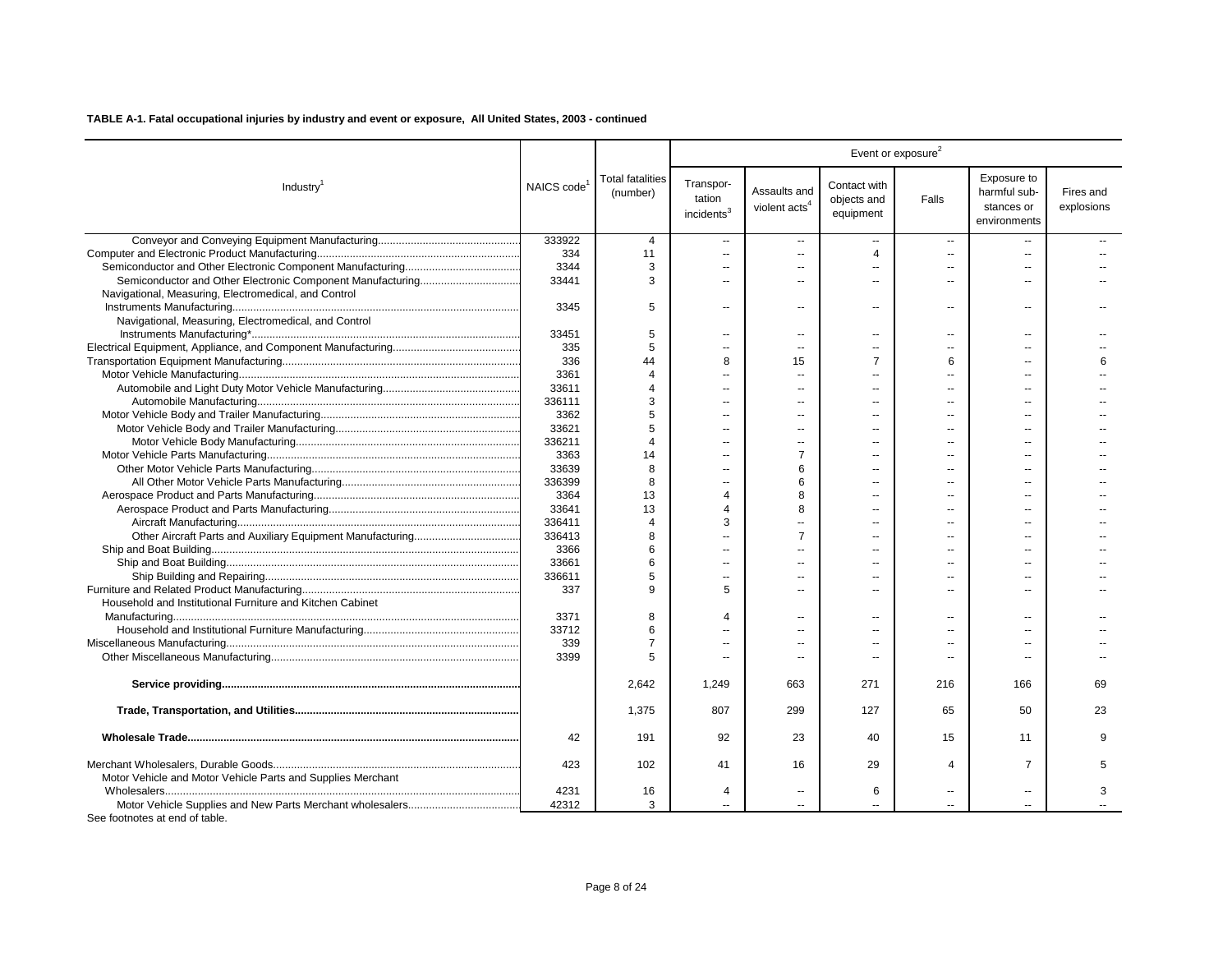|                                                                   |            |                                     |                                               |                                           |                                          | Event or exposure <sup>2</sup> |                                                           |                         |
|-------------------------------------------------------------------|------------|-------------------------------------|-----------------------------------------------|-------------------------------------------|------------------------------------------|--------------------------------|-----------------------------------------------------------|-------------------------|
| Industry <sup>1</sup>                                             | NAICS code | <b>Total fatalities</b><br>(number) | Transpor-<br>tation<br>incidents <sup>3</sup> | Assaults and<br>violent acts <sup>4</sup> | Contact with<br>objects and<br>equipment | Falls                          | Exposure to<br>harmful sub-<br>stances or<br>environments | Fires and<br>explosions |
|                                                                   | 42314      | 8                                   | $\sim$                                        | $\overline{\phantom{a}}$                  | 3                                        | $\sim$                         |                                                           |                         |
|                                                                   | 4232       | 5                                   | $\sim$                                        | $\overline{a}$                            | ÷.                                       | $\sim$                         | $\mathbf{u}$                                              |                         |
|                                                                   | 42322      | 4                                   | $\sim$                                        | $\overline{a}$                            | $\sim$                                   | $\overline{a}$                 | $\overline{a}$                                            |                         |
|                                                                   | 4233       | 10                                  | 6                                             | $\overline{\phantom{a}}$                  |                                          | $\overline{a}$                 | --                                                        |                         |
| Brick, Stone, and Related Construction Material Merchant          |            |                                     |                                               |                                           |                                          |                                |                                                           |                         |
|                                                                   | 42332      | $\overline{7}$                      | $\overline{4}$                                | $\overline{a}$                            | $-$                                      | $\sim$ $\sim$                  | $\sim$                                                    |                         |
| Professional and Commercial Equipment and Supplies Merchant       |            |                                     |                                               |                                           |                                          |                                |                                                           |                         |
|                                                                   | 4234       | 11                                  | 6                                             | 3                                         | $\sim$                                   | $\sim$ $\sim$                  | $\overline{a}$                                            |                         |
|                                                                   | 42342      | 5                                   | $\boldsymbol{\Delta}$                         | $\sim$                                    | $-$                                      | $-$                            | $\sim$                                                    |                         |
| Medical, Dental, and Hospital Equipment and Supplies              |            |                                     |                                               |                                           |                                          |                                |                                                           |                         |
|                                                                   | 42345      | 4                                   | $\sim$                                        | $\overline{a}$                            |                                          | $\overline{a}$                 |                                                           |                         |
|                                                                   | 4235       | 3                                   | $\overline{\phantom{a}}$                      | -−                                        | 3                                        |                                |                                                           |                         |
|                                                                   | 42351      | 3                                   | $\sim$                                        |                                           | 3                                        |                                |                                                           |                         |
|                                                                   | 4236       | ี                                   | 3                                             | --                                        |                                          |                                |                                                           |                         |
| Electrical Apparatus and Equipment, Wiring Supplies, and          |            |                                     |                                               |                                           |                                          |                                |                                                           |                         |
|                                                                   | 42361      | 4                                   | $\overline{\phantom{a}}$                      | $\overline{a}$                            |                                          | $\overline{a}$                 | $\sim$                                                    |                         |
|                                                                   | 4238       | 26                                  | 12                                            | $\overline{a}$                            | 8                                        | $\sim$                         | --                                                        |                         |
| Construction and Mining (except Oil Well) Machinery and           |            |                                     |                                               |                                           |                                          |                                |                                                           |                         |
|                                                                   | 42381      | 5                                   | $\overline{\phantom{a}}$                      | $\overline{a}$                            |                                          | $\overline{a}$                 |                                                           |                         |
|                                                                   | 42382      | 6                                   | $\overline{\phantom{a}}$                      | $\overline{a}$                            | $\overline{a}$                           | $\overline{a}$                 | --                                                        |                         |
|                                                                   | 42383      | 11                                  | 5                                             |                                           | 5                                        |                                |                                                           |                         |
| Service Establishment Equipment and Supplies Merchant wholesalers | 42385      | 3                                   | $\sim$                                        | $\overline{a}$                            | $\sim$                                   | $\overline{a}$                 | $\overline{a}$                                            |                         |
|                                                                   | 4239       | 24                                  | 8                                             | $\overline{4}$                            | 10                                       |                                |                                                           |                         |
|                                                                   | 42393      | 21                                  | $\overline{7}$                                | 3                                         | 9                                        | $\overline{a}$                 | $\overline{a}$                                            |                         |
|                                                                   | 424        | 81                                  | 47                                            | 5                                         | 10                                       | 11                             | 3                                                         |                         |
|                                                                   | 4242       | 3                                   | 3                                             | ٠.                                        |                                          | --                             |                                                           |                         |
|                                                                   | 42421      | 3                                   | 3                                             | a.                                        | $\sim$                                   | $\sim$                         | $\sim$                                                    |                         |
|                                                                   | 4244       | 25                                  | 21                                            | $\overline{a}$                            |                                          |                                | $-$                                                       |                         |
|                                                                   | 42441      | 9                                   | $\overline{7}$                                | --                                        |                                          |                                | --                                                        |                         |
|                                                                   | 42442      | $\overline{4}$                      | $\overline{4}$                                | $\sim$                                    | $\sim$                                   | $\sim$                         |                                                           |                         |
|                                                                   | 42449      | $\overline{7}$                      | $\overline{7}$                                | --                                        |                                          |                                |                                                           |                         |
|                                                                   | 4245       | 16                                  | $\sim$                                        | $\overline{a}$                            | 6                                        | 7                              |                                                           |                         |
|                                                                   | 42451      | 15                                  | $\sim$                                        | $\sim$                                    | 6                                        | $\overline{7}$                 | $\sim$                                                    |                         |
|                                                                   | 4247       | 15                                  | 11                                            | $\overline{a}$                            |                                          | $\overline{a}$                 | --                                                        |                         |
| Petroleum and Petroleum Products Merchant wholesalers             |            |                                     |                                               |                                           |                                          |                                |                                                           |                         |
|                                                                   | 42472      | 13                                  | 10                                            | $\overline{a}$                            |                                          |                                |                                                           |                         |
| Beer, Wine, and Distilled Alcoholic Beverage Merchant wholesalers | 4248       | 5                                   | $\sim$                                        |                                           |                                          |                                |                                                           |                         |
|                                                                   | 42481      | 3                                   | $\sim$                                        |                                           |                                          |                                |                                                           |                         |
|                                                                   | 4249       | 14                                  | 9                                             | --                                        |                                          |                                |                                                           |                         |
|                                                                   | 42491      | $\overline{7}$                      | 3                                             | $\overline{a}$                            |                                          | $\sim$                         | ш.                                                        |                         |
| Flower, Nursery Stock, and Florists' Supplies Merchant            |            |                                     |                                               |                                           |                                          |                                |                                                           |                         |
|                                                                   | 42493      | 3                                   | 3                                             | --                                        |                                          | $\overline{\phantom{a}}$       | --                                                        |                         |
|                                                                   | 425        | $\overline{7}$                      | 3                                             | $\overline{a}$                            |                                          | $\sim$                         | $\sim$                                                    |                         |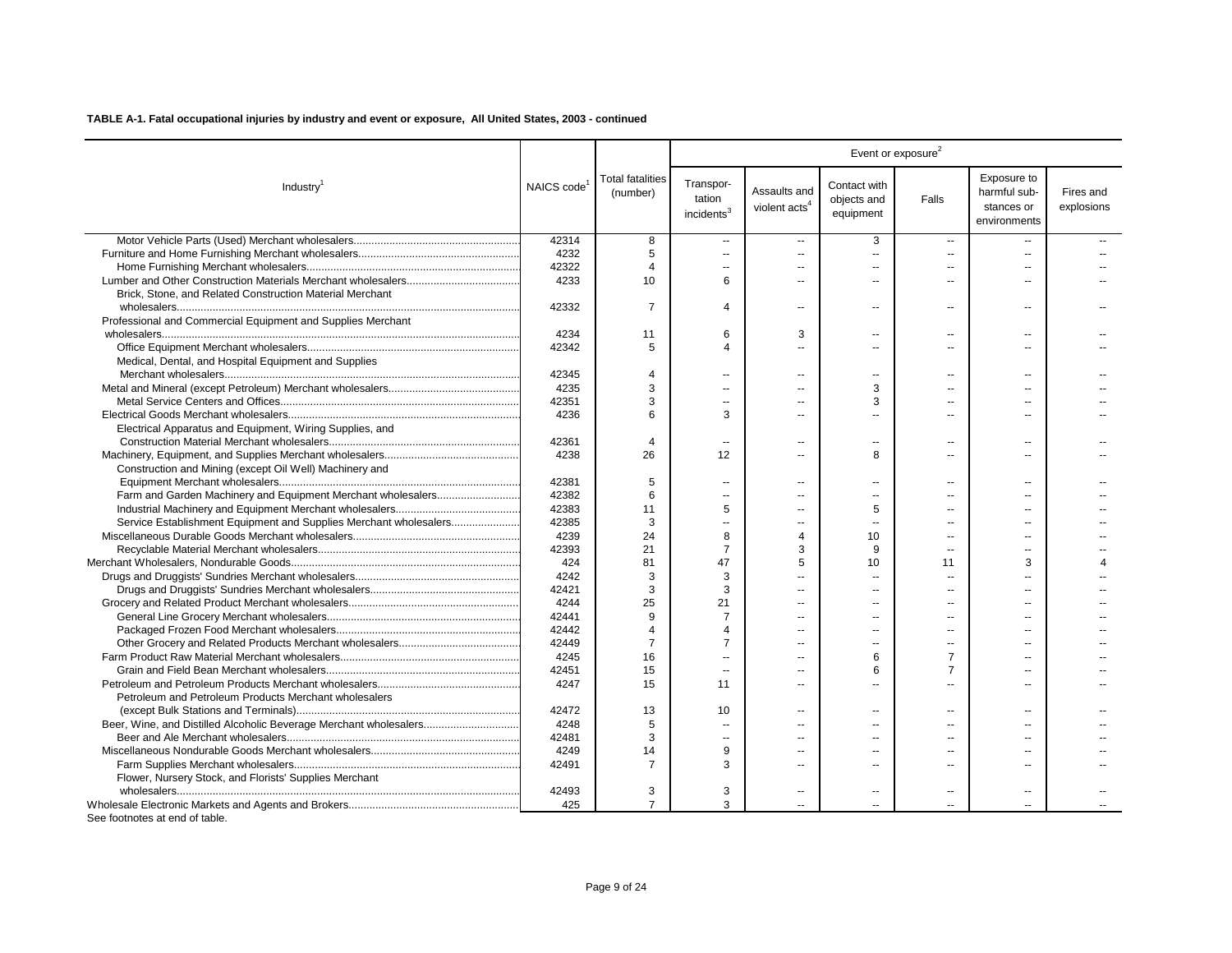| Exposure to<br><b>Total fatalities</b><br>Transpor-<br>Contact with<br>NAICS code <sup>1</sup><br>Industry <sup>1</sup><br>Assaults and<br>harmful sub-<br>(number)<br>tation<br>objects and<br>Falls<br>violent acts <sup>4</sup><br>stances or<br>incidents <sup>3</sup><br>equipment<br>environments<br>4251<br>3<br>7<br>$\overline{a}$<br>$\sim$<br>$\overline{\phantom{a}}$<br>$\overline{a}$ | Fires and<br>explosions<br>3 |
|-----------------------------------------------------------------------------------------------------------------------------------------------------------------------------------------------------------------------------------------------------------------------------------------------------------------------------------------------------------------------------------------------------|------------------------------|
|                                                                                                                                                                                                                                                                                                                                                                                                     |                              |
|                                                                                                                                                                                                                                                                                                                                                                                                     |                              |
| 42512<br>6<br>3<br>$\overline{a}$<br>$\sim$<br>$\sim$                                                                                                                                                                                                                                                                                                                                               |                              |
| 44-45<br>344<br>197<br>25<br>12<br>82<br>24                                                                                                                                                                                                                                                                                                                                                         |                              |
| 441<br>67<br>27<br>23<br>9<br>5<br>$\overline{a}$                                                                                                                                                                                                                                                                                                                                                   |                              |
| 4411<br>26<br>15<br>6<br>3<br>$\overline{a}$<br>$\sim$                                                                                                                                                                                                                                                                                                                                              |                              |
| 44111<br>12<br>3<br>8                                                                                                                                                                                                                                                                                                                                                                               |                              |
| 44112<br>5<br>3<br>$\sim$<br>$\sim$<br>$\overline{a}$<br>$\overline{a}$                                                                                                                                                                                                                                                                                                                             |                              |
| 4412<br>14<br>3<br>8<br>Ш.                                                                                                                                                                                                                                                                                                                                                                          |                              |
| 44122<br>12<br>8<br>3<br>$\sim$<br>$\sim$<br>$-$                                                                                                                                                                                                                                                                                                                                                    |                              |
| 5<br>441221<br>6<br>$\sim$                                                                                                                                                                                                                                                                                                                                                                          |                              |
| 3<br>441222<br>5<br>$\overline{a}$<br>$\sim$<br>$\overline{a}$                                                                                                                                                                                                                                                                                                                                      |                              |
| 27<br>9<br>9<br>4413<br>4<br>3                                                                                                                                                                                                                                                                                                                                                                      |                              |
| 3<br>18<br>$\overline{4}$<br>44131<br>8<br>$\overline{a}$                                                                                                                                                                                                                                                                                                                                           |                              |
| 5<br>44132<br>9<br>4                                                                                                                                                                                                                                                                                                                                                                                |                              |
| 3<br>8<br>$\overline{a}$                                                                                                                                                                                                                                                                                                                                                                            |                              |
| 442                                                                                                                                                                                                                                                                                                                                                                                                 |                              |
| 4421                                                                                                                                                                                                                                                                                                                                                                                                |                              |
| 44211                                                                                                                                                                                                                                                                                                                                                                                               |                              |
| 4422<br>÷.<br>--                                                                                                                                                                                                                                                                                                                                                                                    |                              |
| 44221<br>3<br>٠.<br>۵.                                                                                                                                                                                                                                                                                                                                                                              |                              |
| 3<br>443<br>5<br>$\overline{a}$<br>$\sim$<br>$\sim$                                                                                                                                                                                                                                                                                                                                                 |                              |
| 4431<br>5<br>3<br>$\overline{a}$<br>$\overline{a}$                                                                                                                                                                                                                                                                                                                                                  |                              |
| 444<br>34<br>16<br>6<br>5<br>5                                                                                                                                                                                                                                                                                                                                                                      |                              |
| 4441<br>23<br>9<br>$\boldsymbol{\Delta}$<br>4<br>5<br>$\sim$                                                                                                                                                                                                                                                                                                                                        |                              |
| 44411<br>$\boldsymbol{\varDelta}$<br>$\sim$                                                                                                                                                                                                                                                                                                                                                         |                              |
| 44413<br>$\overline{a}$<br>$\overline{a}$<br>$\overline{a}$                                                                                                                                                                                                                                                                                                                                         |                              |
| 3<br>44419<br>14<br>$\overline{7}$                                                                                                                                                                                                                                                                                                                                                                  |                              |
| 4442<br>$\overline{7}$<br>11<br>$\overline{a}$<br>$\overline{a}$<br>--                                                                                                                                                                                                                                                                                                                              |                              |
| 44422<br>9<br>6                                                                                                                                                                                                                                                                                                                                                                                     |                              |
| 445<br>99<br>85<br>5<br>6                                                                                                                                                                                                                                                                                                                                                                           |                              |
| 4451<br>80<br>68<br>3<br>6<br>Ш.                                                                                                                                                                                                                                                                                                                                                                    |                              |
| 33<br>44511<br>22<br>6<br>Ш.<br>$\overline{\phantom{a}}$<br>$\overline{a}$                                                                                                                                                                                                                                                                                                                          |                              |
| 40<br>44512<br>39<br>Ш.                                                                                                                                                                                                                                                                                                                                                                             |                              |
| 4452<br>10<br>9                                                                                                                                                                                                                                                                                                                                                                                     |                              |
| 44523<br>3<br>3<br>Ш.<br>$\overline{a}$                                                                                                                                                                                                                                                                                                                                                             |                              |
| 4453<br>8<br>$\overline{7}$<br>$\overline{a}$<br>$\sim$<br>$\sim$                                                                                                                                                                                                                                                                                                                                   |                              |
| 44531<br>$\overline{7}$<br>8<br>$\overline{a}$<br>$\overline{a}$<br>$\overline{a}$                                                                                                                                                                                                                                                                                                                  |                              |
| 446<br>3<br>7<br>$\overline{4}$<br>$\overline{a}$<br>$\sim$                                                                                                                                                                                                                                                                                                                                         |                              |
| 4461<br>$\overline{7}$<br>3<br>Δ<br>$\overline{a}$<br>$\sim$                                                                                                                                                                                                                                                                                                                                        |                              |
| 44611<br>3<br>$\overline{a}$                                                                                                                                                                                                                                                                                                                                                                        |                              |
| 42<br>$\overline{7}$<br>447<br>33<br>$\overline{a}$<br>$\overline{a}$<br>$\overline{\phantom{a}}$                                                                                                                                                                                                                                                                                                   |                              |
| 42<br>$\overline{7}$<br>33<br>4471                                                                                                                                                                                                                                                                                                                                                                  |                              |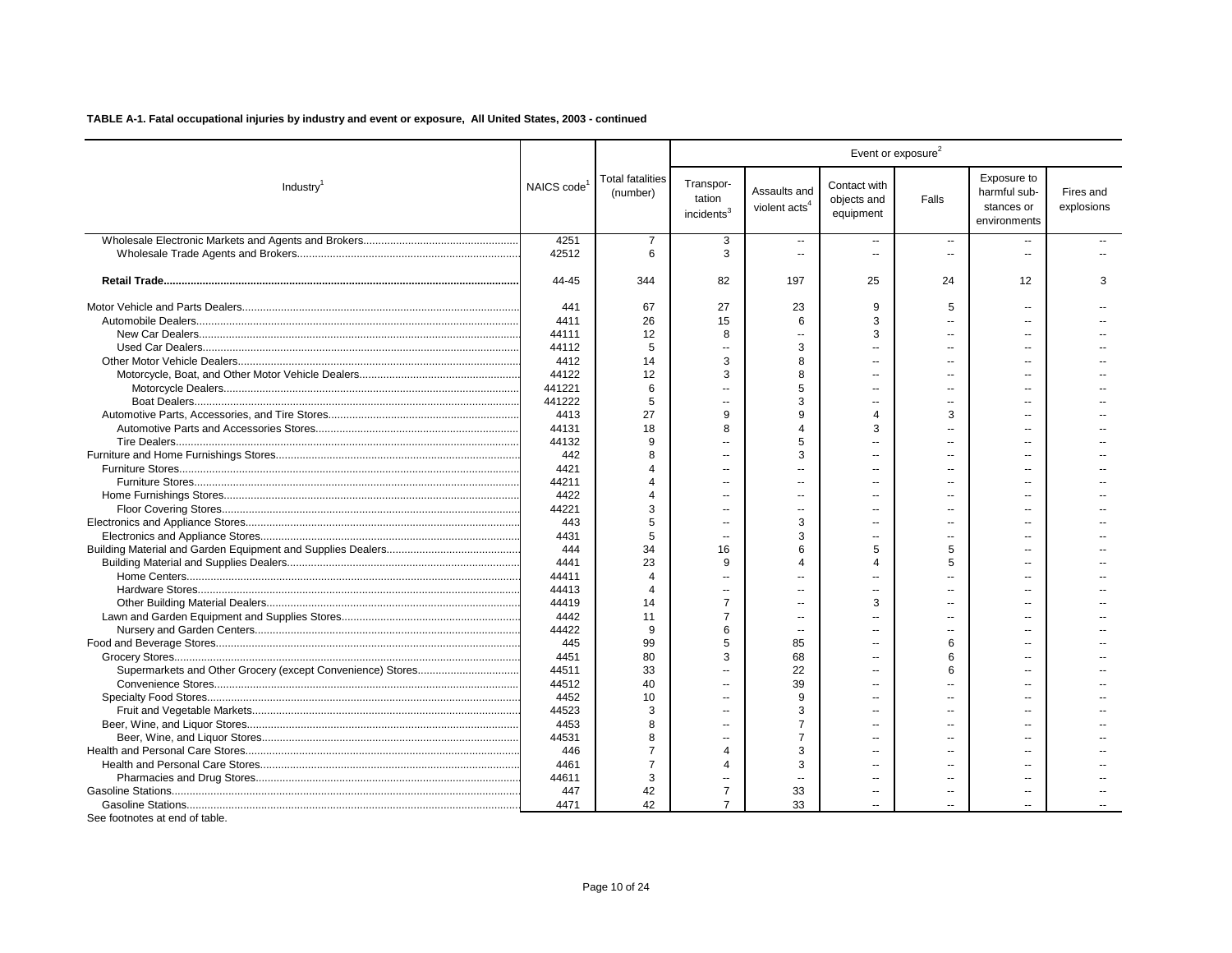|                                                 |                         |                              |                                               |                                           |                                          | Event or exposure <sup>2</sup> |                                                           |                         |
|-------------------------------------------------|-------------------------|------------------------------|-----------------------------------------------|-------------------------------------------|------------------------------------------|--------------------------------|-----------------------------------------------------------|-------------------------|
| Industry <sup>1</sup>                           | NAICS code <sup>1</sup> | Total fatalities<br>(number) | Transpor-<br>tation<br>incidents <sup>3</sup> | Assaults and<br>violent acts <sup>4</sup> | Contact with<br>objects and<br>equipment | Falls                          | Exposure to<br>harmful sub-<br>stances or<br>environments | Fires and<br>explosions |
|                                                 | 44711                   | 35                           | 5                                             | 29                                        | $\overline{a}$                           | $\sim$                         |                                                           |                         |
|                                                 | 44719                   | 5                            | $\overline{\phantom{a}}$                      | $\overline{a}$                            |                                          | $\sim$                         |                                                           |                         |
|                                                 | 448                     | 16                           | $\sim$                                        | 13                                        |                                          |                                |                                                           |                         |
|                                                 | 4481                    | 8                            | $\overline{a}$                                | 5                                         |                                          |                                |                                                           |                         |
|                                                 | 44819                   | 3                            | $\sim$                                        | $\overline{a}$                            |                                          | $\sim$                         | $\overline{a}$                                            |                         |
|                                                 | 4483                    | 8                            | Ξ.                                            | 8                                         |                                          |                                |                                                           |                         |
|                                                 | 44831                   | 8                            | $\sim$                                        | 8                                         |                                          | $\sim$                         | لمنتزل                                                    |                         |
|                                                 | 451                     | 5                            | $\overline{a}$                                | 3                                         |                                          |                                |                                                           |                         |
|                                                 | 4511                    | 3                            | $\overline{a}$                                |                                           |                                          | $\sim$                         |                                                           |                         |
|                                                 | 452                     | 11                           | Ξ.                                            | 6                                         |                                          |                                |                                                           |                         |
|                                                 | 4521                    | $\overline{7}$               | $\sim$                                        | 4                                         |                                          | $\sim$                         | $\sim$                                                    |                         |
|                                                 | 45211                   | $\overline{7}$               |                                               | 4                                         |                                          |                                |                                                           |                         |
|                                                 | 4529                    | $\overline{4}$               | $\sim$                                        | $\overline{a}$                            |                                          | $\sim$                         |                                                           |                         |
|                                                 | 45299                   | 3                            | $\sim$                                        | ш.                                        |                                          | $\sim$                         |                                                           |                         |
|                                                 | 453                     | 25                           | $\overline{4}$                                | 13                                        | 5                                        | 3                              |                                                           |                         |
|                                                 | 4531                    | 5                            | 3                                             | Ξ.                                        |                                          |                                |                                                           |                         |
|                                                 | 45311                   | 5                            | 3                                             | $\overline{a}$                            |                                          | $\overline{a}$                 |                                                           |                         |
|                                                 | 4532                    | 3                            |                                               | 3                                         |                                          |                                |                                                           |                         |
|                                                 | 45322                   | 3                            | Ξ.                                            | 3                                         |                                          |                                |                                                           |                         |
|                                                 | 4533                    | $\overline{7}$               |                                               | 3                                         |                                          |                                |                                                           |                         |
|                                                 | 45331                   | $\overline{7}$               | ٠.                                            | 3                                         |                                          |                                |                                                           |                         |
|                                                 | 4539                    | 10                           | $\sim$                                        | 5                                         | 3                                        | $\sim$                         | х.                                                        |                         |
|                                                 | 45399                   | 8                            | $\sim$                                        | 5                                         |                                          | $\overline{a}$                 |                                                           |                         |
|                                                 | 453991                  | 3                            | $\overline{a}$                                | 3                                         |                                          | $\sim$                         |                                                           |                         |
| All Other Miscellaneous Store Retailers (except |                         |                              |                                               |                                           |                                          |                                |                                                           |                         |
|                                                 | 453998                  | 5                            | $\overline{a}$                                | $\sim$                                    |                                          | $\sim$                         | $\sim$                                                    |                         |
|                                                 | 454                     | 22                           | 16                                            | 4                                         |                                          | $\overline{\phantom{a}}$       |                                                           |                         |
|                                                 | 4543                    | 20                           | 14                                            | 4                                         |                                          | $\sim$                         |                                                           |                         |
|                                                 | 45431                   | 11                           | 8                                             |                                           |                                          | $\sim$                         |                                                           |                         |
|                                                 | 454311                  | 5                            | $\overline{4}$                                | Ξ.                                        |                                          |                                |                                                           |                         |
|                                                 | 454312                  | 4                            |                                               |                                           |                                          |                                |                                                           |                         |
|                                                 | 45439                   | 8                            | 5                                             | 3                                         |                                          | $\overline{\phantom{a}}$       | $\sim$                                                    |                         |
|                                                 | 48-49                   | 808                          | 622                                           | 76                                        | 58                                       | 24                             | 18                                                        | 8                       |
|                                                 | 481                     | 52                           | 52                                            | $\overline{\phantom{a}}$                  |                                          | $\overline{\phantom{a}}$       |                                                           |                         |
|                                                 | 4811                    | 12                           | 12                                            | $\sim$                                    |                                          | $\sim$                         |                                                           |                         |
|                                                 | 48111                   | 12                           | 12                                            | $\overline{a}$                            |                                          | $\overline{a}$                 |                                                           |                         |
|                                                 | 481111                  | $\overline{7}$               | $\overline{7}$                                | --                                        |                                          | $\overline{a}$                 |                                                           |                         |
|                                                 | 4812                    | 40                           | 40                                            | $\overline{a}$                            |                                          | $\sim$                         |                                                           |                         |
|                                                 | 48121                   | 40                           | 40                                            | $\sim$                                    |                                          |                                |                                                           |                         |
|                                                 | 481211                  | 23                           | 23                                            | $\mathbf{u}$                              | $\sim$                                   | $\overline{\phantom{a}}$       | $\overline{a}$                                            |                         |
|                                                 | 481212                  | $\overline{7}$               | $\overline{7}$                                |                                           |                                          |                                |                                                           |                         |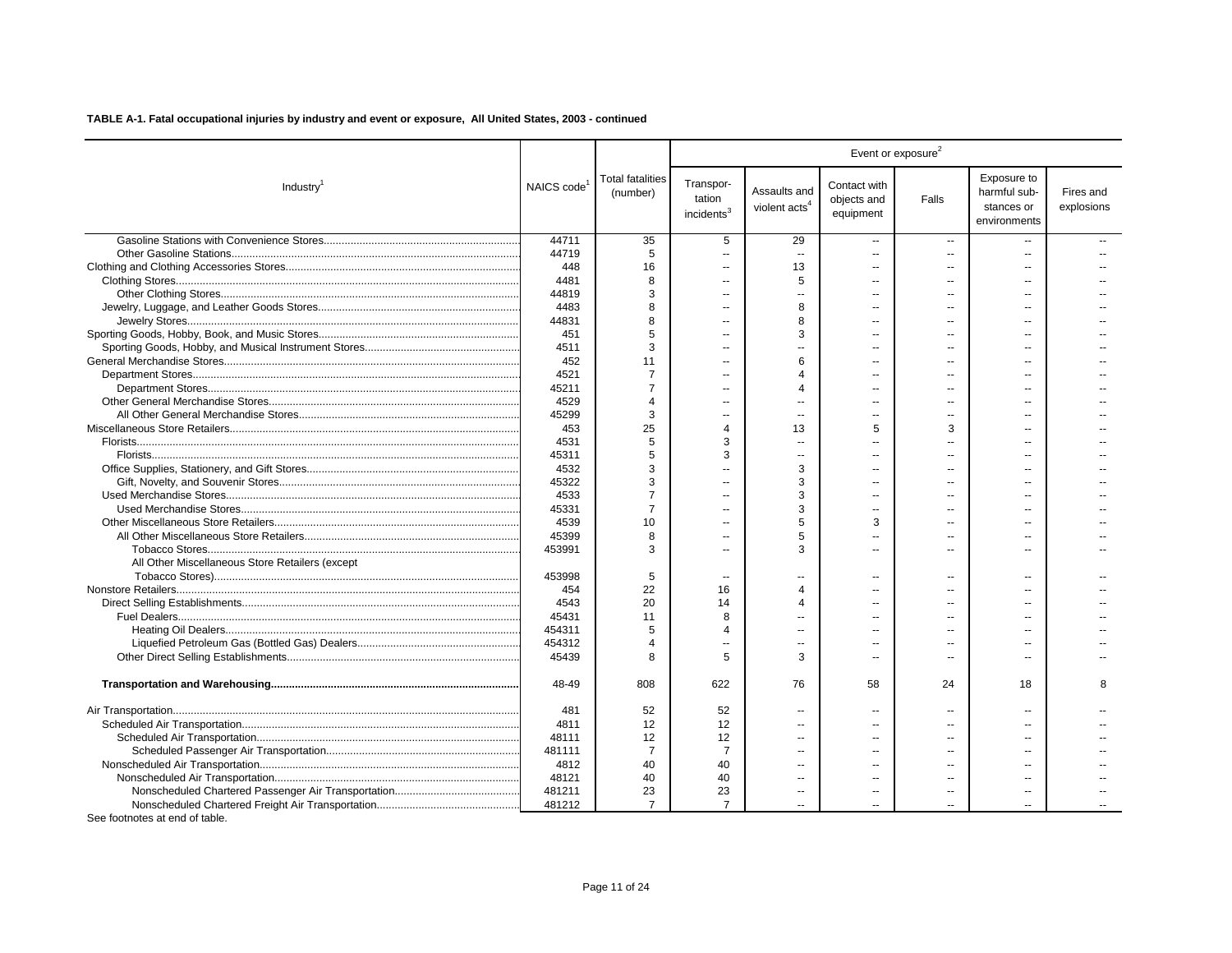|                                                              |                         |                                     |                                               |                                           |                                          | Event or exposure <sup>2</sup> |                                                           |                         |
|--------------------------------------------------------------|-------------------------|-------------------------------------|-----------------------------------------------|-------------------------------------------|------------------------------------------|--------------------------------|-----------------------------------------------------------|-------------------------|
| Industry <sup>1</sup>                                        | NAICS code <sup>1</sup> | <b>Total fatalities</b><br>(number) | Transpor-<br>tation<br>incidents <sup>3</sup> | Assaults and<br>violent acts <sup>4</sup> | Contact with<br>objects and<br>equipment | Falls                          | Exposure to<br>harmful sub-<br>stances or<br>environments | Fires and<br>explosions |
|                                                              | 481219                  | -7                                  | 7                                             | $\sim$                                    | $\sim$                                   | $\sim$                         |                                                           |                         |
|                                                              | 482                     | 18                                  | 13                                            | $\overline{a}$                            | 3                                        | $\sim$                         | --                                                        |                         |
|                                                              | 4821                    | 18                                  | 13                                            | $\overline{a}$                            | 3                                        | $\sim$                         | $\sim$                                                    |                         |
|                                                              | 48211                   | 18                                  | 13                                            |                                           | 3                                        | $\overline{a}$                 |                                                           |                         |
|                                                              | 482111                  | 9                                   | 6                                             | $\overline{a}$                            |                                          | $\sim$                         |                                                           |                         |
|                                                              | 483                     | 24                                  | 12                                            | 3                                         | 5                                        | $\overline{a}$                 |                                                           |                         |
|                                                              | 4831                    | 18                                  | 10                                            | 3                                         | 3                                        | $\sim$                         | $\sim$                                                    |                         |
|                                                              | 48311                   | 18                                  | 10                                            | 3                                         | 3                                        | $\sim$                         |                                                           |                         |
|                                                              | 483111                  | 10                                  | $\sim$                                        | 3                                         | 3                                        | $\overline{a}$                 |                                                           |                         |
|                                                              | 483112                  | 8                                   | 8                                             |                                           |                                          | $\sim$                         | $\overline{a}$                                            |                         |
|                                                              | 4832                    | 6                                   | $\sim$                                        | $\overline{a}$                            | ш.                                       | $\sim$                         | $\sim$                                                    |                         |
|                                                              | 48321                   | 6                                   | $\overline{\phantom{a}}$                      | $\overline{a}$                            |                                          | $\overline{a}$                 | $\sim$                                                    |                         |
|                                                              | 483211                  | 5                                   | $\sim$                                        | $\sim$                                    | $\overline{a}$                           | $\sim$                         | $\sim$ $\sim$                                             |                         |
|                                                              | 484                     | 517                                 | 437                                           | 20                                        | 32                                       | 17                             | $\overline{7}$                                            | $\Delta$                |
|                                                              | 4841                    | 363                                 | 308                                           | 16                                        | 16                                       | 15                             | 5                                                         | 3                       |
|                                                              | 48411                   | 42                                  | 32                                            | $\sim$                                    | $\overline{4}$                           | $\overline{\phantom{a}}$       | $\sim$                                                    |                         |
|                                                              | 48412                   | 293                                 | 251                                           | 13                                        | 11                                       | 12                             | Δ                                                         |                         |
|                                                              | 484121                  | 212                                 | 179                                           | 9                                         | 9                                        | 10                             | $\Delta$                                                  |                         |
| General Freight Trucking, Long-Distance, Less Than Truckload | 484122                  | 36                                  | 33                                            | Ξ.                                        |                                          | ä.                             |                                                           |                         |
|                                                              | 4842                    | 128                                 | 104                                           | 4                                         | 15                                       | $\sim$                         |                                                           |                         |
|                                                              | 48421                   | 11                                  | 9                                             |                                           |                                          | $\overline{\phantom{a}}$       |                                                           |                         |
|                                                              | 48422                   | 66                                  | 49                                            | $\overline{a}$                            | 12                                       | $\sim$                         | $\sim$                                                    |                         |
|                                                              | 48423                   | 48                                  | 44                                            | $\overline{a}$                            |                                          | $\overline{a}$                 | $\overline{a}$                                            |                         |
|                                                              | 485                     | 74                                  | 22                                            | 48                                        |                                          | $\sim$                         | $\sim$                                                    |                         |
|                                                              | 4851                    | 3                                   | 3                                             | ш.                                        |                                          | $\sim$                         | $\sim$                                                    |                         |
|                                                              | 48511                   | 3                                   | 3                                             | $\sim$                                    |                                          | $\sim$                         | $\sim$                                                    |                         |
|                                                              | 4853                    | 59                                  | 11                                            | 47                                        |                                          | $\overline{a}$                 | $\overline{a}$                                            |                         |
|                                                              | 48531                   | 55                                  | 10                                            | 45                                        | $\overline{a}$                           | $\sim$                         | $\sim$                                                    |                         |
|                                                              | 48532                   | 3                                   | $\sim$                                        |                                           |                                          | $\overline{a}$                 |                                                           |                         |
|                                                              | 4855                    | 5                                   | 3                                             | ۵.                                        |                                          | $\sim$                         |                                                           |                         |
|                                                              | 48551                   | 5                                   | 3                                             | $\overline{a}$                            |                                          | $\sim$                         | $\sim$                                                    |                         |
|                                                              | 4859                    | 6                                   | 5                                             | $\overline{a}$                            |                                          | $\sim$                         | $\sim$                                                    |                         |
|                                                              | 48599                   | 6                                   | 5                                             |                                           |                                          |                                |                                                           |                         |
|                                                              | 485991                  | 5                                   | $\overline{4}$                                | --                                        |                                          | $\overline{\phantom{a}}$       | $\overline{a}$                                            |                         |
|                                                              | 487                     | 9                                   | 8                                             | $\sim$                                    | ш.                                       | $\sim$                         | $\sim$                                                    |                         |
|                                                              | 4879                    | 5                                   | 5                                             | $\overline{a}$                            |                                          | $\sim$                         | $\sim$                                                    |                         |
|                                                              | 48799                   | 5                                   | 5                                             | $\overline{a}$                            |                                          | $\overline{\phantom{a}}$       | $\sim$                                                    |                         |
|                                                              | 488                     | 66                                  | 47                                            | 5                                         | $\overline{7}$                           | $\sim$                         | 6                                                         |                         |
|                                                              | 4881                    | $\overline{7}$                      | 6                                             |                                           |                                          | $\sim$                         |                                                           |                         |
|                                                              | 48819                   | $\overline{7}$                      | 6                                             | $\overline{\phantom{a}}$                  | $\overline{a}$                           | $\overline{a}$                 | $\overline{a}$                                            |                         |
|                                                              | 4883                    | 17                                  | 8                                             |                                           | 3                                        | $\sim$                         | 3                                                         |                         |
|                                                              | 48832                   | 7                                   | Ξ.                                            |                                           | 3                                        | $\overline{\phantom{a}}$       |                                                           |                         |
|                                                              | 48833                   | 6                                   | 3                                             |                                           |                                          | $\sim$                         |                                                           |                         |
|                                                              |                         |                                     |                                               |                                           |                                          |                                |                                                           |                         |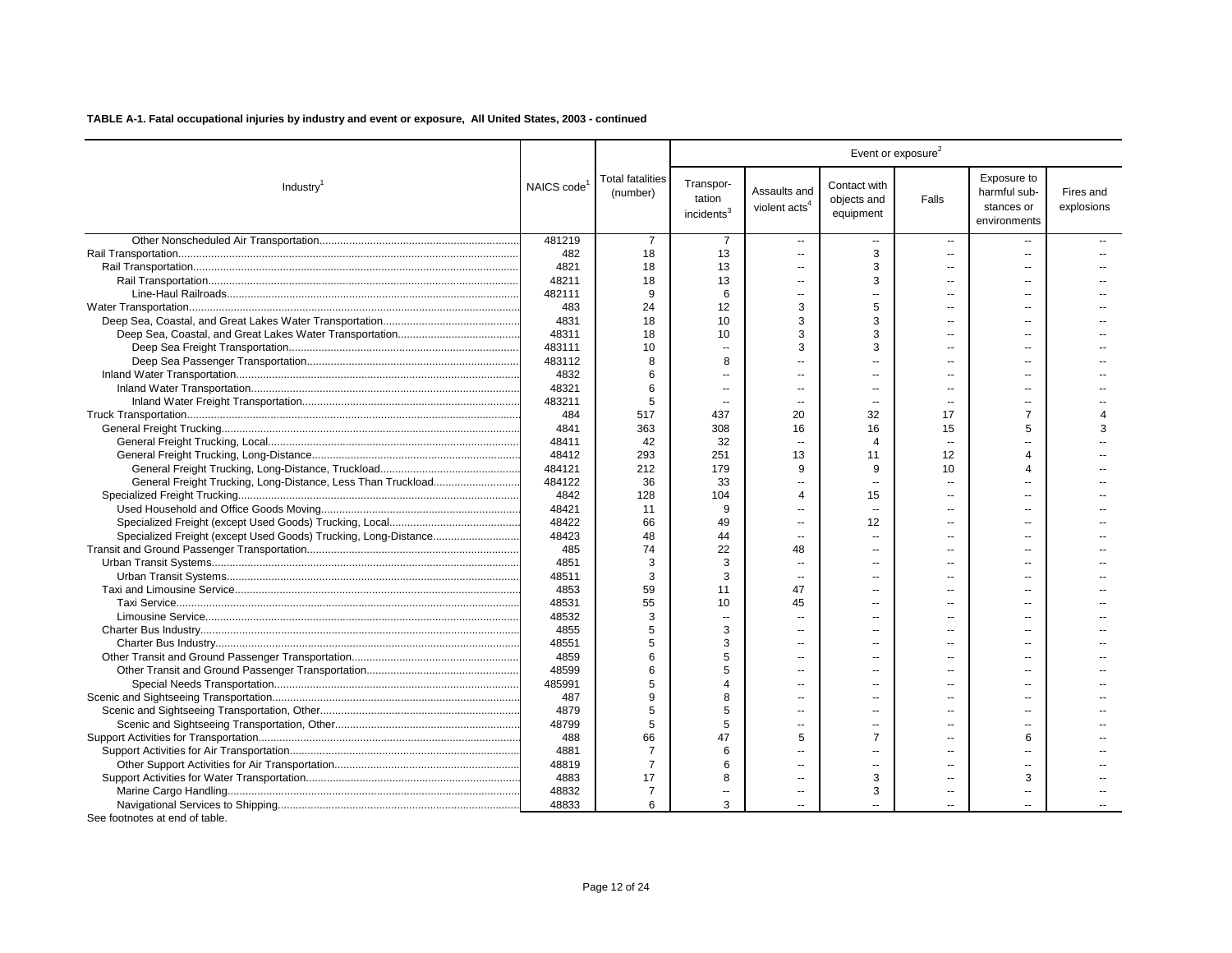|                                                                     |            |                                     |                                               |                                           |                                          | Event or exposure <sup>2</sup> |                                                           |                         |
|---------------------------------------------------------------------|------------|-------------------------------------|-----------------------------------------------|-------------------------------------------|------------------------------------------|--------------------------------|-----------------------------------------------------------|-------------------------|
| Industry <sup>1</sup>                                               | NAICS code | <b>Total fatalities</b><br>(number) | Transpor-<br>tation<br>incidents <sup>3</sup> | Assaults and<br>violent acts <sup>4</sup> | Contact with<br>objects and<br>equipment | Falls                          | Exposure to<br>harmful sub-<br>stances or<br>environments | Fires and<br>explosions |
|                                                                     | 48839      | 3                                   | $\overline{\phantom{a}}$                      | $\overline{a}$                            | $\overline{\phantom{a}}$                 | $\overline{\phantom{a}}$       |                                                           |                         |
|                                                                     | 4884       | 39                                  | 31                                            | 3                                         | 3                                        | $\overline{a}$                 | $\overline{a}$                                            |                         |
|                                                                     | 48841      | 28                                  | 23                                            | ٠.                                        |                                          |                                |                                                           |                         |
|                                                                     | 48849      | 11                                  | 8                                             |                                           |                                          |                                |                                                           |                         |
|                                                                     | 492        | 22                                  | 20                                            | ٠.                                        |                                          |                                |                                                           |                         |
|                                                                     | 4921       | 17                                  | 15                                            | a.                                        | $\sim$                                   | $\sim$                         | $\sim$                                                    |                         |
|                                                                     | 49211      | 17                                  | 15                                            | $\overline{a}$                            |                                          |                                | $\sim$                                                    |                         |
|                                                                     | 4922       | 5                                   | 5                                             |                                           |                                          |                                |                                                           |                         |
|                                                                     | 49221      | 5                                   | 5                                             | $\overline{a}$                            | $\overline{\phantom{a}}$                 | $\overline{a}$                 | $\overline{a}$                                            |                         |
|                                                                     | 493        | 23                                  | 10                                            |                                           | $\overline{7}$                           | 4                              |                                                           |                         |
|                                                                     | 4931       | 23                                  | 10                                            | --                                        | 7                                        | Δ                              | $\overline{a}$                                            |                         |
|                                                                     | 49311      | 18                                  | 8                                             | a.                                        | 6                                        |                                | $\sim$                                                    |                         |
|                                                                     | 22         | 32                                  | 11                                            | 3                                         | 4                                        | $\overline{a}$                 | 9                                                         | 3                       |
|                                                                     | 221        | 32                                  | 11                                            | 3                                         | $\overline{\mathbf{4}}$                  | $\overline{a}$                 | 9                                                         | 3                       |
|                                                                     | 2211       | 22                                  | 5                                             | 3                                         | 3                                        |                                | 8                                                         |                         |
|                                                                     | 22111      | 8                                   | Ξ.                                            |                                           |                                          |                                | 3                                                         |                         |
|                                                                     | 221112     | 5                                   | Ξ.                                            |                                           |                                          |                                |                                                           |                         |
|                                                                     | 22112      | 14                                  | 5                                             |                                           |                                          |                                | 5                                                         |                         |
|                                                                     | 221122     | 10                                  | 5                                             |                                           |                                          |                                |                                                           |                         |
|                                                                     | 2212       | 3                                   | 3                                             | a.                                        |                                          |                                |                                                           |                         |
|                                                                     | 22121      | 3                                   | 3                                             |                                           |                                          | $\overline{a}$                 |                                                           |                         |
|                                                                     | 2213       | 6                                   | 3                                             | --                                        |                                          | $\overline{a}$                 | $\overline{a}$                                            |                         |
|                                                                     |            | 64                                  | 39                                            | 8                                         | $-$                                      | 7                              | 7                                                         |                         |
|                                                                     | 51         | 64                                  | 39                                            | 8                                         | $\overline{a}$                           | $\overline{7}$                 | $\overline{7}$                                            |                         |
|                                                                     | 511        | 31                                  | 25                                            | $\overline{a}$                            |                                          | $\overline{a}$                 | 3                                                         |                         |
|                                                                     | 5111       | 29                                  | 24                                            |                                           |                                          |                                |                                                           |                         |
|                                                                     | 51111      | 27                                  | 22                                            | --                                        |                                          |                                |                                                           |                         |
|                                                                     | 512        | 5                                   | $\sim$                                        |                                           |                                          |                                |                                                           |                         |
|                                                                     | 5121       | 3                                   | $\sim$                                        | ٠.                                        |                                          |                                |                                                           |                         |
|                                                                     | 515        | 3                                   |                                               |                                           |                                          |                                |                                                           |                         |
|                                                                     | 5151       | 3                                   | $\overline{\phantom{a}}$                      | --                                        |                                          |                                |                                                           |                         |
|                                                                     | 517        | 21                                  | 10                                            | 4                                         | $\sim$                                   | 3                              | 3                                                         |                         |
|                                                                     | 5171       | 13                                  | 8                                             | --                                        |                                          | $\sim$                         |                                                           |                         |
|                                                                     | 51711      | 13                                  | 8                                             |                                           |                                          |                                |                                                           |                         |
|                                                                     | 5175       | Δ                                   | $\sim$                                        | --                                        |                                          | $\sim$                         | $\sim$                                                    |                         |
|                                                                     | 51751      |                                     | $\sim$                                        | --                                        |                                          |                                |                                                           |                         |
| Internet Service Providers. Web Search Portals, and Data Processing |            |                                     |                                               |                                           |                                          |                                |                                                           |                         |
|                                                                     | 518        | 3                                   |                                               |                                           |                                          |                                |                                                           |                         |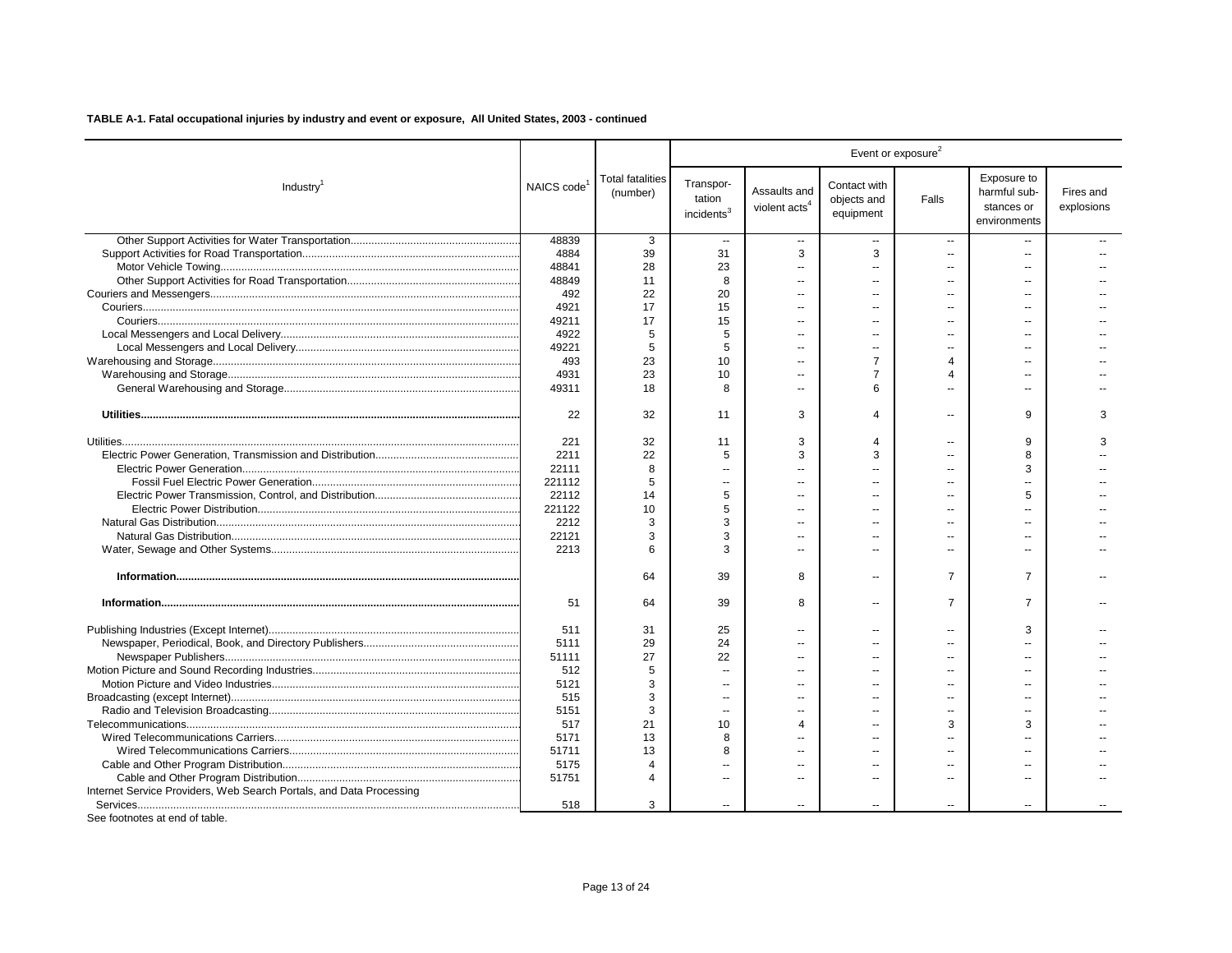|                                                                  |                         |                                     |                                               |                                           |                                          | Event or exposure <sup>2</sup> |                                                           |                         |
|------------------------------------------------------------------|-------------------------|-------------------------------------|-----------------------------------------------|-------------------------------------------|------------------------------------------|--------------------------------|-----------------------------------------------------------|-------------------------|
| Industry <sup>1</sup>                                            | NAICS code <sup>1</sup> | <b>Total fatalities</b><br>(number) | Transpor-<br>tation<br>incidents <sup>3</sup> | Assaults and<br>violent acts <sup>4</sup> | Contact with<br>objects and<br>equipment | Falls                          | Exposure to<br>harmful sub-<br>stances or<br>environments | Fires and<br>explosions |
|                                                                  | 5182                    | 3                                   | $\sim$                                        | $\overline{\phantom{a}}$                  | $\mathbf{u}$                             | $\sim$                         |                                                           |                         |
|                                                                  | 51821                   | 3                                   |                                               |                                           | $\overline{a}$                           |                                |                                                           |                         |
|                                                                  |                         | 129                                 | 46                                            | 48                                        | 10                                       | 14                             | 8                                                         | 3                       |
|                                                                  | 52                      | 45                                  | 22                                            | 16                                        | $\overline{a}$                           | 3                              |                                                           |                         |
|                                                                  | 522                     | 27                                  | 8                                             | 15                                        | $\sim$                                   | $\overline{a}$                 | $\overline{a}$                                            |                         |
|                                                                  | 5221                    | 11                                  | 5                                             | 5                                         | $=$                                      | $\overline{a}$                 |                                                           |                         |
|                                                                  | 52211                   | 9                                   | 5                                             | 3                                         | $\overline{a}$                           | $\sim$                         |                                                           |                         |
|                                                                  | 5222                    | 13                                  | 3                                             | $\overline{7}$                            | $\sim$                                   | $\overline{a}$                 | $\sim$                                                    |                         |
|                                                                  | 52229                   | 12                                  | 3                                             | $\overline{7}$                            |                                          |                                |                                                           |                         |
|                                                                  | 522292                  | 6                                   | $\sim$                                        | ÷.                                        | $-$                                      | $\overline{a}$                 |                                                           |                         |
|                                                                  | 522298                  | 6                                   |                                               | 5                                         |                                          |                                |                                                           |                         |
|                                                                  | 5223                    | 3                                   | $\sim$                                        | 3                                         | $\overline{a}$                           | $\overline{a}$                 |                                                           |                         |
|                                                                  | 52239                   | 3                                   |                                               | 3                                         |                                          |                                |                                                           |                         |
| Securities, Commodity Contracts, and Other Financial Investments |                         |                                     |                                               |                                           |                                          |                                |                                                           |                         |
|                                                                  | 523                     | 6                                   | $\Delta$                                      | Ξ.                                        |                                          | ц,                             |                                                           |                         |
|                                                                  | 5239                    | $\overline{4}$                      |                                               | $\overline{a}$                            | $\sim$                                   | $\overline{a}$                 |                                                           |                         |
|                                                                  | 52393                   | 3                                   |                                               |                                           | $=$                                      |                                |                                                           |                         |
|                                                                  | 524                     | 11                                  | 9                                             |                                           |                                          | $\overline{a}$                 |                                                           |                         |
|                                                                  | 5241                    | 5                                   | $\Delta$                                      |                                           | $\sim$                                   | $-$                            |                                                           |                         |
|                                                                  | 5242                    | 5                                   | $\overline{4}$                                |                                           |                                          | $\overline{a}$                 |                                                           |                         |
|                                                                  | 52421                   |                                     | 3                                             |                                           | $\sim$                                   | $\overline{a}$                 | $\sim$                                                    |                         |
|                                                                  | 53                      | 84                                  | 24                                            | 32                                        | 8                                        | 11                             | 7                                                         |                         |
|                                                                  | 531                     | 52                                  | 9                                             | 25                                        |                                          | 10                             | 5                                                         |                         |
|                                                                  | 5311                    | 21                                  |                                               | 10                                        |                                          | 3                              | $\Delta$                                                  |                         |
|                                                                  | 53111                   | 17                                  |                                               | 9                                         | $=$                                      | ц.                             | З                                                         |                         |
|                                                                  | 53112                   | 3                                   |                                               |                                           |                                          |                                |                                                           |                         |
|                                                                  | 5312                    | 13                                  | 4                                             | 9                                         | $\sim$                                   | $\overline{a}$                 | $\sim$                                                    |                         |
|                                                                  | 53121                   | 13                                  | Δ                                             | q                                         |                                          |                                |                                                           |                         |
|                                                                  | 5313                    | 17                                  | Δ                                             | 6                                         | $=$                                      | 6                              |                                                           |                         |
|                                                                  | 53131                   | 17                                  | Δ                                             | 6                                         | $=$                                      | 6                              |                                                           |                         |
|                                                                  | 531311                  | 10                                  | $\sim$                                        | $\boldsymbol{\Lambda}$                    | $\sim$                                   | 5                              |                                                           |                         |
|                                                                  | 531312                  | $\overline{4}$                      |                                               |                                           | $\sim$                                   |                                |                                                           |                         |
|                                                                  | 532                     | 31                                  | 14                                            | $\overline{7}$                            | $\overline{7}$                           | $\overline{a}$                 | ш.                                                        |                         |
|                                                                  | 5321                    | 6                                   | 6                                             |                                           | $\sim$                                   | $\overline{a}$                 |                                                           |                         |
| Truck, Utility Trailer, and RV (Recreational Vehicle)            |                         |                                     |                                               |                                           |                                          |                                |                                                           |                         |
|                                                                  | 53212                   | 4                                   | 4                                             | $\overline{a}$                            | $\overline{a}$                           | $\overline{a}$                 |                                                           |                         |
|                                                                  | 5322                    | 6                                   | 3                                             |                                           | $\overline{a}$                           | $\overline{a}$                 |                                                           |                         |
|                                                                  | 53223                   | 3                                   |                                               |                                           |                                          |                                |                                                           |                         |
|                                                                  |                         |                                     |                                               |                                           |                                          |                                |                                                           |                         |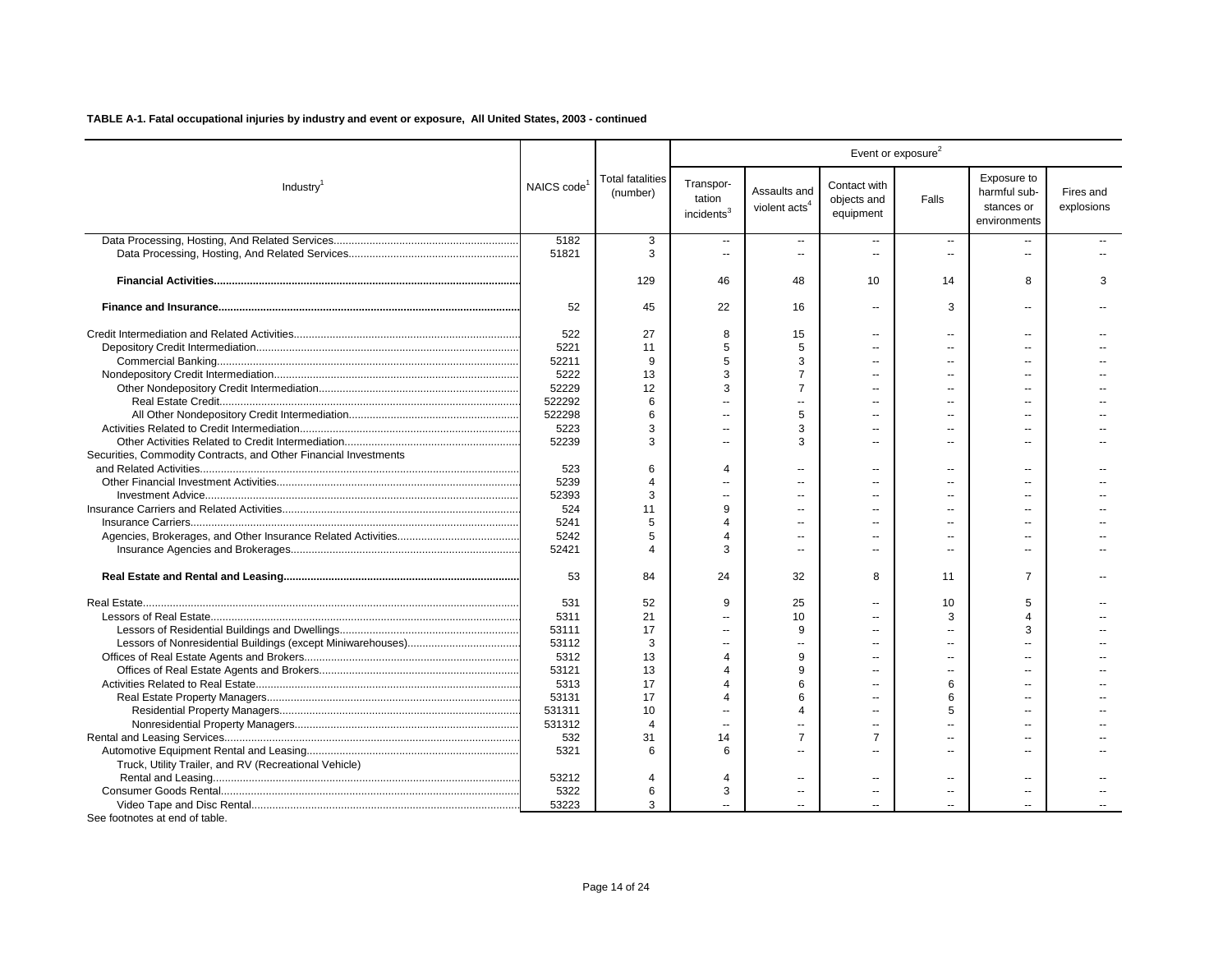|                                                                      |                         |                                     |                                               |                                           |                                          | Event or exposure <sup>2</sup> |                                                           |                         |
|----------------------------------------------------------------------|-------------------------|-------------------------------------|-----------------------------------------------|-------------------------------------------|------------------------------------------|--------------------------------|-----------------------------------------------------------|-------------------------|
| Industry <sup>1</sup>                                                | NAICS code <sup>1</sup> | <b>Total fatalities</b><br>(number) | Transpor-<br>tation<br>incidents <sup>3</sup> | Assaults and<br>violent acts <sup>4</sup> | Contact with<br>objects and<br>equipment | Falls                          | Exposure to<br>harmful sub-<br>stances or<br>environments | Fires and<br>explosions |
|                                                                      | 5323                    | 4                                   | $\sim$                                        | $\overline{a}$                            | $\sim$                                   | $\sim$                         |                                                           |                         |
|                                                                      | 53231                   | 4                                   | $\sim$                                        | $\overline{a}$                            | $\mathbf{u}$                             | $\sim$                         | $\sim$                                                    |                         |
| Commercial and Industrial Machinery and Equipment Rental and Leasing | 5324                    | 12                                  | $\sim$                                        | 3                                         | 6                                        | $\overline{a}$                 |                                                           |                         |
| Construction, Transportation, Mining, and Forestry                   |                         |                                     |                                               |                                           |                                          |                                |                                                           |                         |
|                                                                      | 53241                   | 8                                   | $\sim$                                        | ä.                                        | 5                                        | $\overline{\phantom{a}}$       | $\sim$                                                    |                         |
| Construction, Mining, and Forestry Machinery and                     |                         |                                     |                                               |                                           |                                          |                                |                                                           |                         |
|                                                                      | 532412                  | 8                                   | $\sim$                                        | $\overline{a}$                            | 5                                        | $\overline{a}$                 | $\overline{a}$                                            |                         |
| Other Commercial and Industrial Machinery and Equipment              |                         |                                     |                                               |                                           |                                          |                                |                                                           |                         |
|                                                                      | 53249                   | $\boldsymbol{\Delta}$               | $\overline{a}$                                | $\overline{a}$                            | $\sim$                                   | $\sim$                         | $\sim$ $\sim$                                             |                         |
|                                                                      |                         | 453                                 | 173                                           | 58                                        | 83                                       | 69                             | 53                                                        | 15                      |
|                                                                      | 54                      | 97                                  | 52                                            | 24                                        | 3                                        | 8                              | 6                                                         |                         |
|                                                                      | 541                     | 97                                  | 52                                            | 24                                        | 3                                        | 8                              | 6                                                         |                         |
|                                                                      | 5411                    | 14                                  | 4                                             | $\overline{7}$                            | $\sim$                                   | $\sim$                         |                                                           |                         |
|                                                                      | 54111                   | 9                                   | $\sim$                                        | 5                                         | $\overline{a}$                           |                                |                                                           |                         |
|                                                                      | 54119                   | 5                                   | $\sim$                                        |                                           | $\overline{a}$                           | $\overline{a}$                 | $\sim$                                                    |                         |
|                                                                      | 541199                  | $\overline{4}$                      |                                               |                                           |                                          |                                |                                                           |                         |
|                                                                      | 5412                    | 8                                   |                                               | 5                                         |                                          |                                |                                                           |                         |
|                                                                      | 54121                   | 8                                   | $\sim$                                        | 5                                         | $\sim$                                   | ш.                             | $\sim$                                                    |                         |
|                                                                      | 541211                  | 5                                   | $\overline{a}$                                | 3                                         | $\overline{a}$                           |                                |                                                           |                         |
|                                                                      | 5413                    | 26                                  | 17                                            |                                           | 3                                        | ш.                             | 3                                                         |                         |
|                                                                      | 54131                   | 6                                   | $\overline{4}$                                |                                           | $\overline{a}$                           | $\overline{a}$                 | $\overline{a}$                                            |                         |
|                                                                      | 54133                   | 10                                  | 8                                             | $\overline{a}$                            | $\overline{a}$                           | $\sim$                         | $\overline{a}$                                            |                         |
|                                                                      | 5414                    | 5                                   |                                               |                                           |                                          |                                |                                                           |                         |
|                                                                      | 5415                    | 10                                  | 8                                             | $\overline{a}$                            | $\overline{a}$                           |                                |                                                           |                         |
|                                                                      | 54151                   | 10                                  | 8                                             | $\sim$                                    | $\sim$                                   | $\sim$                         | $\sim$                                                    |                         |
|                                                                      | 541511                  | $\overline{4}$                      | 3                                             | $\overline{a}$                            | $\overline{a}$                           | $\overline{a}$                 | $\sim$                                                    |                         |
|                                                                      | 5416                    | 12                                  | 12                                            |                                           | $\sim$                                   | ш.                             | $\sim$                                                    |                         |
|                                                                      | 54161                   | 10                                  | 10                                            |                                           | $\overline{a}$                           | $\overline{a}$                 |                                                           |                         |
|                                                                      | 5417                    | 8                                   | $\sim$                                        | $\overline{4}$                            | $\overline{a}$                           |                                |                                                           |                         |
| Research and Development in the Physical, Engineering,               |                         |                                     |                                               |                                           |                                          |                                |                                                           |                         |
|                                                                      | 54171                   | 8                                   |                                               | $\overline{4}$                            |                                          | $\overline{a}$                 |                                                           |                         |
|                                                                      | 5418                    | 5                                   | $\sim$                                        |                                           |                                          | 3                              |                                                           |                         |
|                                                                      | 54185                   | 3                                   | $\sim$                                        | $\overline{a}$                            | $\sim$                                   | $\sim$                         | $\sim$                                                    |                         |
|                                                                      | 5419                    | 9                                   | $\overline{a}$                                | 5                                         | $\overline{a}$                           |                                | $-$                                                       |                         |
|                                                                      | 54194                   | 5                                   | $\sim$                                        | 3                                         | $\sim$                                   | ш.                             | $\sim$                                                    |                         |
| Administrative and Support and Waste Management and                  |                         |                                     |                                               |                                           |                                          |                                |                                                           |                         |
|                                                                      | 56                      | 356                                 | 121                                           | 34                                        | 80                                       | 61                             | 47                                                        | 13                      |
|                                                                      |                         |                                     |                                               |                                           |                                          |                                |                                                           |                         |
| See footnotes at end of table.                                       | 561                     | 265                                 | 70                                            | 33                                        | 60                                       | 57                             | 38                                                        | $\overline{7}$          |

Page 15 of 24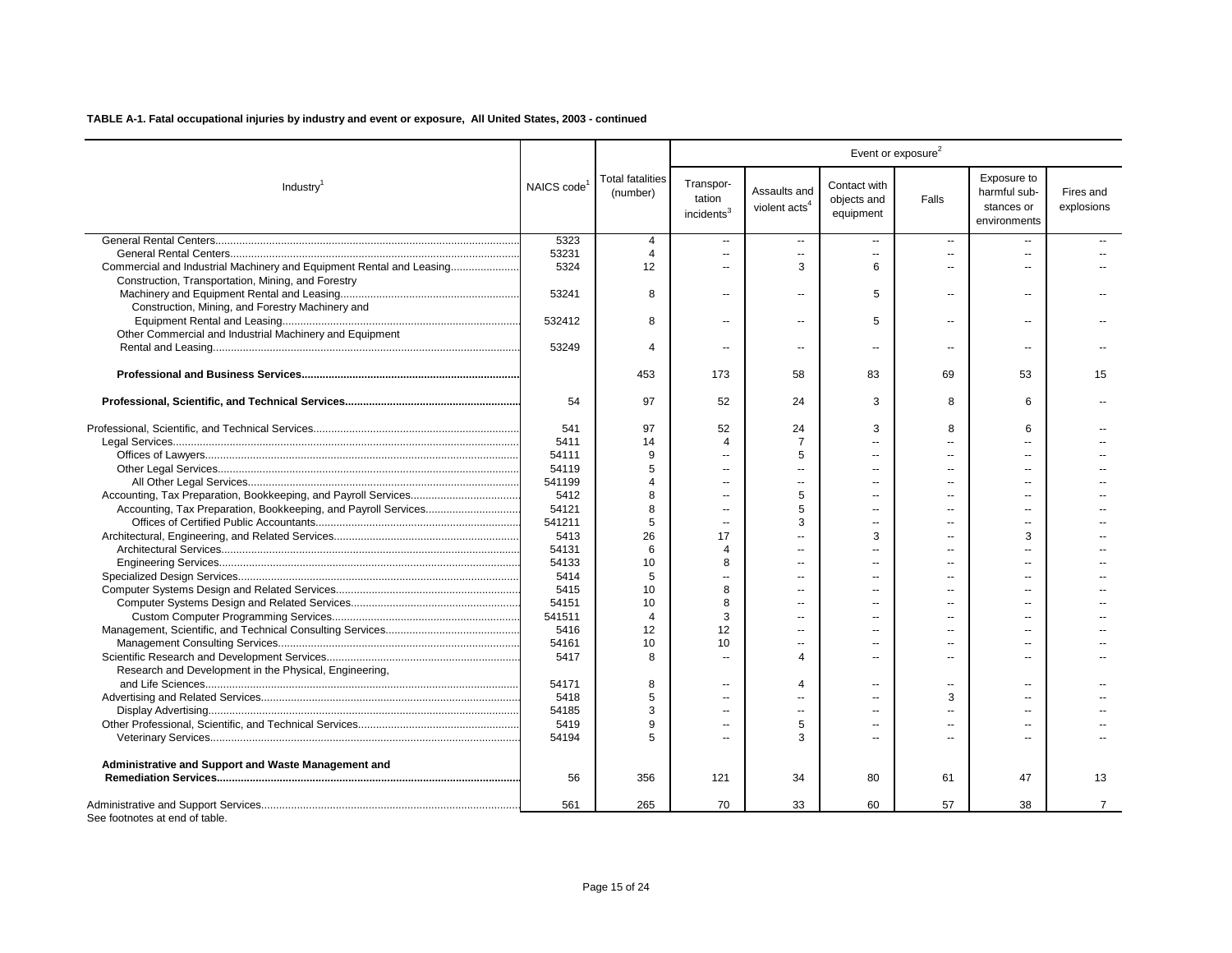|                       |            |                                     |                                               |                                 |                                          | Event or exposure <sup>2</sup> |                                                           |                         |
|-----------------------|------------|-------------------------------------|-----------------------------------------------|---------------------------------|------------------------------------------|--------------------------------|-----------------------------------------------------------|-------------------------|
| Industry <sup>1</sup> | NAICS code | <b>Total fatalities</b><br>(number) | Transpor-<br>tation<br>incidents <sup>3</sup> | Assaults and<br>violent $acts4$ | Contact with<br>objects and<br>equipment | Falls                          | Exposure to<br>harmful sub-<br>stances or<br>environments | Fires and<br>explosions |
|                       | 5612       | $\overline{4}$                      | $\overline{a}$                                | $\overline{\phantom{a}}$        | $\overline{a}$                           | $\sim$                         |                                                           |                         |
|                       | 56121      | $\overline{4}$                      | Ξ.                                            | --                              |                                          | $\overline{\phantom{a}}$       |                                                           |                         |
|                       | 5613       | 19                                  | $\overline{4}$                                | 5                               | $\overline{4}$                           | 5                              | $\sim$                                                    |                         |
|                       | 56132      | 13                                  | $\overline{a}$                                | 5                               | 3                                        | 3                              |                                                           |                         |
|                       | 56133      | 6                                   | 3                                             | ٠.                              |                                          | $\overline{a}$                 |                                                           |                         |
|                       | 5614       | $\overline{7}$                      | $\overline{4}$                                | 3                               |                                          | ш.                             |                                                           |                         |
|                       | 56143      | 3                                   | 3                                             | $\overline{a}$                  |                                          | $\sim$                         |                                                           |                         |
|                       | 561431     | 3                                   | 3                                             |                                 |                                          | $\sim$                         |                                                           |                         |
|                       | 56149      | $\overline{4}$                      | ä.                                            | 3                               | $\sim$                                   | $\sim$                         |                                                           |                         |
|                       | 561491     | 3                                   | ä.                                            | $\sim$                          |                                          | $\sim$                         |                                                           |                         |
|                       | 5616       | 35                                  | 12                                            | 15                              |                                          | 3                              | 4                                                         |                         |
|                       | 56161      | 35                                  | 12                                            | 15                              |                                          | 3                              |                                                           |                         |
|                       | 561612     | 31                                  | 10                                            | 14                              |                                          | $\overline{a}$                 | 4                                                         |                         |
|                       | 561613     | 3                                   | Ξ.                                            |                                 |                                          | ÷.                             |                                                           |                         |
|                       | 5617       | 189                                 | 45                                            | 8                               | 54                                       | 47                             | 31                                                        |                         |
|                       | 56172      | 20                                  | 3                                             | 3                               |                                          | $\overline{7}$                 | 3                                                         |                         |
|                       | 56173      | 154                                 | 37                                            | $\overline{4}$                  | 51                                       | 38                             | 23                                                        |                         |
|                       | 56179      | 11                                  | 3                                             |                                 |                                          | $\sim$                         | $\boldsymbol{\varLambda}$                                 |                         |
|                       | 5619       | $\overline{7}$                      | $\overline{4}$                                |                                 |                                          | $\sim$                         |                                                           |                         |
|                       | 56199      | $\overline{7}$                      | $\Delta$                                      | --                              | $\overline{\phantom{a}}$                 | $\sim$                         |                                                           |                         |
|                       | 562        | 91                                  | 51                                            | $\sim$                          | 20                                       | $\overline{4}$                 | 9                                                         | 6                       |
|                       | 5621       | 58                                  | 35                                            | $\overline{a}$                  | 17                                       | $\sim$                         | Δ                                                         |                         |
|                       | 56211      | 58                                  | 35                                            |                                 | 17                                       | $\overline{a}$                 | $\Delta$                                                  |                         |
|                       | 562111     | 45                                  | 26                                            | $\overline{a}$                  | 14                                       | $\sim$                         | 3                                                         |                         |
|                       | 562112     | 6                                   | 5                                             |                                 |                                          | $\overline{a}$                 |                                                           |                         |
|                       | 562119     | $\boldsymbol{\Delta}$               | Ξ.                                            |                                 |                                          | $\sim$                         |                                                           |                         |
|                       | 5622       | 15                                  | 8                                             |                                 |                                          | $\sim$                         |                                                           |                         |
|                       | 56221      | 15                                  | 8                                             | $\overline{a}$                  |                                          | $\sim$                         |                                                           |                         |
|                       | 562211     | 3                                   | Ξ.                                            | a.                              |                                          | $\sim$                         |                                                           |                         |
|                       | 562212     | $\overline{7}$                      | 5                                             | $\sim$                          | $\sim$                                   | $\sim$                         | ш.                                                        |                         |
|                       | 562219     | $\overline{4}$                      | $\overline{a}$                                |                                 |                                          | $\sim$                         |                                                           |                         |
|                       | 5629       | 17                                  | $\overline{7}$                                | $\sim$                          | $\sim$                                   | $\sim$                         | Δ                                                         |                         |
|                       | 56291      | 5                                   | $\overline{a}$                                | $\sim$                          |                                          | $\sim$                         |                                                           |                         |
|                       | 56292      | 3                                   | Ξ.                                            | $\sim$                          |                                          | $\sim$                         |                                                           |                         |
|                       | 56299      | 9                                   | 5                                             | $\sim$                          |                                          | ш.                             |                                                           |                         |
|                       | 562991     | 5                                   | 5                                             | $\sim$                          |                                          | $\sim$                         |                                                           |                         |
|                       | 562998     | $\Delta$                            | $\overline{a}$                                | $\sim$                          |                                          | $\overline{a}$                 |                                                           |                         |
|                       |            | 143                                 | 79                                            | 27                              | 5                                        | 19                             | 12                                                        |                         |
|                       | 61         | 41                                  | 32                                            | $\overline{\phantom{a}}$        |                                          | 4                              | $\sim$                                                    |                         |
|                       | 611        | 41                                  | 32                                            | $\sim$                          | $\overline{a}$                           | 4                              | $\sim$                                                    |                         |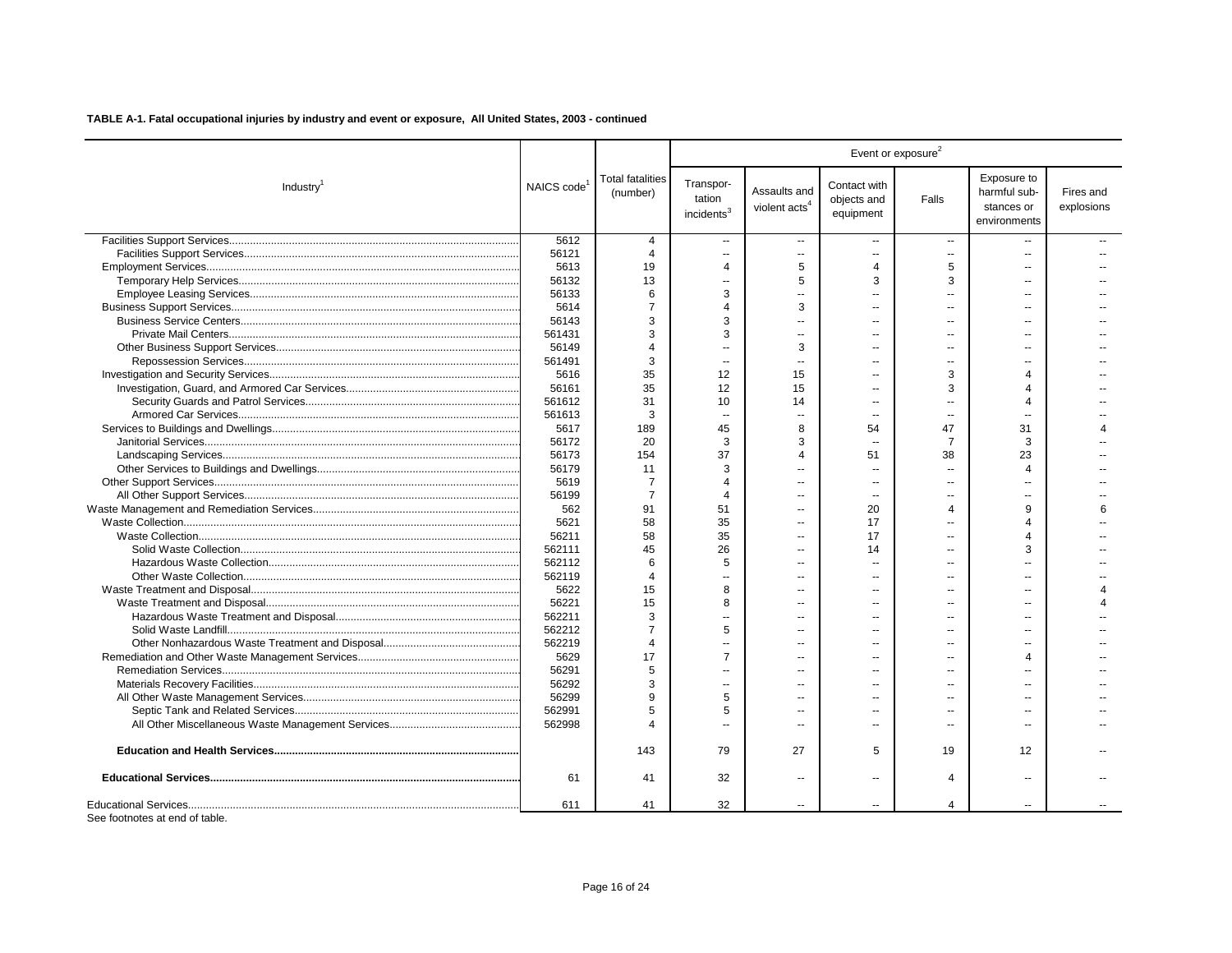|                                                             |            |                              |                                               |                                           |                                          | Event or exposure <sup>2</sup> |                                                           |                         |
|-------------------------------------------------------------|------------|------------------------------|-----------------------------------------------|-------------------------------------------|------------------------------------------|--------------------------------|-----------------------------------------------------------|-------------------------|
| Industry <sup>1</sup>                                       | NAICS code | Total fatalities<br>(number) | Transpor-<br>tation<br>incidents <sup>3</sup> | Assaults and<br>violent acts <sup>4</sup> | Contact with<br>objects and<br>equipment | Falls                          | Exposure to<br>harmful sub-<br>stances or<br>environments | Fires and<br>explosions |
|                                                             | 6111       | 4                            | --                                            | $\overline{\phantom{a}}$                  | $\overline{a}$                           | $\overline{\phantom{a}}$       | $\sim$ $\sim$                                             |                         |
|                                                             | 61111      | $\overline{4}$               | $\overline{\phantom{a}}$                      |                                           | $\overline{a}$                           | $\sim$                         | $\overline{a}$                                            |                         |
|                                                             | 6113       | 3                            | $\sim$                                        | $\mathbf{u}$                              | $\overline{a}$                           | $\sim$                         |                                                           |                         |
|                                                             | 61131      | 3                            | $\overline{\phantom{a}}$                      | $\overline{a}$                            |                                          | $\overline{a}$                 | $\overline{a}$                                            |                         |
|                                                             | 6115       | 27                           | 27                                            | $\mathbf{u}$                              | $\overline{a}$                           | $\sim$                         | $\overline{a}$                                            |                         |
|                                                             | 61151      | 27                           | 27                                            | $\sim$                                    | $\sim$                                   | $\sim$                         | $\sim$                                                    |                         |
|                                                             | 611512     | 27                           | 27                                            | $\sim$                                    | $\sim$                                   | $\sim$                         | ш.                                                        |                         |
|                                                             | 6116       | 3                            | $\overline{\phantom{a}}$                      | $\sim$                                    |                                          | $\overline{a}$                 | $\sim$                                                    |                         |
|                                                             | 61162      | 3                            | $\overline{\phantom{a}}$                      | $\sim$                                    | $\overline{a}$                           | $\sim$                         | $\overline{a}$                                            |                         |
|                                                             | 62         | 102                          | 47                                            | 25                                        | 4                                        | 15                             | 11                                                        |                         |
|                                                             | 621        | 36                           | 18                                            | 9                                         |                                          | $\overline{4}$                 | $\overline{4}$                                            |                         |
|                                                             | 6211       | $\overline{7}$               | $\overline{\phantom{a}}$                      | 3                                         |                                          | $\overline{a}$                 |                                                           |                         |
|                                                             | 62111      | $\overline{7}$               | $\overline{a}$                                | 3                                         |                                          | $\sim$                         |                                                           |                         |
|                                                             | 621111     | 3                            | $\overline{a}$                                |                                           |                                          |                                |                                                           |                         |
|                                                             | 6212       | 5                            | $\overline{\phantom{a}}$                      | 3                                         |                                          | $\sim$                         |                                                           |                         |
|                                                             | 62121      | 5                            |                                               | 3                                         |                                          |                                |                                                           |                         |
|                                                             | 6214       | 6                            | --                                            |                                           |                                          | н.                             | 3                                                         |                         |
|                                                             | 62149      | 5                            | $\overline{a}$                                | $\sim$                                    | ш.                                       | $\sim$                         | 3                                                         |                         |
|                                                             | 6216       | 8                            | 5                                             | ш.                                        |                                          | $\overline{a}$                 |                                                           |                         |
|                                                             | 62161      | 8                            | 5                                             |                                           |                                          | $\overline{a}$                 | $\overline{a}$                                            |                         |
|                                                             | 6219       | 9                            | 8                                             |                                           |                                          | $\sim$                         | ш.                                                        |                         |
|                                                             | 62191      | 6                            | 5                                             | $\sim$                                    |                                          | $\sim$                         | $\sim$                                                    |                         |
|                                                             | 62199      | 3                            | 3                                             |                                           | $\overline{a}$                           | $\sim$                         | $\sim$                                                    |                         |
|                                                             | 622        | 24                           | 10                                            | 5                                         |                                          | 5                              | $\sim$                                                    |                         |
|                                                             | 6221       | 24                           | 10                                            | 5                                         | $\overline{a}$                           | 5                              | $\overline{a}$                                            |                         |
|                                                             | 62211      | 24                           | 10                                            | 5                                         |                                          | 5                              |                                                           |                         |
|                                                             | 623        | 20                           | $\overline{4}$                                | 8                                         |                                          | 6                              |                                                           |                         |
|                                                             | 6231       | $\overline{7}$               | $\overline{\phantom{a}}$                      | 3                                         | $\overline{a}$                           | 3                              | $\overline{a}$                                            |                         |
|                                                             | 62311      | $\overline{7}$               | $\overline{\phantom{a}}$                      | 3                                         | $\sim$                                   | 3                              | $\sim$                                                    |                         |
| Residential Mental Retardation. Mental Health and Substance |            |                              |                                               |                                           |                                          |                                |                                                           |                         |
|                                                             | 6232       | 3                            | $\overline{a}$                                |                                           |                                          | $\overline{\phantom{a}}$       | $\sim$                                                    |                         |
|                                                             | 6233       | $\overline{7}$               | $\overline{\phantom{a}}$                      | $\sim$                                    | $\overline{a}$                           | 3                              | $\overline{a}$                                            |                         |
|                                                             | 62331      | $\overline{7}$               | $\overline{\phantom{a}}$                      | $\overline{a}$                            |                                          | 3                              | $\sim$                                                    |                         |
|                                                             | 623311     | 3                            | $\overline{a}$                                | $\sim$                                    | $\sim$                                   | $\sim$                         | $\sim$                                                    |                         |
|                                                             | 623312     | $\overline{4}$               | $\overline{a}$                                | $\sim$                                    |                                          | $\overline{a}$                 | $\sim$                                                    |                         |
|                                                             | 624        | 20                           | 13                                            | 3                                         | $\sim$                                   | $\sim$                         | 3                                                         |                         |
|                                                             | 6241       | $\overline{7}$               | 6                                             |                                           |                                          | $\overline{a}$                 |                                                           |                         |
|                                                             | 62419      | 3                            | 3                                             | $\sim$                                    |                                          | $\overline{\phantom{a}}$       | $\overline{a}$                                            |                         |
|                                                             | 6243       | 5                            | $\overline{a}$                                | $\overline{a}$                            |                                          | $\sim$                         | 3                                                         |                         |
|                                                             | 62431      | 5                            | --                                            | $\overline{a}$                            |                                          | $\overline{\phantom{a}}$       | 3                                                         |                         |
|                                                             | 6244       | 6                            | 5                                             |                                           | Ξ.                                       | Ξ.                             |                                                           |                         |
|                                                             |            |                              |                                               |                                           |                                          |                                |                                                           |                         |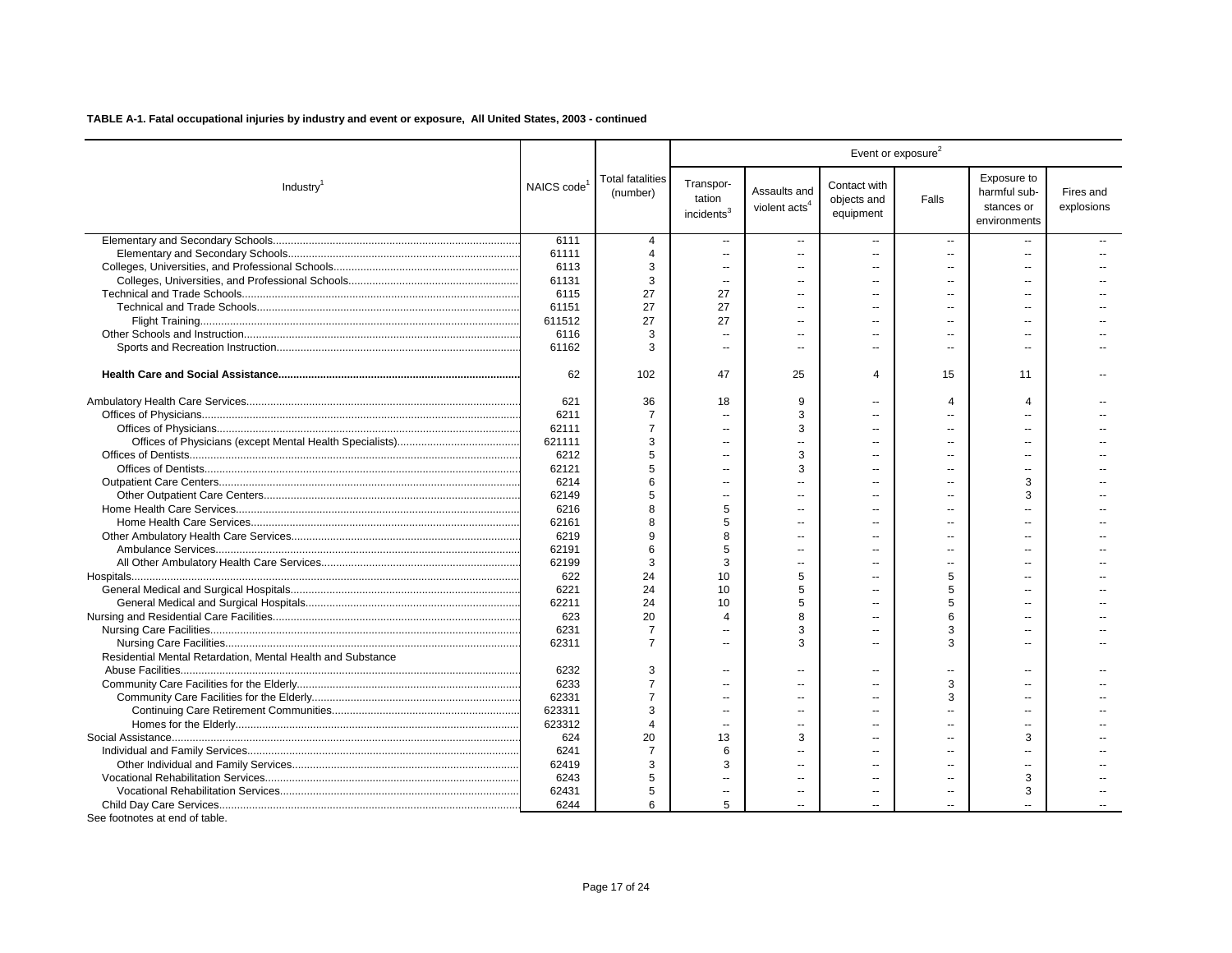|                       |                         |                                     |                                               |                                           |                                          | Event or exposure <sup>2</sup> |                                                           |                         |
|-----------------------|-------------------------|-------------------------------------|-----------------------------------------------|-------------------------------------------|------------------------------------------|--------------------------------|-----------------------------------------------------------|-------------------------|
| Industry <sup>1</sup> | NAICS code <sup>1</sup> | <b>Total fatalities</b><br>(number) | Transpor-<br>tation<br>incidents <sup>3</sup> | Assaults and<br>violent acts <sup>4</sup> | Contact with<br>objects and<br>equipment | Falls                          | Exposure to<br>harmful sub-<br>stances or<br>environments | Fires and<br>explosions |
|                       | 62441                   | 6                                   | 5                                             | $\overline{a}$                            | u.                                       | $\overline{\phantom{a}}$       | $\overline{\phantom{a}}$                                  |                         |
|                       |                         | 275                                 | 60                                            | 149                                       | 11                                       | 24                             | 20                                                        | 11                      |
|                       | 71                      | 88                                  | 30                                            | 26                                        | 9                                        | 10                             | 8                                                         | 5                       |
|                       | 711                     | 42                                  | 19                                            | 15                                        | $\overline{a}$                           | 3                              | $\Delta$                                                  |                         |
|                       | 7111                    | 6                                   | $\sim$                                        | ш.                                        | $\overline{a}$                           |                                | $-$                                                       |                         |
|                       | 71113                   | 5                                   | $\sim$                                        | $\overline{a}$                            | $\overline{a}$                           | $\overline{a}$                 | $\sim$                                                    |                         |
|                       | 7112                    | 25                                  | 12                                            | 9                                         | $\sim$                                   |                                |                                                           |                         |
|                       | 71121                   | 25                                  | 12                                            | 9                                         | $\overline{a}$                           |                                | $\sim$                                                    |                         |
|                       | 711212                  | 5                                   | 3                                             |                                           | $\overline{a}$                           |                                |                                                           |                         |
|                       | 711219                  | 19                                  | 9                                             | $\overline{7}$                            | $\overline{a}$                           |                                |                                                           |                         |
|                       | 7115                    | 8                                   |                                               | 5                                         | $\overline{a}$                           |                                |                                                           |                         |
|                       | 71151                   | 8                                   |                                               | 5                                         |                                          |                                |                                                           |                         |
|                       | 712                     | 6                                   |                                               | 3                                         |                                          |                                |                                                           |                         |
|                       |                         | 6                                   |                                               |                                           |                                          |                                |                                                           |                         |
|                       | 7121                    |                                     | $\overline{a}$<br>9                           | 3                                         | $\overline{a}$<br>$\overline{7}$         |                                |                                                           | 5                       |
|                       | 713                     | 40                                  |                                               | 8                                         |                                          | $\overline{7}$                 | $\overline{4}$                                            |                         |
|                       | 7131                    | 8                                   | <u></u>                                       | $\sim$                                    | $\overline{a}$                           |                                | 3                                                         |                         |
|                       | 71311                   | 8                                   | $\sim$                                        | х.                                        | $\overline{a}$                           |                                | 3                                                         |                         |
|                       | 7139                    | 31                                  | 8                                             | 5                                         | $\overline{7}$                           | 6                              |                                                           |                         |
|                       | 71391                   | 9                                   | 3                                             | $\sim$                                    | $\sim$                                   | $\sim$                         |                                                           |                         |
|                       | 71394                   | $\boldsymbol{\Delta}$               |                                               |                                           | $\sim$                                   | $\sim$                         | $-1$                                                      |                         |
|                       | 71399                   | 13                                  | $\Delta$                                      | $\overline{a}$                            | 3                                        | $\sim$                         | $\overline{\phantom{a}}$                                  |                         |
|                       | 72                      | 187                                 | 30                                            | 123                                       | $\overline{a}$                           | 14                             | 12                                                        | 6                       |
|                       | 721                     | 40                                  | 10                                            | 20                                        |                                          | 6                              |                                                           |                         |
|                       | 7211                    | 28                                  | 5                                             | 16                                        |                                          | 6                              |                                                           |                         |
|                       | 72111                   | 24                                  | 5                                             | 14                                        | $\overline{a}$                           | 4                              | $\overline{a}$                                            |                         |
|                       | 72112                   | 3                                   |                                               |                                           | ۵.                                       |                                |                                                           |                         |
|                       | 7212                    | 11                                  | 5                                             | $\sim$                                    | $\overline{a}$                           |                                | $\overline{a}$                                            |                         |
|                       | 72121                   | 11                                  | 5                                             | ä.                                        | ۵.                                       |                                | $\overline{a}$                                            |                         |
|                       | 721211                  | 6                                   | 3                                             | $\overline{a}$                            | $\overline{a}$                           | $\overline{a}$                 | $\overline{a}$                                            |                         |
|                       | 721214                  | 5                                   | $\overline{a}$                                |                                           | --                                       |                                | $\overline{a}$                                            |                         |
|                       | 722                     | 146                                 | 19                                            | 103                                       | $\overline{a}$                           | 8                              | 10                                                        | 5                       |
|                       | 7221                    | 39                                  | 5                                             | 26                                        |                                          | Δ                              | 3                                                         |                         |
|                       | 72211                   | 39                                  | 5                                             | 26                                        | $\overline{a}$                           | 4                              | 3                                                         |                         |
|                       | 7222                    | 61                                  | 8                                             | 48                                        | $\overline{a}$                           | 3                              |                                                           |                         |
|                       | 72221                   | 61                                  | 8                                             | 48                                        | $\overline{a}$                           | 3                              |                                                           |                         |
|                       | 722211                  | 51                                  | $\overline{7}$                                | 40                                        | $\overline{a}$                           |                                | $\overline{a}$                                            |                         |
|                       | 722213                  | 5                                   |                                               | $\overline{4}$                            |                                          |                                |                                                           |                         |
|                       | 7223                    | 12                                  | 5                                             | 5                                         | Ш.                                       |                                |                                                           |                         |
|                       |                         |                                     |                                               |                                           |                                          |                                |                                                           |                         |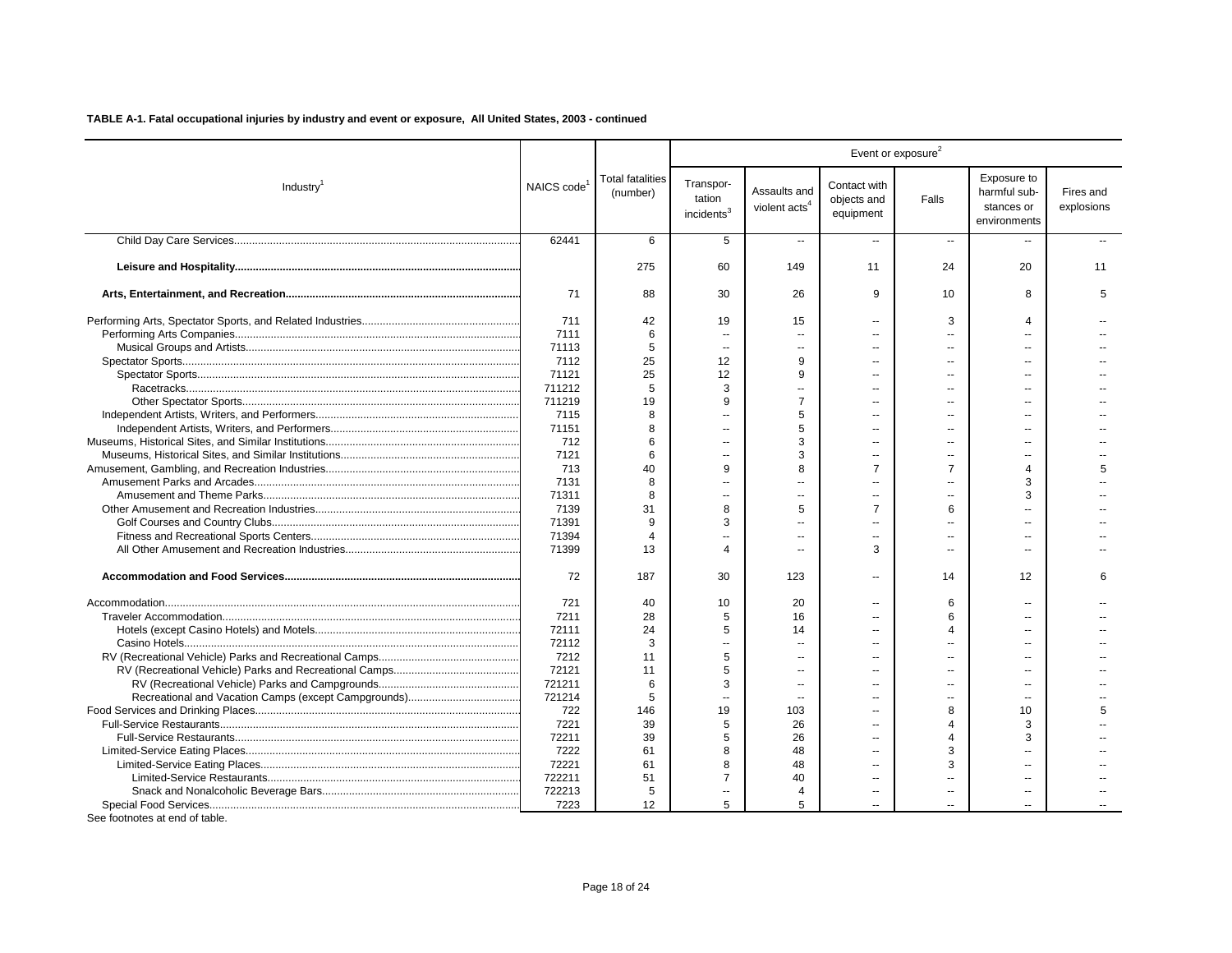|                                                                |                         |                                     |                                               |                                           |                                          | Event or exposure <sup>2</sup> |                                                           |                         |
|----------------------------------------------------------------|-------------------------|-------------------------------------|-----------------------------------------------|-------------------------------------------|------------------------------------------|--------------------------------|-----------------------------------------------------------|-------------------------|
| Industry <sup>1</sup>                                          | NAICS code <sup>1</sup> | <b>Total fatalities</b><br>(number) | Transpor-<br>tation<br>incidents <sup>3</sup> | Assaults and<br>violent acts <sup>4</sup> | Contact with<br>objects and<br>equipment | Falls                          | Exposure to<br>harmful sub-<br>stances or<br>environments | Fires and<br>explosions |
|                                                                | 72231                   | 6                                   | 5                                             | $\overline{a}$                            | $\sim$                                   | $\sim$                         | $\overline{a}$                                            |                         |
|                                                                | 72233                   | 6                                   | $\sim$                                        | 5                                         | $\mathbf{r}$                             | $\overline{a}$                 | $\overline{a}$                                            |                         |
|                                                                | 7224                    | 33                                  | $\overline{\phantom{a}}$                      | 24                                        | $\overline{a}$                           | $\overline{a}$                 | $\overline{\mathcal{A}}$                                  | 5                       |
|                                                                | 72241                   | 33                                  | $\sim$                                        | 24                                        | $\overline{a}$                           |                                | $\Delta$                                                  | 5                       |
|                                                                |                         | 194                                 | 41                                            | 72                                        | 32                                       | 17                             | 15                                                        | 16                      |
|                                                                | 81                      | 194                                 | 41                                            | 72                                        | 32                                       | 17                             | 15                                                        | 16                      |
|                                                                | 811                     | 121                                 | 16                                            | 39                                        | 30                                       | 9                              | 13                                                        | 13                      |
|                                                                | 8111                    | 87                                  | 10                                            | 33                                        | 21                                       | 8                              | 6                                                         | 9                       |
|                                                                | 81111                   | 57                                  | $\overline{4}$                                | 25                                        | 14                                       | 5                              | 3                                                         | 6                       |
|                                                                | 811111                  | 45                                  | $\overline{4}$                                | 16                                        | 12                                       | Δ                              | 3                                                         | 6                       |
| Other Automotive Mechanical and Electrical Repair              |                         |                                     |                                               |                                           |                                          |                                |                                                           |                         |
|                                                                | 811118                  | 9                                   | $\sim$                                        | 8                                         | $\sim$ $\sim$                            | $\overline{a}$                 | $\overline{a}$                                            |                         |
|                                                                | 81112                   | 15                                  | 3                                             | 6                                         | 3                                        |                                |                                                           |                         |
|                                                                | 811121                  | 14                                  | $\sim$                                        | 6                                         | 3                                        | $\overline{a}$                 | --                                                        |                         |
|                                                                | 81119                   | 10                                  | 3                                             | Ξ.                                        |                                          |                                |                                                           |                         |
|                                                                | 811192                  | 3                                   | ä.                                            | Ξ.                                        |                                          |                                |                                                           |                         |
|                                                                | 811198                  | 6                                   | $\sim$                                        | Ξ.                                        |                                          |                                |                                                           |                         |
|                                                                | 8112                    | 5                                   | $\sim$                                        | 3                                         | $\overline{a}$                           | $\overline{a}$                 | $\overline{a}$                                            |                         |
|                                                                | 81121                   | 5                                   | $\sim$                                        | 3                                         | $\overline{\phantom{a}}$                 | $\overline{a}$                 | --                                                        |                         |
|                                                                | 811211                  | 3                                   | $\sim$                                        | 3                                         | $\sim$                                   | $\overline{a}$                 | $\sim$                                                    |                         |
| Commercial and Industrial Machinery and Equipment (except      |                         |                                     |                                               |                                           |                                          |                                |                                                           |                         |
|                                                                | 8113                    | 19                                  | $\sim$                                        | $\overline{a}$                            | 5                                        | $\overline{a}$                 | 6                                                         | 3                       |
| Commercial and Industrial Machinery and Equipment (except      |                         |                                     |                                               |                                           |                                          |                                |                                                           |                         |
|                                                                | 81131                   | 19                                  | $\sim$                                        | --                                        | 5                                        | --                             | 6                                                         | 3                       |
|                                                                | 8114                    | 8                                   | $\sim$                                        | Ξ.                                        | 3                                        | $\overline{a}$                 |                                                           |                         |
| Home and Garden Equipment and Appliance Repair and Maintenance | 81141                   | $\Delta$                            | $\sim$                                        |                                           | 3                                        | $\overline{a}$                 |                                                           |                         |
|                                                                | 81149                   | $\overline{4}$                      | $\overline{\phantom{a}}$                      | $\overline{\phantom{a}}$                  | ÷.                                       | --                             | --                                                        |                         |
|                                                                | 812                     | 42                                  | 12                                            | 23                                        |                                          | 3                              |                                                           |                         |
|                                                                | 8121                    | 10                                  | $\sim$                                        | 8                                         | $\overline{a}$                           |                                |                                                           |                         |
|                                                                |                         | 8                                   |                                               | 6                                         |                                          |                                |                                                           |                         |
|                                                                | 81211                   | Δ                                   | $\overline{\phantom{a}}$                      | $\Delta$                                  | $\overline{a}$                           | --                             |                                                           |                         |
|                                                                | 812111                  | R                                   | $\sim$                                        |                                           |                                          |                                |                                                           |                         |
|                                                                | 8122                    |                                     | 3                                             |                                           |                                          |                                |                                                           |                         |
|                                                                | 81221                   | $\overline{4}$<br>$\Delta$          | --                                            | Ξ.                                        | $\sim$                                   | $\sim$                         | $\sim$                                                    |                         |
|                                                                | 81222                   |                                     | $\sim$                                        | $\overline{a}$                            |                                          |                                |                                                           |                         |
|                                                                | 8123                    | 16                                  | 3                                             | 10                                        | $\sim$                                   | $\overline{a}$                 | $\overline{a}$                                            |                         |
|                                                                | 81231                   | 6                                   | $\overline{a}$                                | 6                                         | $\sim$                                   |                                | $-$                                                       |                         |
|                                                                | 81232                   |                                     | $\sim$                                        | $\overline{4}$                            | $\sim$                                   | $\overline{a}$                 | $\sim$                                                    |                         |
|                                                                | 81233                   | 3                                   | $\sim$                                        | $\overline{a}$                            | $\sim$                                   |                                |                                                           |                         |
|                                                                | 8129                    | 8                                   | 5                                             | 3                                         | $\overline{\phantom{a}}$                 | $\overline{a}$                 | $\overline{a}$                                            |                         |
|                                                                | 81291                   | 4                                   |                                               |                                           |                                          |                                |                                                           |                         |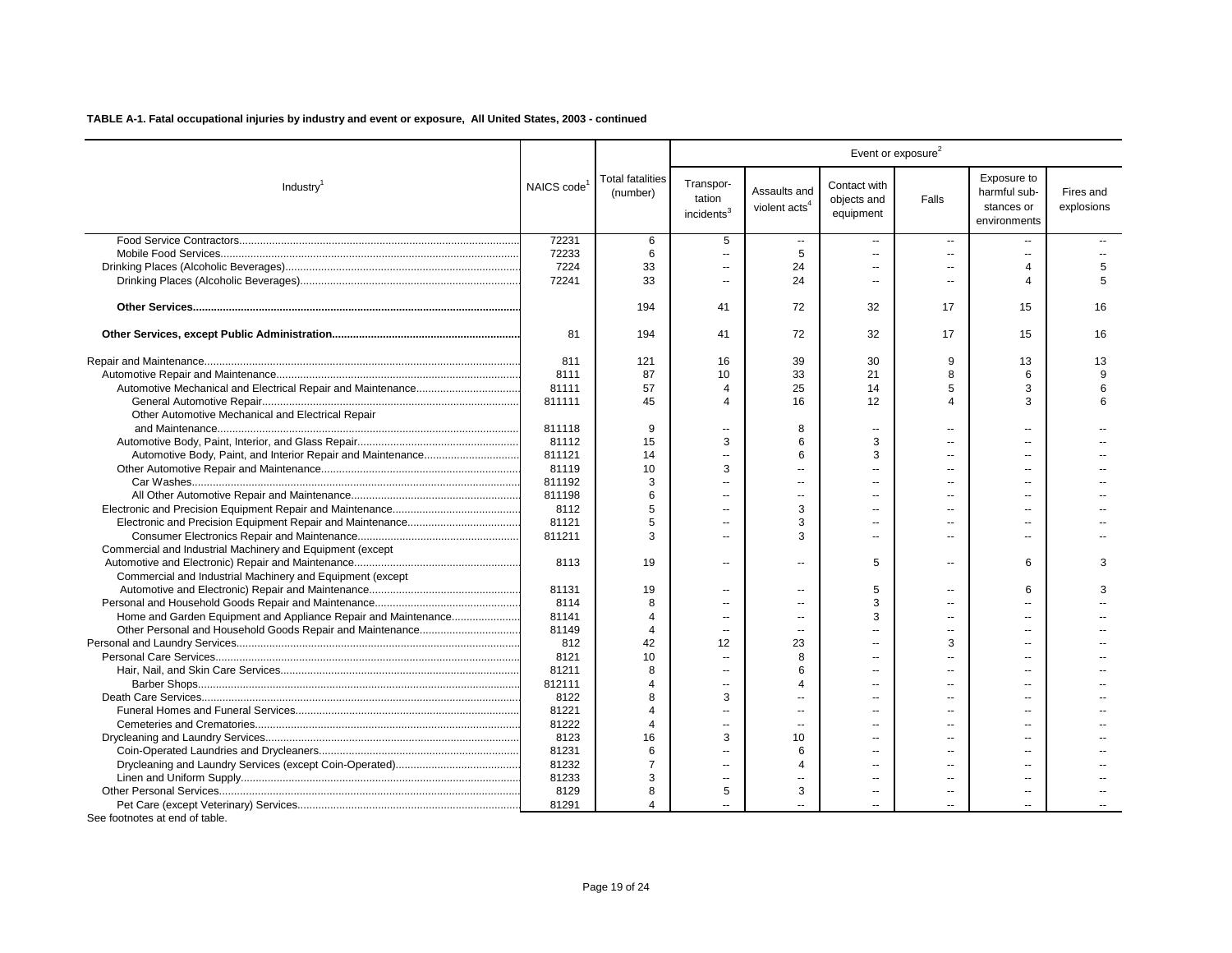|                                                                        |                         |                                     |                                               |                                           |                                          | Event or exposure <sup>2</sup> |                                                           |                         |
|------------------------------------------------------------------------|-------------------------|-------------------------------------|-----------------------------------------------|-------------------------------------------|------------------------------------------|--------------------------------|-----------------------------------------------------------|-------------------------|
| Industry <sup>1</sup>                                                  | NAICS code <sup>1</sup> | <b>Total fatalities</b><br>(number) | Transpor-<br>tation<br>incidents <sup>3</sup> | Assaults and<br>violent acts <sup>4</sup> | Contact with<br>objects and<br>equipment | Falls                          | Exposure to<br>harmful sub-<br>stances or<br>environments | Fires and<br>explosions |
| Religious, Grantmaking, Civic, Professional, and Similar Organizations | 813                     | 30                                  | 13                                            | 9                                         | $\overline{a}$                           | 5                              |                                                           | 3                       |
|                                                                        | 8131                    | 17                                  | $\overline{7}$                                | 5                                         | $\overline{a}$                           | $\overline{4}$                 | $\overline{a}$                                            | $\overline{a}$          |
|                                                                        | 81311                   | 17                                  | $\overline{7}$                                | 5                                         | $\overline{a}$                           | 4                              | $\sim$                                                    |                         |
|                                                                        | 8134                    | $\overline{7}$                      | $\sim$                                        | 4                                         |                                          | $\overline{a}$                 |                                                           |                         |
|                                                                        | 81341                   | $\overline{7}$                      | $\sim$                                        | 4                                         | $\overline{a}$                           | $\overline{\phantom{a}}$       |                                                           |                         |
| Business, Professional, Labor, Political, and Similar Organizations    | 8139                    | $\Delta$                            | $\overline{4}$                                |                                           |                                          | $\sim$                         |                                                           |                         |
|                                                                        | 81393                   | 3                                   | 3                                             | $\overline{a}$                            | $\overline{a}$                           | $\sim$                         | $\overline{a}$                                            |                         |
|                                                                        |                         | 532                                 | 307                                           | 100                                       | 28                                       | 34                             | 41                                                        | 18                      |
|                                                                        |                         | 98                                  | 56                                            | 15                                        | 8                                        | 6                              | 9                                                         |                         |
|                                                                        |                         | 96                                  | 56                                            | 15                                        | 8                                        | 6                              | 9                                                         |                         |
|                                                                        |                         | 12                                  | 10                                            | $\sim$                                    | $\sim$                                   | $\sim$                         | $\sim$                                                    |                         |
|                                                                        | 48-49                   | 12                                  | 10                                            | $\overline{\phantom{a}}$                  | $\overline{\phantom{a}}$                 | $\sim$                         | $\overline{\phantom{a}}$                                  |                         |
|                                                                        | 491                     | 12                                  | 10                                            |                                           |                                          | $\overline{a}$                 |                                                           |                         |
|                                                                        | 4911                    | 12                                  | 10                                            | --                                        |                                          | $\overline{\phantom{a}}$       |                                                           |                         |
|                                                                        | 49111                   | 12                                  | 10                                            |                                           |                                          |                                |                                                           |                         |
|                                                                        |                         | 80                                  | 44                                            | 13                                        | 8                                        | 5                              | 8                                                         |                         |
|                                                                        | 92                      | 80                                  | 44                                            | 13                                        | 8                                        | 5                              | 8                                                         |                         |
|                                                                        | 922                     | 3                                   | $\sim$                                        | $\sim$                                    |                                          | $\sim$                         | $\sim$ $\sim$                                             |                         |
|                                                                        | 9221                    | 3                                   | $\sim$                                        | --                                        |                                          | $\sim$                         |                                                           |                         |
|                                                                        | 926                     | $\boldsymbol{\Lambda}$              | $\sim$                                        | $\sim$ $\sim$                             |                                          | $\sim$                         | $\sim$                                                    |                         |
|                                                                        | 9261                    | $\boldsymbol{\varDelta}$            | $\sim$                                        | $\overline{a}$                            |                                          | $\sim$                         |                                                           |                         |
|                                                                        | 927                     | 7                                   | $\overline{7}$                                | $\overline{a}$                            |                                          | $\sim$                         | $\sim$                                                    |                         |
|                                                                        | 9271                    | $\overline{7}$                      | $\overline{7}$                                |                                           |                                          | $\sim$                         |                                                           |                         |
|                                                                        | 92711                   | $\overline{7}$                      | $\overline{7}$                                | $\sim$                                    | $\overline{a}$                           | $\sim$                         | $\overline{a}$                                            |                         |
|                                                                        | 928                     | 61                                  | 35                                            | 10                                        | 8                                        | $\sim$                         | 5                                                         |                         |
|                                                                        | 9281                    | 61                                  | 35                                            | 10                                        | 8                                        | $\sim$                         | 5                                                         |                         |
|                                                                        | 92811                   | 60                                  | 35                                            | 9                                         |                                          | $\sim$                         | 5                                                         |                         |
|                                                                        |                         | 102                                 | 66                                            | 17                                        | $\overline{a}$                           | 10                             | $\overline{7}$                                            |                         |
|                                                                        |                         | 17                                  | 16                                            | $\overline{\phantom{a}}$                  |                                          | $\overline{\phantom{a}}$       | $\overline{a}$                                            |                         |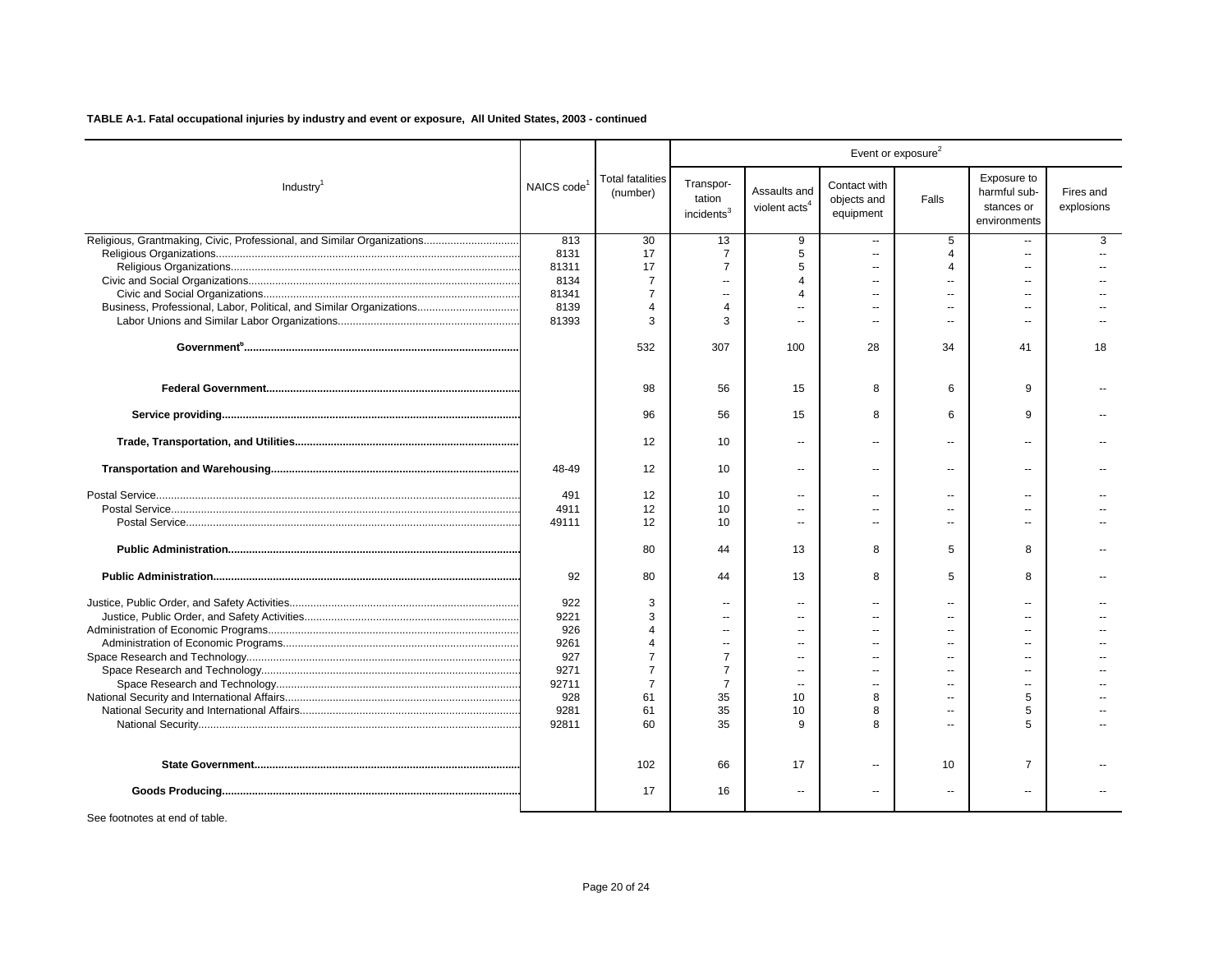|                       |            |                                     |                                               |                                           |                                          | Event or exposure <sup>2</sup> |                                                           |                         |
|-----------------------|------------|-------------------------------------|-----------------------------------------------|-------------------------------------------|------------------------------------------|--------------------------------|-----------------------------------------------------------|-------------------------|
| Industry <sup>1</sup> | NAICS code | <b>Total fatalities</b><br>(number) | Transpor-<br>tation<br>incidents <sup>3</sup> | Assaults and<br>violent acts <sup>4</sup> | Contact with<br>objects and<br>equipment | Falls                          | Exposure to<br>harmful sub-<br>stances or<br>environments | Fires and<br>explosions |
|                       |            | 16                                  | 15                                            |                                           | $=$                                      | $\overline{a}$                 | $\overline{a}$                                            |                         |
|                       | 23         | 16                                  | 15                                            | $\overline{a}$                            | $\mathbf{u}$                             | --                             | $\overline{a}$                                            |                         |
|                       | 237        | 16                                  | 15                                            | --                                        |                                          | $\overline{a}$                 |                                                           |                         |
|                       | 2373       | 16                                  | 15                                            | $\overline{\phantom{a}}$                  | н.                                       | $\overline{a}$                 |                                                           |                         |
|                       | 23731      | 16                                  | 15                                            |                                           | $\overline{a}$                           | $\overline{a}$                 | $\overline{a}$                                            |                         |
|                       |            | 85                                  | 50                                            | 17                                        |                                          | 9                              | $\overline{7}$                                            |                         |
|                       |            | 3                                   | 3                                             | $\overline{\phantom{a}}$                  | н.                                       | $\overline{a}$                 | $\overline{a}$                                            |                         |
|                       | 48-49      | 3                                   | 3                                             | $\overline{\phantom{a}}$                  | ۰.                                       | --                             | --                                                        |                         |
|                       |            | 3                                   | 3                                             | $\overline{a}$                            | $\overline{\phantom{a}}$                 | $\overline{a}$                 | $\sim$                                                    |                         |
|                       |            | 16                                  | $\overline{7}$                                | $\overline{a}$                            | $\overline{\phantom{a}}$                 | 4                              | 3                                                         |                         |
|                       | 61         | 12                                  | 5                                             | $\overline{a}$                            | $\overline{\phantom{a}}$                 | $\overline{4}$                 | 3                                                         |                         |
|                       | 611        | 12                                  | 5                                             | $\overline{a}$                            | $\sim$                                   | 4                              | 3                                                         |                         |
|                       | 6113       | 11                                  | 4                                             | $\overline{a}$                            | $\overline{\phantom{a}}$                 | 4                              | 3                                                         |                         |
|                       | 61131      | 11                                  |                                               |                                           | $\sim$                                   |                                | 3                                                         |                         |
|                       | 62         | 4                                   | $\overline{a}$                                | $\sim$                                    | $\overline{\phantom{a}}$                 | $\overline{a}$                 | $\overline{a}$                                            |                         |
|                       |            | 60                                  | 36                                            | 15                                        | $\mathbf{u}$                             | 5                              |                                                           |                         |
|                       | 92         | 60                                  | 36                                            | 15                                        | Ξ.                                       | 5                              |                                                           |                         |
|                       | 922        | 40                                  | 22                                            | 13                                        | --                                       | $\overline{a}$                 |                                                           |                         |
|                       | 9221       | 40                                  | 22                                            | 13                                        |                                          | $\overline{a}$                 |                                                           |                         |
|                       | 92212      | 23                                  | 14                                            | 6                                         |                                          |                                |                                                           |                         |
|                       | 92214      | 15                                  | 7                                             | 6                                         |                                          |                                |                                                           |                         |
|                       | 924        | 10                                  | 6                                             | $\sim$                                    | $\overline{a}$                           |                                |                                                           |                         |
|                       | 9241       | 10                                  | 6                                             |                                           |                                          |                                |                                                           |                         |
|                       | 92412      | 9                                   | 5                                             | $\sim$                                    | $\sim$                                   | $\sim$                         | $\sim$                                                    |                         |
|                       | 926        | 6                                   | 5                                             | $\overline{a}$                            | $\overline{a}$                           | $\overline{a}$                 | $\sim$                                                    |                         |
|                       | 9261       | 6                                   | 5                                             | $\overline{a}$                            | $\sim$                                   | $\overline{a}$                 | $\overline{a}$                                            |                         |
|                       | 92612      | ี                                   | 5                                             | ш.                                        |                                          |                                | $\sim$                                                    |                         |
|                       |            |                                     |                                               |                                           |                                          |                                |                                                           |                         |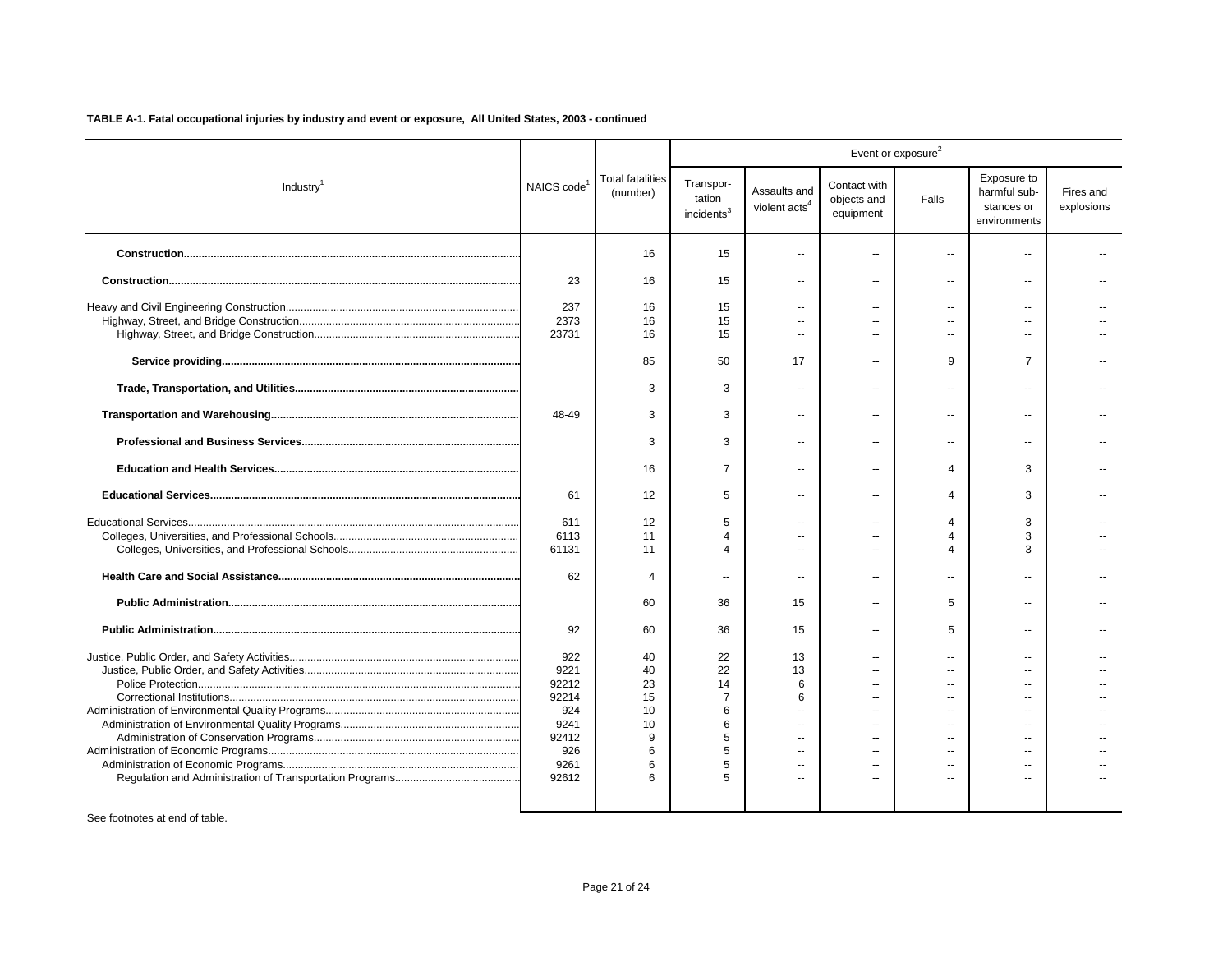|                                                     |                         |                                     |                                               |                                           |                                          | Event or exposure <sup>2</sup> |                                                           |                         |
|-----------------------------------------------------|-------------------------|-------------------------------------|-----------------------------------------------|-------------------------------------------|------------------------------------------|--------------------------------|-----------------------------------------------------------|-------------------------|
| Industry <sup>1</sup>                               | NAICS code <sup>1</sup> | <b>Total fatalities</b><br>(number) | Transpor-<br>tation<br>incidents <sup>3</sup> | Assaults and<br>violent acts <sup>4</sup> | Contact with<br>objects and<br>equipment | Falls                          | Exposure to<br>harmful sub-<br>stances or<br>environments | Fires and<br>explosions |
|                                                     |                         | 326                                 | 179                                           | 68                                        | 18                                       | 18                             | 25                                                        | 15                      |
|                                                     |                         | 27                                  | 18                                            |                                           | 6                                        | $\sim$                         | 3                                                         |                         |
|                                                     |                         | 24                                  | 17                                            | $\overline{a}$                            | 4                                        | $\sim$                         | 3                                                         |                         |
|                                                     | 23                      | 24                                  | 17                                            | $\overline{a}$                            | 4                                        | $\sim$                         | 3                                                         |                         |
|                                                     | 237                     | 23                                  | 17                                            | $\overline{a}$                            | 3                                        | $\sim$                         | 3                                                         |                         |
|                                                     | 2373<br>23731           | 21<br>21                            | 16<br>16                                      | $\overline{a}$                            | 3<br>3                                   | $\sim$                         | $\overline{a}$                                            |                         |
|                                                     |                         |                                     |                                               |                                           |                                          |                                |                                                           |                         |
|                                                     |                         | 299                                 | 161                                           | 68                                        | 12                                       | 18                             | 22                                                        | 15                      |
|                                                     |                         | 18                                  | 8                                             | $\overline{a}$                            | $\overline{a}$                           | $\overline{a}$                 | $\overline{4}$                                            |                         |
|                                                     | 48-49                   | 8                                   | 6                                             | $\overline{a}$                            | $\overline{a}$                           | $\sim$                         | $\sim$                                                    |                         |
|                                                     | 485                     | 5                                   | 4                                             |                                           |                                          |                                |                                                           |                         |
|                                                     | 4851                    | 4                                   | 3                                             | $\overline{a}$                            | $\overline{a}$                           |                                |                                                           |                         |
|                                                     | 48511                   | 4                                   | 3                                             |                                           | --                                       |                                |                                                           |                         |
|                                                     | 485111                  | 3                                   | $\overline{a}$                                | $\overline{a}$                            | $\overline{a}$                           | $\sim$                         | $\sim$                                                    |                         |
|                                                     | 22                      | 10                                  | $\overline{\phantom{a}}$                      | $\overline{a}$                            | $\overline{a}$                           | $\overline{a}$                 | 3                                                         |                         |
|                                                     | 221                     | 10                                  | $\overline{\phantom{a}}$                      | $\overline{\phantom{a}}$                  | --                                       |                                | 3                                                         |                         |
|                                                     | 2213                    | $\overline{7}$                      | $\overline{a}$                                | $\overline{a}$                            | $\overline{a}$                           |                                | $\overline{a}$                                            |                         |
|                                                     | 22131                   | 3                                   | $\sim$                                        | $\sim$                                    | $\overline{a}$                           | $\sim$                         | $\sim$                                                    |                         |
|                                                     | 22132                   | 3                                   |                                               | $\sim$                                    | $\overline{a}$                           | $\sim$                         | $\overline{a}$                                            |                         |
|                                                     |                         |                                     |                                               |                                           |                                          |                                |                                                           |                         |
|                                                     |                         | 22                                  | 18                                            | $\overline{a}$                            | $\overline{a}$                           | $\sim$                         | $\overline{a}$                                            |                         |
| Administrative and Support and Waste Management and | 56                      | 21                                  | 18                                            | $\overline{a}$                            | $\overline{a}$                           | $\sim$                         | $\sim$                                                    |                         |
|                                                     | 561                     | 4                                   | $\overline{\phantom{a}}$                      | --                                        | --                                       |                                | $\overline{a}$                                            |                         |
|                                                     | 562                     | 17                                  | 16                                            | $\sim$                                    | $\overline{a}$                           |                                | $\sim$                                                    |                         |
|                                                     | 5621                    | 14                                  | 13                                            |                                           | $-$                                      |                                |                                                           |                         |
|                                                     | 56211                   | 14                                  | 13                                            | $\sim$                                    | $\overline{a}$                           | $\overline{a}$                 | $\overline{a}$                                            |                         |
|                                                     | 562111                  | 14                                  | 13                                            |                                           |                                          |                                |                                                           |                         |
|                                                     | 5622                    | 3                                   | 3                                             | $\overline{\phantom{a}}$                  | $\overline{a}$                           | $\overline{a}$                 | $\overline{\phantom{a}}$                                  |                         |
|                                                     | 56221                   | 3                                   | 3                                             |                                           |                                          |                                |                                                           |                         |
| See footnotes at end of table.                      |                         |                                     |                                               |                                           |                                          |                                |                                                           |                         |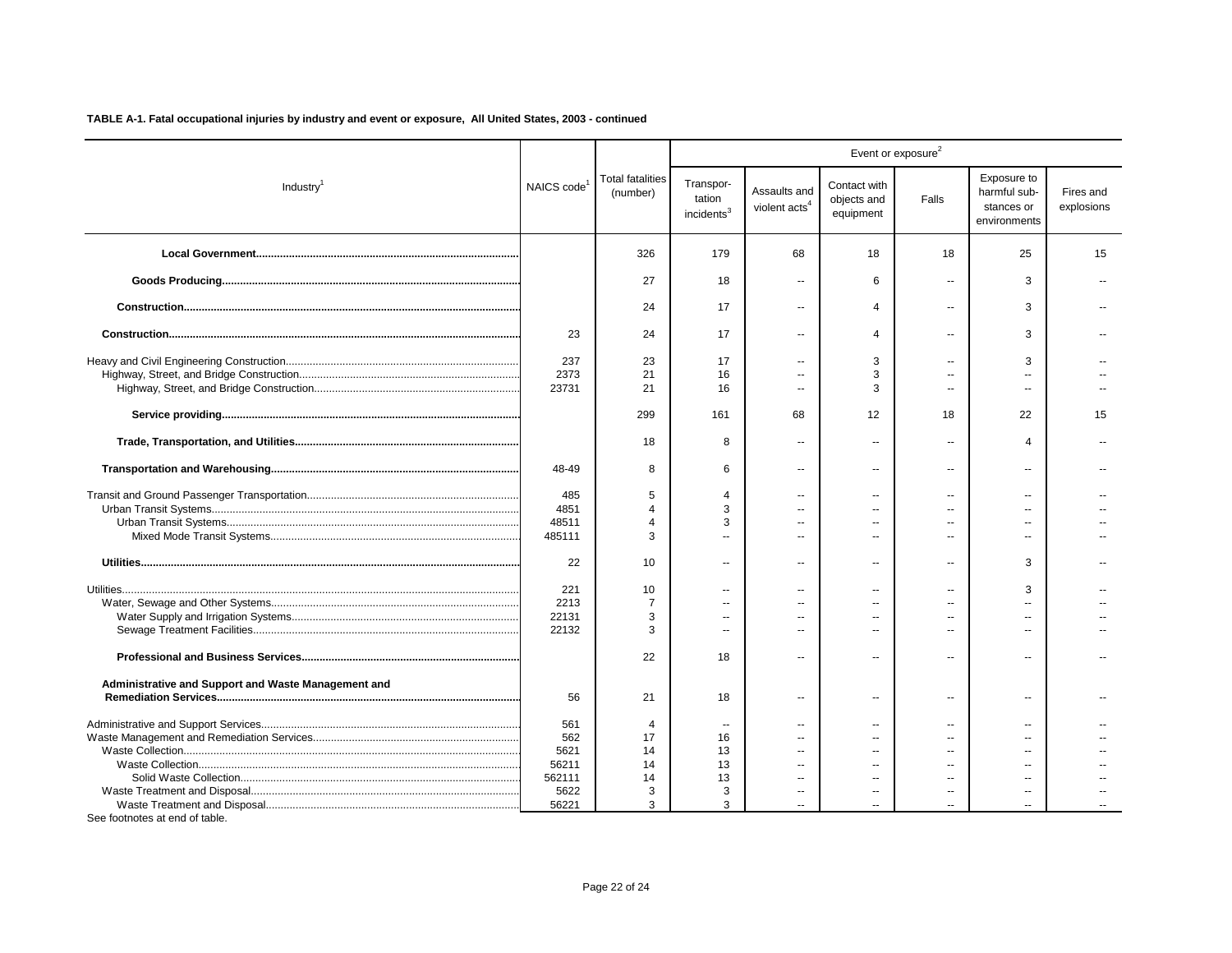|                                                          |                               |                                     |                                               |                                           |                                          | Event or exposure <sup>2</sup> |                                                           |                         |
|----------------------------------------------------------|-------------------------------|-------------------------------------|-----------------------------------------------|-------------------------------------------|------------------------------------------|--------------------------------|-----------------------------------------------------------|-------------------------|
| Industry <sup>1</sup>                                    | NAICS code <sup>1</sup>       | <b>Total fatalities</b><br>(number) | Transpor-<br>tation<br>incidents <sup>3</sup> | Assaults and<br>violent acts <sup>4</sup> | Contact with<br>objects and<br>equipment | Falls                          | Exposure to<br>harmful sub-<br>stances or<br>environments | Fires and<br>explosions |
|                                                          |                               | 50                                  | 28                                            | 6                                         |                                          | 5                              | 8                                                         |                         |
|                                                          | 61                            | 42                                  | 23                                            | $\overline{4}$                            | $\overline{a}$                           | 5                              |                                                           |                         |
|                                                          | 611<br>6111<br>61111          | 42<br>39<br>39                      | 23<br>20<br>20                                |                                           | $\overline{a}$                           | 5                              |                                                           |                         |
|                                                          | 62                            | 8                                   | 5                                             | ٠.                                        | $\overline{a}$                           | --                             |                                                           |                         |
|                                                          | 624<br>6241                   | 3<br>3                              | 3                                             | --                                        | $\overline{a}$                           | $\overline{a}$                 | --                                                        |                         |
|                                                          |                               | 5                                   | 3                                             | ٠.                                        | $\overline{a}$                           | $\overline{\phantom{a}}$       | $\overline{a}$                                            |                         |
|                                                          | 71                            | 5                                   | 3                                             | $\overline{a}$                            | $\overline{a}$                           | $\overline{a}$                 | --                                                        |                         |
| Promoters of Performing Arts, Sports, and Similar Events | 711<br>7113                   | 3                                   | $\overline{\phantom{a}}$<br>$\overline{a}$    | --                                        |                                          |                                | $\overline{\phantom{a}}$                                  |                         |
|                                                          | 71131                         | 3                                   | --                                            | --                                        | --                                       | --                             | --                                                        |                         |
|                                                          |                               | 202                                 | 104                                           | 58                                        | $\overline{7}$                           | 9                              | 10                                                        | 12                      |
|                                                          | 92                            | 202                                 | 104                                           | 58                                        | 7                                        | 9                              | 10                                                        | 12                      |
|                                                          | 921<br>9211<br>92111<br>92115 | 16<br>16                            | 6<br>6                                        | 3<br>3                                    | 3<br>3                                   |                                | $\sim$ $\sim$                                             |                         |